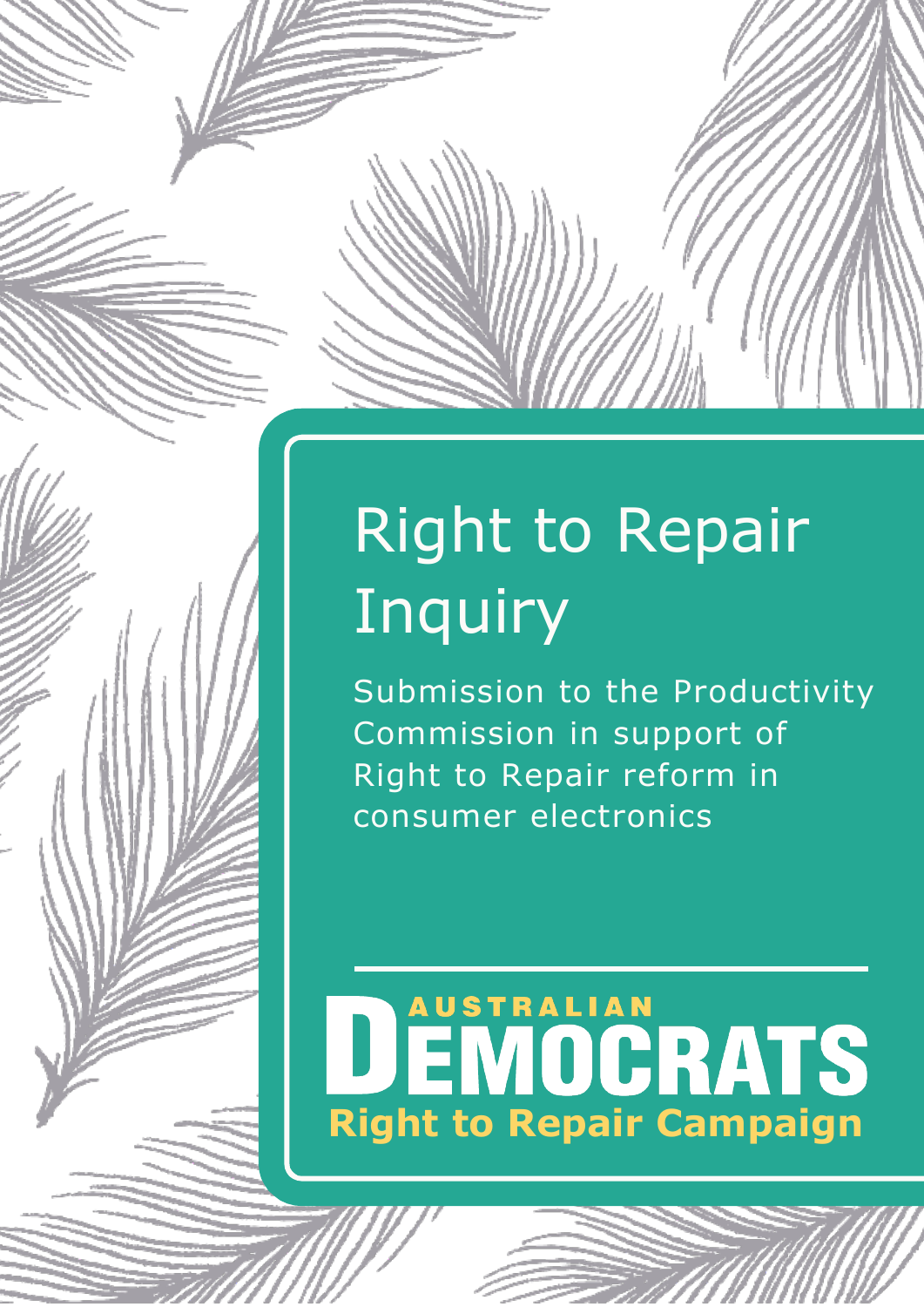# **TABLE OF CONTENTS**

| The Definition of Right to Repair in Australia 5                       |
|------------------------------------------------------------------------|
| What Right to Repair Will Cover(Scope)5                                |
| Types of Products and Repair Markets to Focus on5                      |
|                                                                        |
| Unique Issues in Products Which Should be Focused On11                 |
| The Need For Consumer Guarantee Reform21                               |
|                                                                        |
| Consumer Guarantee and Balance of Social Costs22                       |
|                                                                        |
| The Nature of Repair Markets in Australia24                            |
|                                                                        |
| Available examples of the contracts between OEMs and AR's27            |
|                                                                        |
| Relationship Between Intensity of Competition and Lack of Comp28       |
| Are the restrictive trade practices provisions of the CCA effective?28 |
| Potential Policy Changes to Increase Competition29                     |
|                                                                        |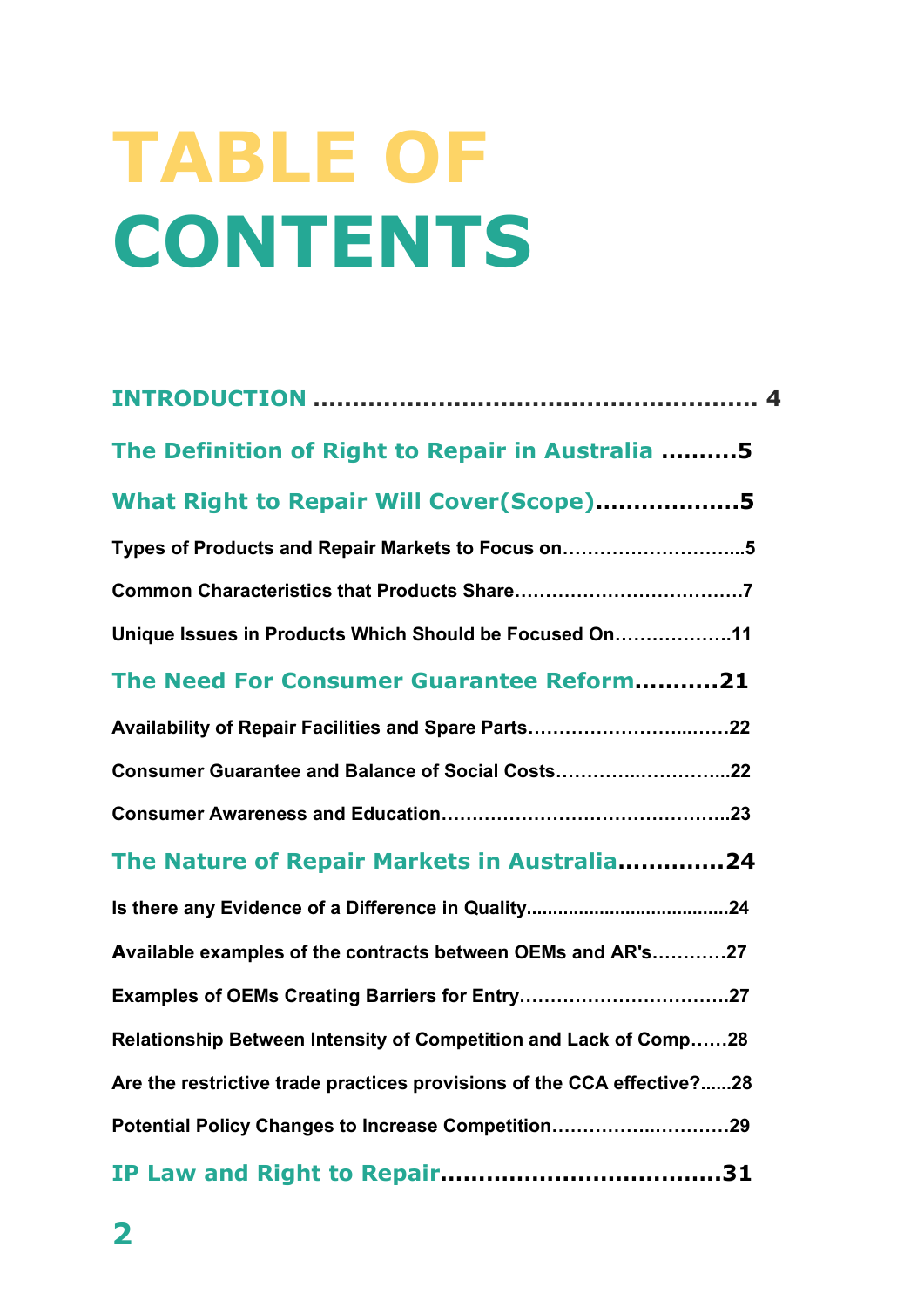| Aspects of IP laws Where consumers' Rights are uncertain31        |  |
|-------------------------------------------------------------------|--|
| Do Current IP Protections Pose a Significant Barrier to Repair32  |  |
| How Government can Facilitate Legal Access to Embedded Software33 |  |
| The Issue of Planned Obsolescence34                               |  |
| Distinguishment Between Obsolescence and Evolution36              |  |
| Affect of Obsolescence on Repairers, Consumers and Community38    |  |
| Measures Governments Use to Prevent Planned Obsolescence38        |  |
|                                                                   |  |
| Improving Access to Good Information About Repairability40        |  |
| The Environmental Costs of E-Waste42                              |  |
| Data Available on E-Waste Generated in Australia42                |  |
|                                                                   |  |
|                                                                   |  |
|                                                                   |  |
|                                                                   |  |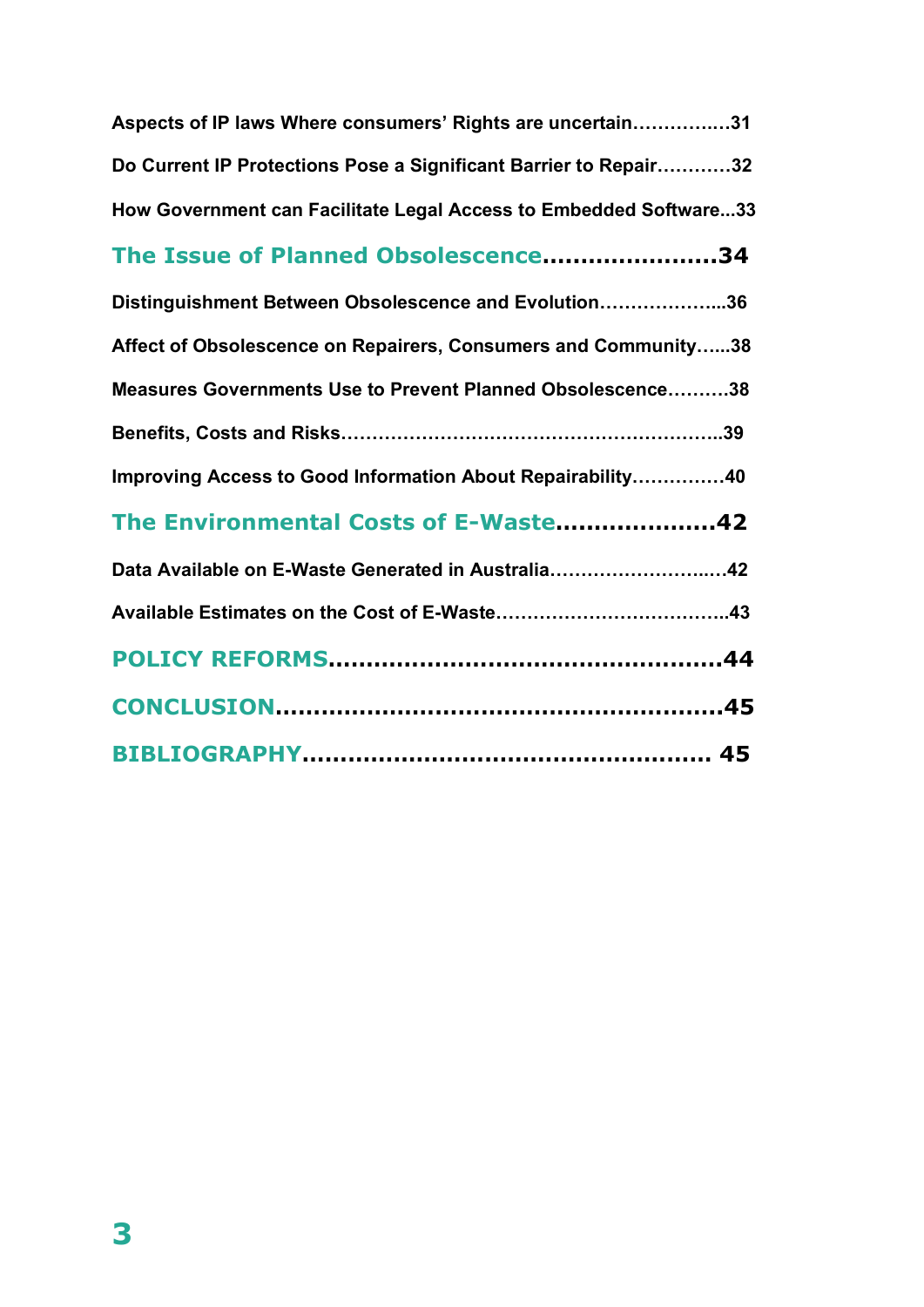



The Australian Democrats support strong consumer law and consider effective, and powerful Right to Repair reform to be **essential** especially with regard to electronics, agricultural machinery and other goods. The focus of this submission is on electronics.

It is imperative that the rights of the consumer – as the **owner** of a product – are protected and the best way to do so is with **specific legislation** which provides the **right of repair.** 

This submission discusses four key areas that should be addressed; protection of the **consumer**; protection of the **environment**; a clear definition of **ownership**; and **prevention of the monopolisation** of an industry.

When consumers purchase a product, they are protected to some degree against faults but should also be able to repair items **accidently damaged**, for a reasonable price. One barrier to this is the **physical construction** of products that do not permit repair such as soldering as opposed to socketing. The use of **specialised chips and components** gives manufacturers an effective monopoly and allows them to set exorbitant prices for even the most minor repairs.

Whilst corporations like Apple and Google promote themselves as "green tech" this is largely **greenwashing**. They are responsible for large amounts of e-waste and components that are extremely toxic to the environment.<sup>[1](#page-5-0)</sup> Their business model relies on consumers **"buying more product"** leading to more production using **more resources** and **more greenhouse gas emissions**.

Right to Repair reform should also address **ownership rights.** When a consumer purchases a product – whether a device, agricultural machinery or another good – **they ought to fully own it.** However, with recent issues surrounding multinational corporations, "Big Tech" and "Big Agriculture" have been able to effectively **control these devices.** An example is the **Error 53[2](#page-5-1)** case where Apple effectively bricked/made their users' phones unusable after they repaired their products with "unofficial components," despite them being functional. Apple will not supply their own components.

# **THE DEFINITION OF RIGHT TO REPAIR IN AUSTRALIA**

#### **Information request 1**

**What would a 'right to repair' entail in an Australian context? How should it be defined?**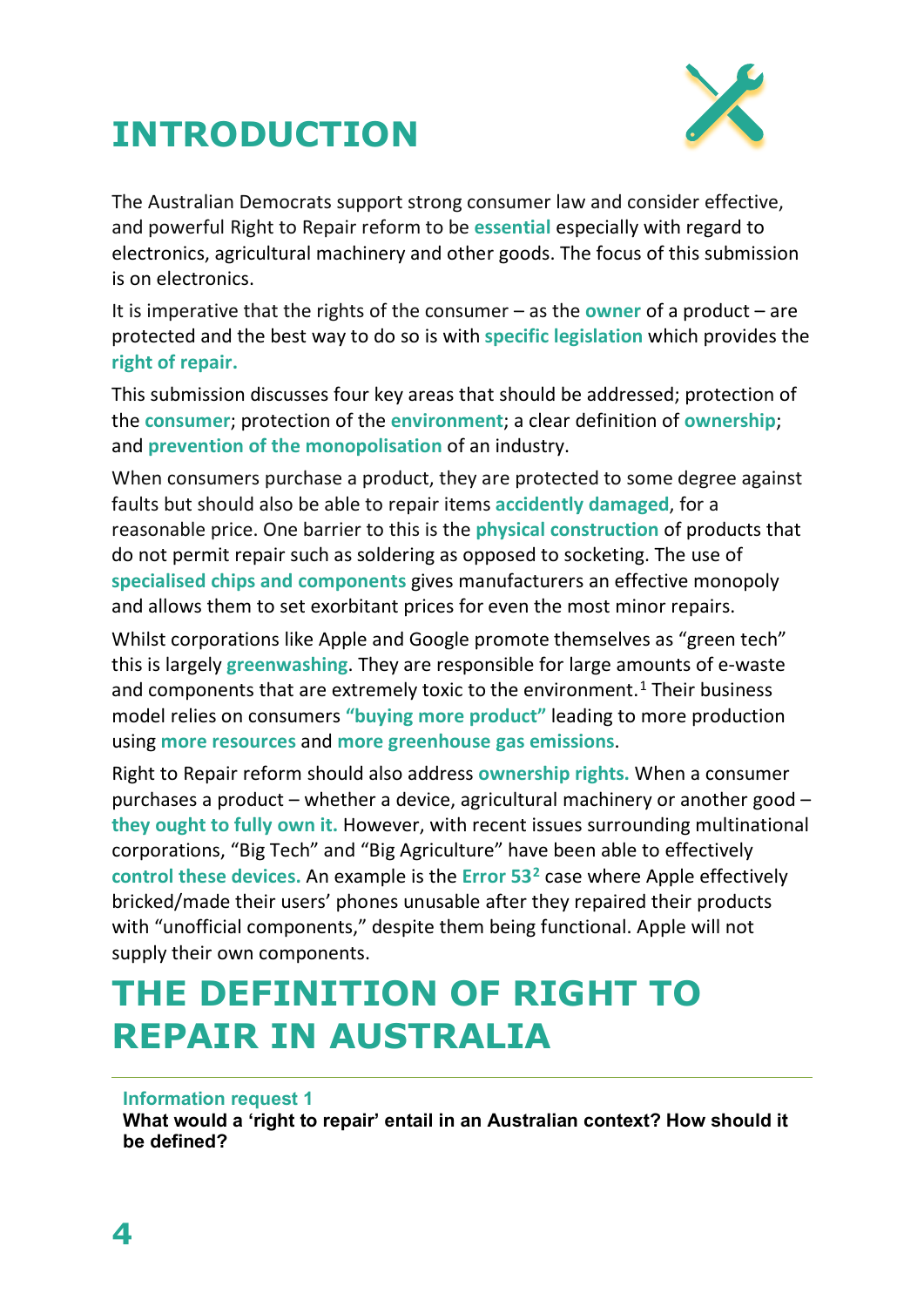**Right to Repair should be defined** as the right for a consumer, on their own or through a third party to repair or upgrade the product they own with ease, for a fair price and with access to components required to undertake a work – with an emphasis of **repair or upgrade over replacement.**

Right to Repair in an Australian context, would give the consumer more freedom and choice over the repair options. This means that manufacturers should not be able to monopolise nor reject repairs, and consumers or independent repairers should be able to undertake these repairs with relative ease and have access to the components and tools they need.

This will result in products that last **longer,** faults or accidents that can be **repaired;** a lesser burden on the consumer; the establishment of a **regulated market** which will ensure higher quality and cheaper repairs through de-monopolisation; a **better planet and** put the power of choice back in the hands of the consumer.

# **WHAT RIGHT TO REPAIR WILL COVER, THE FOCUS AND FUNDAMENTAL CHARACTERISTICS**

#### **Information request 2**

**a) What types of products and repair markets should the Commission focus on?**

We recommend a focus on **Consumer Electronics** - smartphones; smartwatches; laptops; desktops; monitors; components; printers; headphones/earphones and other consumer electronics because the manufacturers of these products appear to be non-compliant with the ACL or the ACL does not adequately protect consumer rights for these products.

It should examine the consumer repair market, sub-markets, repairers and consumers: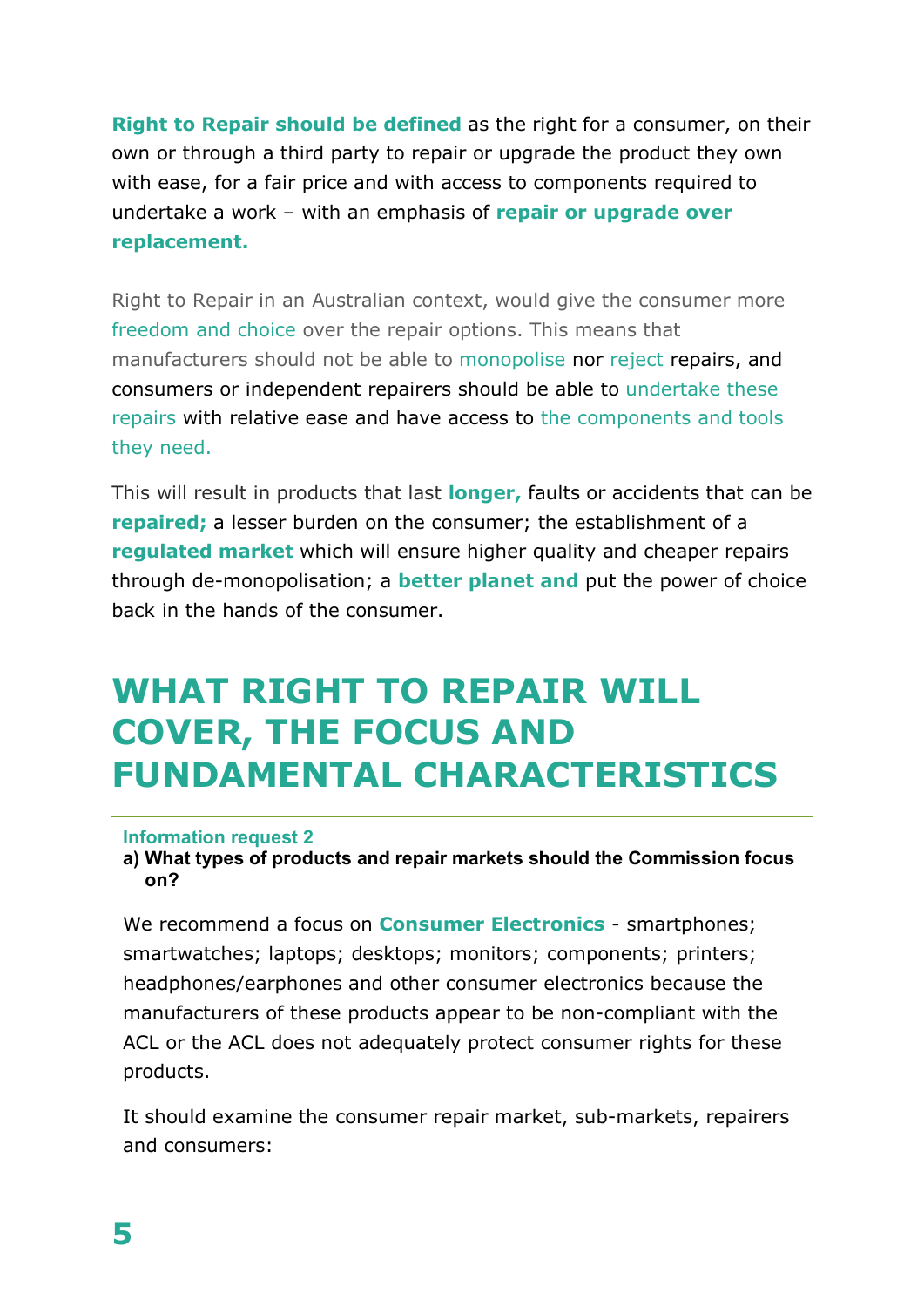•**Manufacturer Repair Markets;** These are repair markets either dominated or monopolised by the manufacturer. Consumers either ship an item to the manufacturer or attend an outlet. Options are limited and expensive, due to the control manufacturers exert. Manufacturers tend to refuse instrumental minor repairs, such as board repairs, refusing to repair a broken \$10 component, or charging high price as an incentive to purchase a new product instead.

<span id="page-5-2"></span><span id="page-5-1"></span><span id="page-5-0"></span>•**Authorised Service Providers;** These are third party repairers, which repair products with authorisation from the manufacturer. This means that they pay a fee or need to obtain a qualification to be permitted to repair a product. ASP programs enable manufacturers to control the market, dictate repairs and set prices - anti-competitive practices. ASP's are highly limited by the manufacturers in the scope of the permitted repairs.

<span id="page-5-4"></span><span id="page-5-3"></span>**•Independent Repair;** Independent Repair Shops are important in ensuring that repairs are of high standard, are competitive and fair<sup>[3](#page-5-2)</sup>. They are not forced to abide by a manufacturer limitations and can undertake essential repairs refused by a manufacturer which include board repairs.

<span id="page-5-7"></span><span id="page-5-6"></span><span id="page-5-5"></span>Independent Repair shops are however limited in the repairs they can conduct, due to manufacturer limitations and control over components and they use software to reject functional components installed by what manufacturers deem to be "non authorised individuals." An Independent Repair sector is essential for open trade, a free market and more options for consumers.

<span id="page-5-9"></span><span id="page-5-8"></span>**•Consumer Repair;** This is the market where the consumer can purchase components and/or tools to repair their own products. The Consumer Repair market includes sellers like iFixit who sell DIY kits for simple repairs and/or upgrades to the consumer. Consumer Repair is significantly hindered by anti-repairable design, restrictions on components and anti-repair software.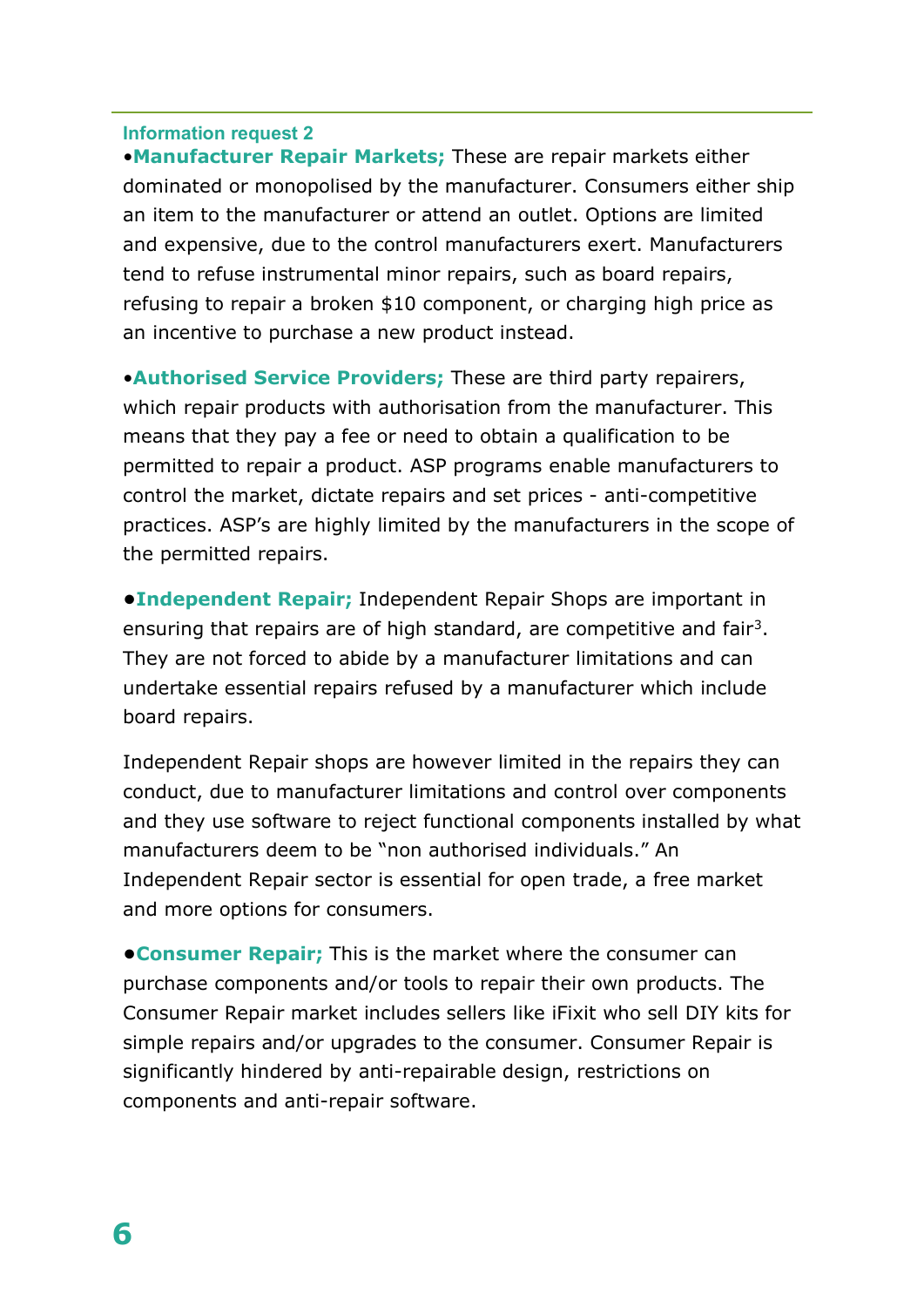## <span id="page-6-0"></span>**b) Are there common characteristics that these products share (such as embedded technology and software or a high/low degree of product durability), and which characteristics would allow policy issues to be considered more broadly?**

<span id="page-6-2"></span><span id="page-6-1"></span>Consumer Electronics share a variety of common characteristics which are intended to prevent consumers from repairing their devices including **intentional hardware limitations, software, product durability** and **limited service/supply options.** 

<span id="page-6-4"></span><span id="page-6-3"></span>**•Intentional Hardware Limitations;** are often used by manufacturers to hinder repair. An example of this is hard-to-access components through the use of special patented/pentalobe screws, heavily glued down or inaccessible components meaning the whole machine needs to be deconstructed.

<span id="page-6-6"></span><span id="page-6-5"></span>Common hardware limitations can include **soldered components** that must be melted as opposed to **socketing** where components can be readily attached or removed. This is often done by manufacturers to discourage repair. Soldering essentially prevents or makes difficult, replacing components such as a battery, Random Access Memory, or the Central Processing Unit. Whilst we understand some components need to be soldered onto the motherboard, others can be socketed at little expense to the manufacturer. A case where a component was soldered when it should have been socketed was the flex cable - "Flexgate". It cost several hundred dollars to repair when socketing would have cost just \$15.

<span id="page-6-10"></span><span id="page-6-9"></span><span id="page-6-8"></span><span id="page-6-7"></span>Manufacturers **incorporate chips** in their products, such as System Management Controllers(**SMC**) and/or **Security Chips** under the guise of "security". Whilst they obviously can and should make products more secure, they are being misused by manufacturers to control what can or what cannot go into a machine, even if it is compatible. This would appear to be at odds with the ACL which says *products must come with undisturbed possession so no one has a right to take the goods away or prevent you from using them.*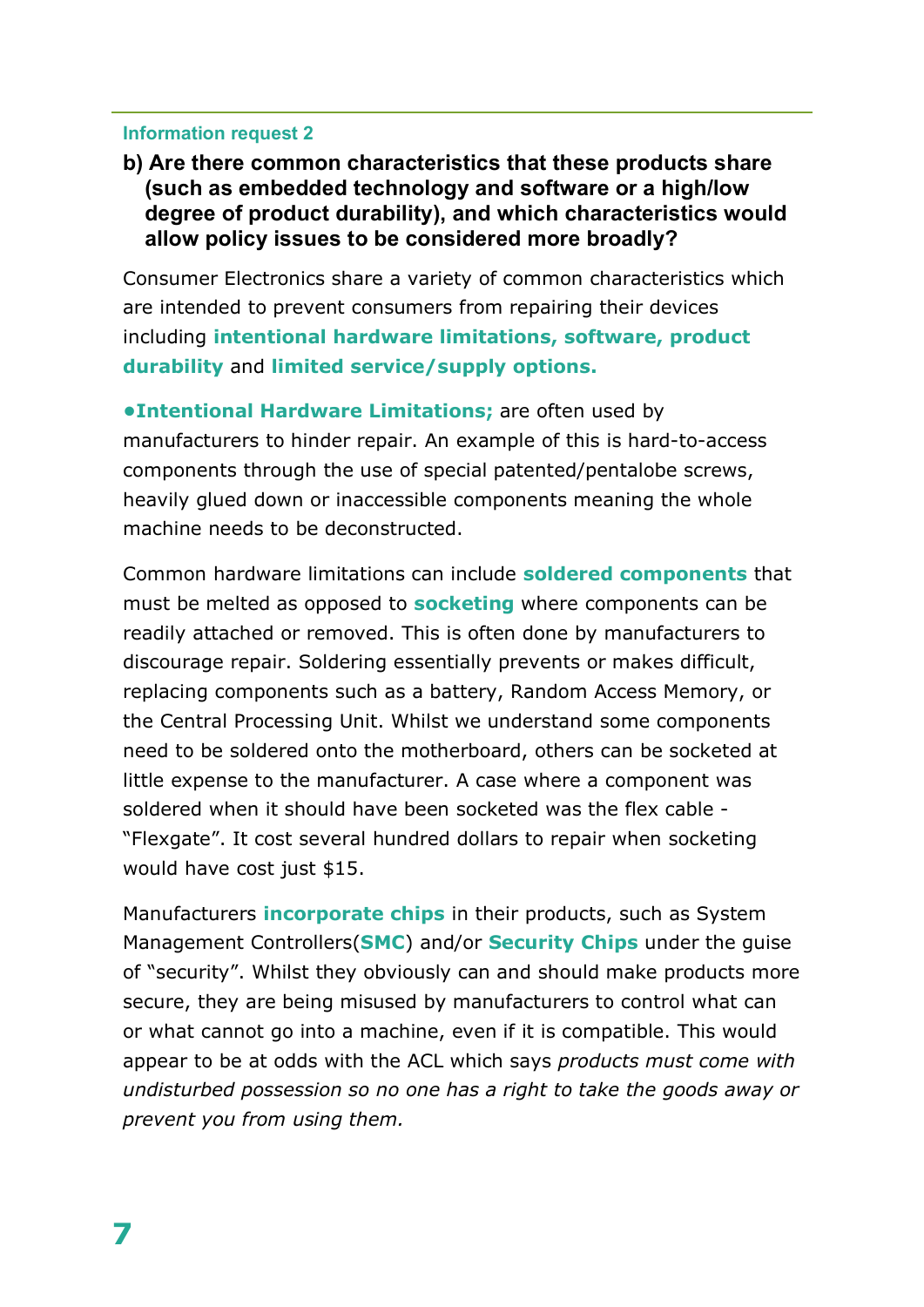<span id="page-7-2"></span><span id="page-7-1"></span><span id="page-7-0"></span>The ACL must ensure that these chips are regulated in the way they interact with other components in the machine. Indeed, SMC/Security Chip's like the T2 used by Apple in their new Mac Products, are used to "authenticate" components in these devices. Authentication gives the **manufacturer the capacity to tell the machine to not work with a new compatible component in the machine** – which surely violates consumer rights. Companies like Apple should not be able to reject components which are compatible with the machine or to dictate what can or cannot be installed into the consumer's machine. Furthermore, Independent Repair Shops and Consumers **should have access** to purchasable supplies of these chips for repairs or upgrades to machines.

<span id="page-7-6"></span><span id="page-7-5"></span><span id="page-7-4"></span><span id="page-7-3"></span>**•Intentional Software Limitations;** Manufacturers also utilise **software** to restrict what can or cannot be installed into a machine – and by whom, even if it is a legitimate component by the manufacturer. This was evident in two cases, **Error 53 and 'BatteryGate'. Error 53,**  caused by Apple Software, rejected compatible components in iPhones which were installed by third party/independent repair shops. After these components (the home buttons) were installed – the iPhones "bricked" and did not work. This was a software fault, for which Apple receiving a fine from the ACCC. **BatteryGate** was another case where Apple introduced software to slow down iPhones over time. Apple was eventually fined but claimed that it was done so to "extend battery life". The lack of transparency and the negative effects it had on consumers were concerning.

<span id="page-7-10"></span><span id="page-7-9"></span><span id="page-7-8"></span><span id="page-7-7"></span>**•Product Durability and Lifespan;** Manufacturers have no incentive to design products that last post-warranty. Consumers often have a wide range of design choices but not durability or lifespan. Consumers do not have a right to know if there are anti-repair features or components that are built to fail. Nor are they told it that hardware design may, for instance, prevent adding more RAM.

<span id="page-7-11"></span>**Upgrading as opposed to replacing** should be a goal of Right to Repair reform. It is understandable that some Australians purchase a new product because they require something completely new, like a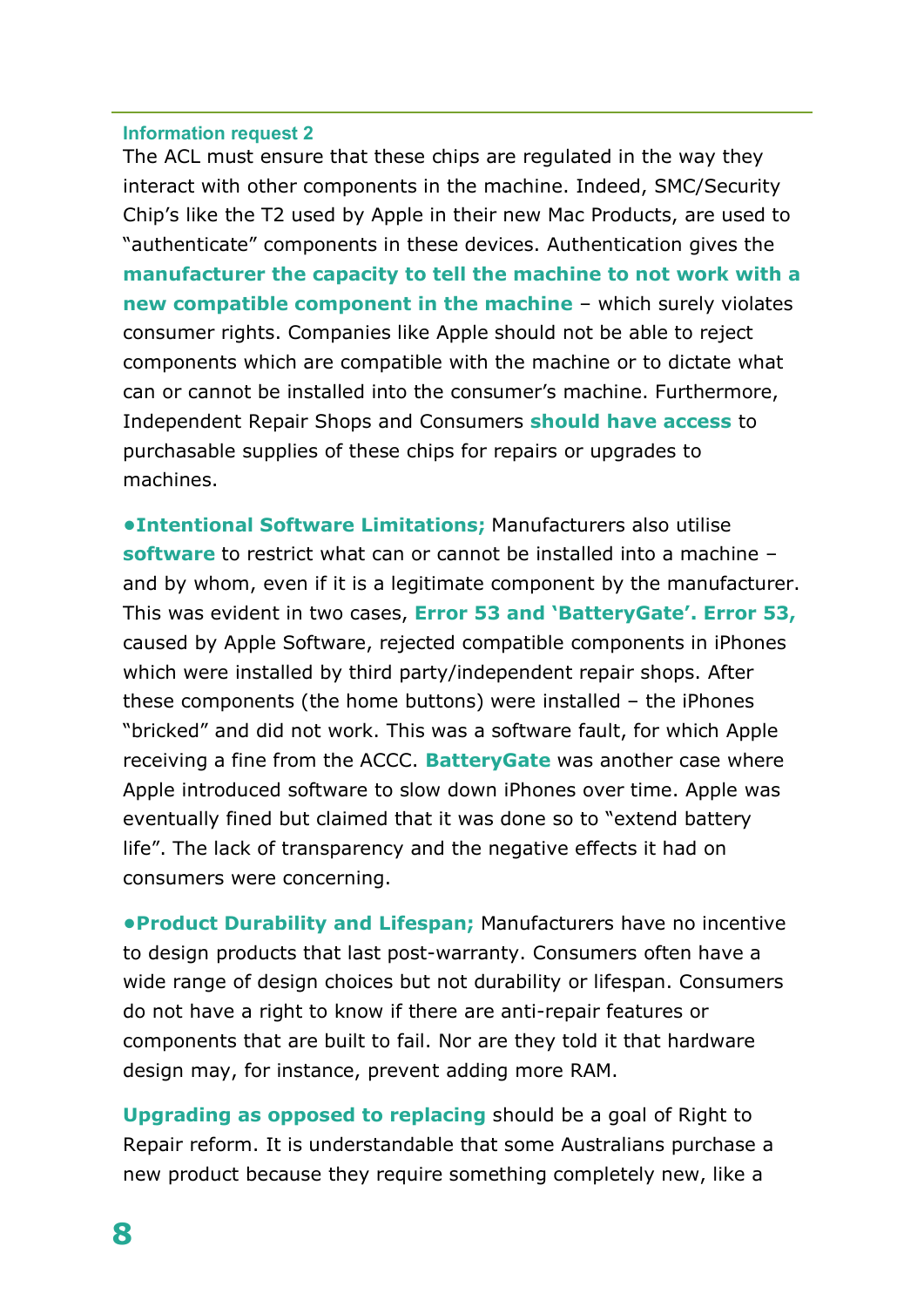transition from a laptop to a workstation – or for a specific feature or set of features. Right to Repair reform should make it easier for users to upgrade their products, as opposed to purchasing a new one. This can be done through encouraging, or legislating that manufacturers reduce the use of soldering for example – when connecting aspects or components of the device like RAM to the motherboard. Simple, and inexpensive changes like the incorporation of more sockets will undeniably increase the lifespan and repairability of a product.

*An example of this could be Fred, who wants to be able to run the new game, "CyborgMonkey2069" but his computer cannot run it because he doesn't have the right Graphics Card and Ram. However, all of his other components are compatible (a good SSD, great CPU and fantastic display). He can replace the entire computer, which would cost him \$4000! Or with strong right to repair reform, he could pay \$400 for the components he needs, avoiding the cost of a new device and reducing e-waste. He could also sell his old Graphics Card and Ram online, to further reduce e-waste. Now, Fred can play CyborgMonkey2069 and his computer will last much longer.*



**With Right to Repair reform, Consumers like Fred will only have to purchase a new component, not a new device – extending the lifespan of their product.** 

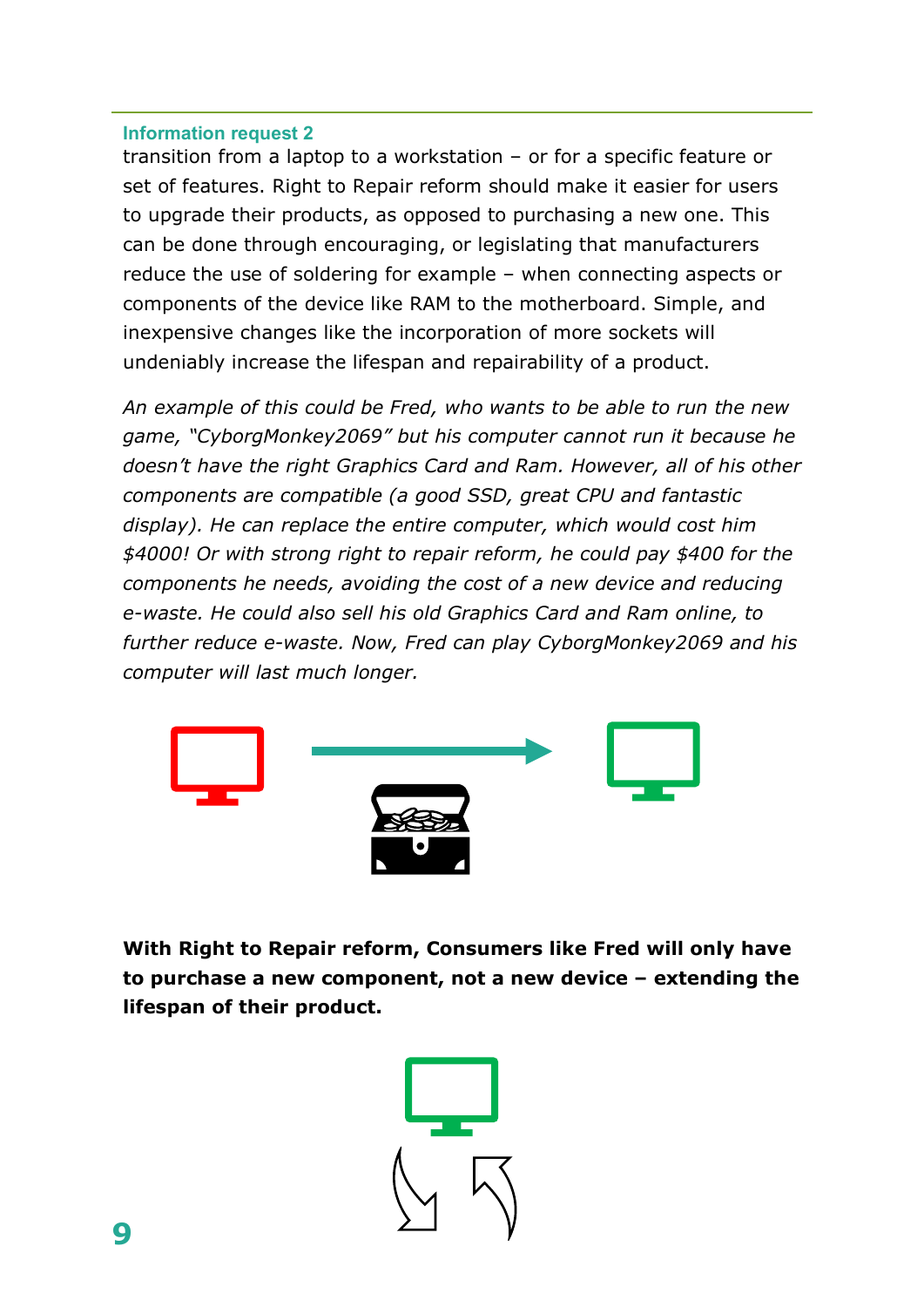

Components like the CPU, GPU, RAM, STORAGE and CONNECTIONS should move to more modular computing where consumers, or a technician can repair or replace components. We have heard and disagree with the argument that "manufacturers may disagree with this and may thus leave the Australian market", however – we will discuss why this is untrue later in this submission – and the avenues of a "Smart Transition to a Repair Friendly Future."

**Inevitable faults** that occur post-warranty can be caused by wear and tear, the degradation of the battery and the eventual failure of internal components. For these faults, users should have an option to repair, access to spare parts for a reasonable period of time post-warranty and should be able to use third-parties willing to supply reliable components.

In the case of **accidental damage**, consumers should have access to repair options and components for a reasonable time beyond the warranty, and to components by third parties in absence of "legitimate components." Repair options should not be monopolised by the manufacturer and there should be no barrier to Independent Repairers accessing components, tools and means to repair products.

Policy around right to repair for electronics could be extended to the growing number of products that now have IT components – everything from household appliances to driverless tractors and inventory control.

# **c) If there are particular products that the Commission should focus on, what are the unique issues in those product repair markets that support such a focus?**

Consumer electronic product repair arguably has the most unique issues. The products have limited durability and upgradability, there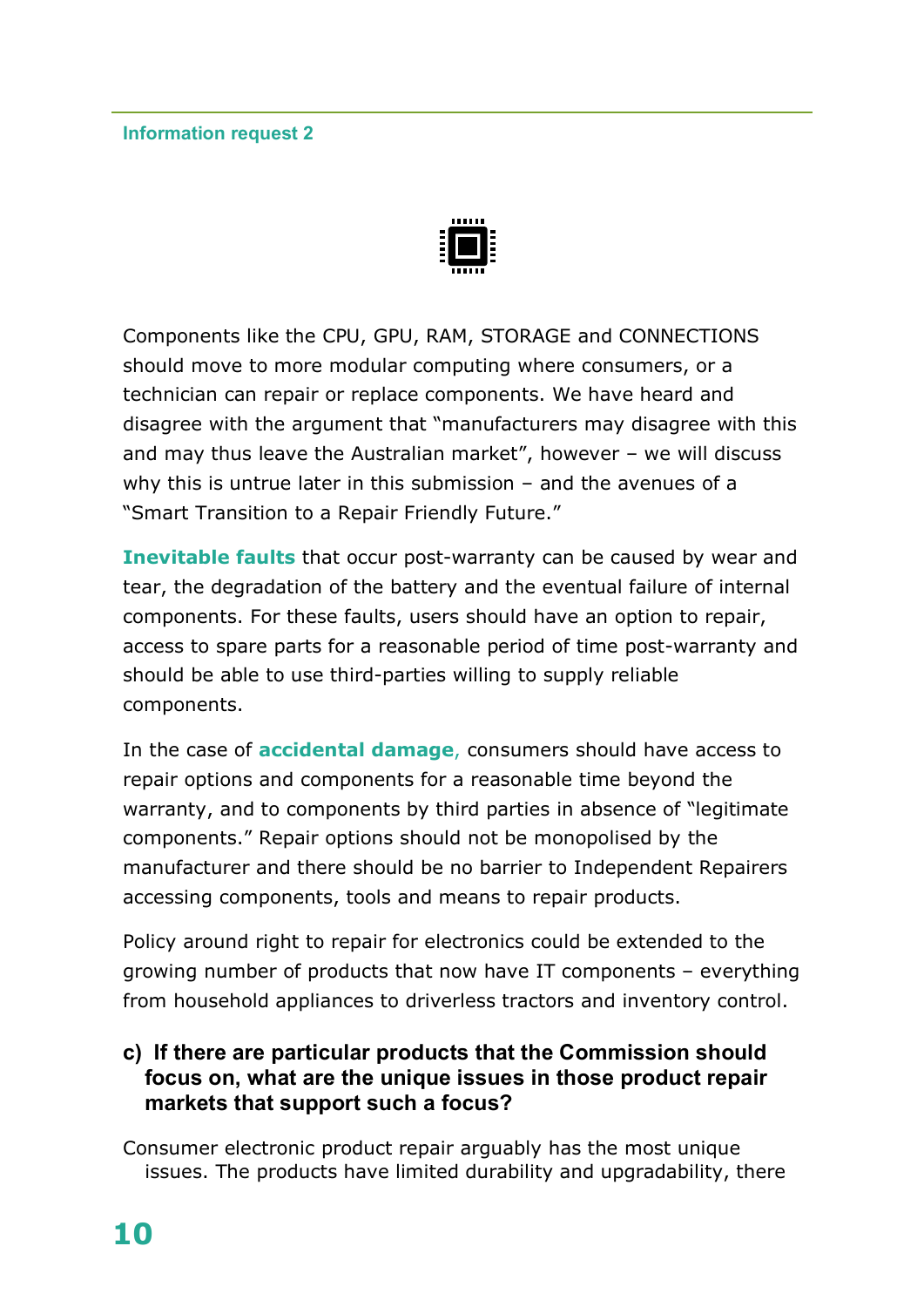is limited access to components and market monopolisation is high. These products are costly, have very high levels of penetration, and consumers are now dependent on mobile phones, tablets and/or computers for their daily lives.

Manufacturers are making their products harder to repair. There are no minimum standards or requirements such as removable components, and easier access. They control what components can be distributed and, whereas consumers are given the right to "spare parts" under ACL, manufacturers including Apple, tend to circumnavigate these and consumers cannot access these components.

Examples of these unique issues are presented as case studies below:

# **Faults**

**Issue: Flexgate;** Apple Inc. **Status:** Current and Ongoing in Australia

### **Background:**

After an unspecified period of use, the displays of certain Macbook Pro Products fail due to a fault in the device. This defect is intrinsic to all Macbook Pro's 13'' and 15'' of the model year 2016 and 2017. This failure leads to the development of a "stage light effect" or horizontal lines across the bottom of the screen, with an eventual failure of the screen – as shown below.



This image has been redacted by the Australian Democrats in the final submission as it is copyrighted content. To see this image from its original source, please click [here](https://www.theverge.com/2019/3/5/18251264/macbopro-2018-flexgate-fix-display-cable-2mm-longer)

# *Source: The Verge* **The Models Affected Are:**

*•MacBook Pro (13--inch, 2016, Four Thunderbolt 3 Ports)*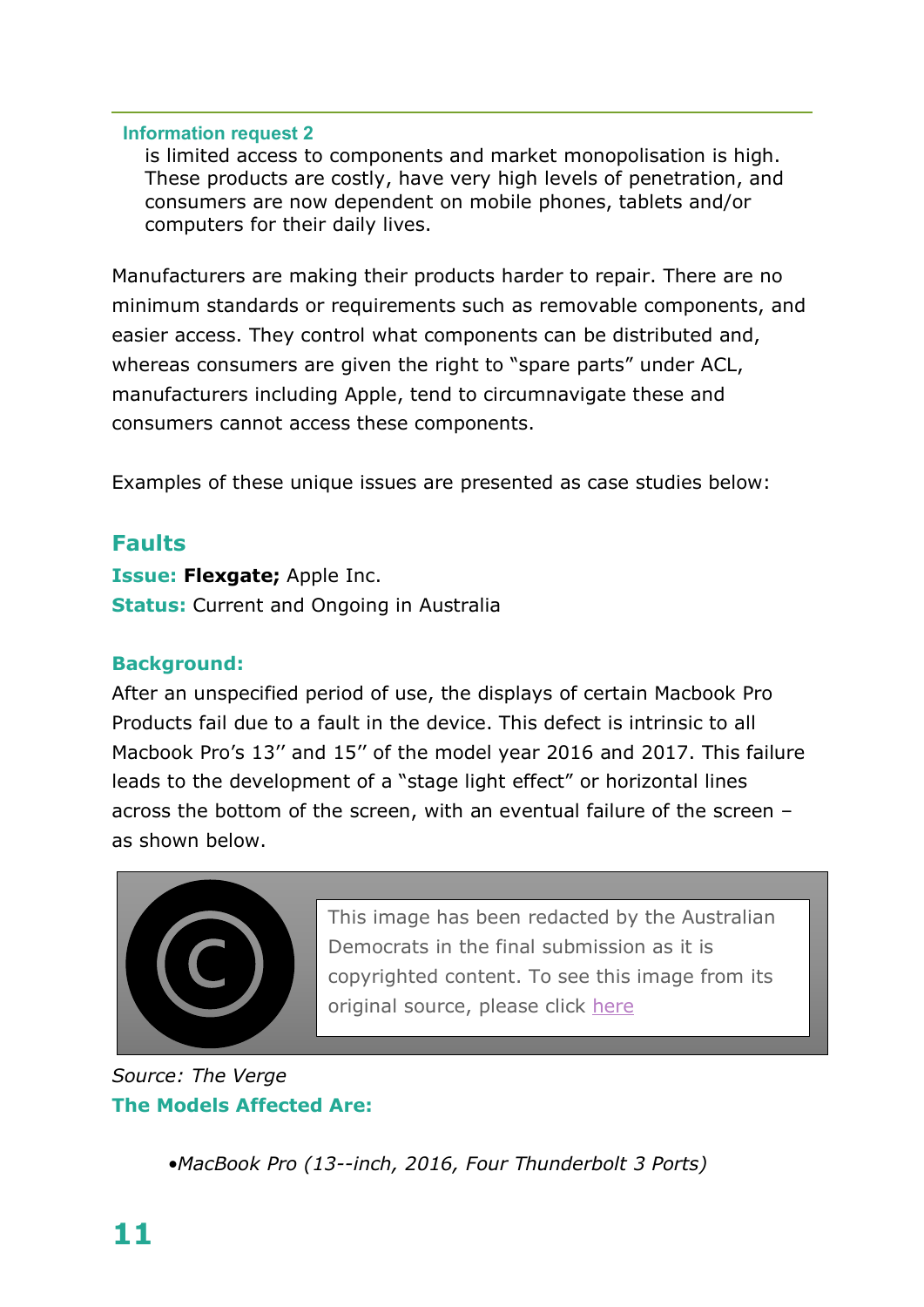*•MacBook Pro (13--inch, 2016, Two Thunderbolt 3 Ports)* 

**•MacBook Pro (15--inch, 2016, Four Thunderbolt 3 Ports)**

**•MacBook Pro (13--inch, 2017, Four Thunderbolt 3 Ports)**

**•MacBook Pro (13--inch, 2017, Two Thunderbolt 3 Ports)**

**•MacBook Pro (15--inch, 2017, Four Thunderbolt 3 Ports)**

# *Italics indicate the model is eligible to be repaired free of charge* **Red indicates that the model is not subject to a service program**

The issue was caused by a critical design flaw, which was the manufacturers responsibility. The Flex Cable connects the display of the device, to the logic board on the computer. It was **too short** which causes it to stretch and get damaged over time when the device is opened/closed with normal usage. This means messages from the logic board cannot reach the display, causing such issues as **stage light effect, horizontal lines** and resulting in a **dead screen.** The replacement of the cable would typically be inexpensive, however Apple decided to solder the cable to the display resulting in the entire display needing to be replaced to fix the issue. The problem takes some time to develop, and most cases are in the post-warranty period. The charge to repair was \$750 to \$1,000[4](#page-5-3) despite the cause being a defect in manufacture. The shorter cable appears to have been a cost-saving measure (approximately 5 cents cheaper for the manufacturer).

**[HERE](https://www.ifixit.com/News/12903/flexgate)** is a link to a video by iFIXIT describing the issue of Flexgate. It shows this is not an **isolated issue** as claimed by Apple. It **affects all products described above.**

# **Who Did it Affect?**

It affected anyone who bought the laptops **sold in Australia.** Consumers who understand the **consumer guarantee** and tried to use it, were told by Apple staff that the guarantee lasts no more than three years. despite there being no specific time period specified in ACL, and the device/s can initially cost several thousand dollars. The options for consumers were to give up **and purchase a new product** or to **take Apple to the NSW**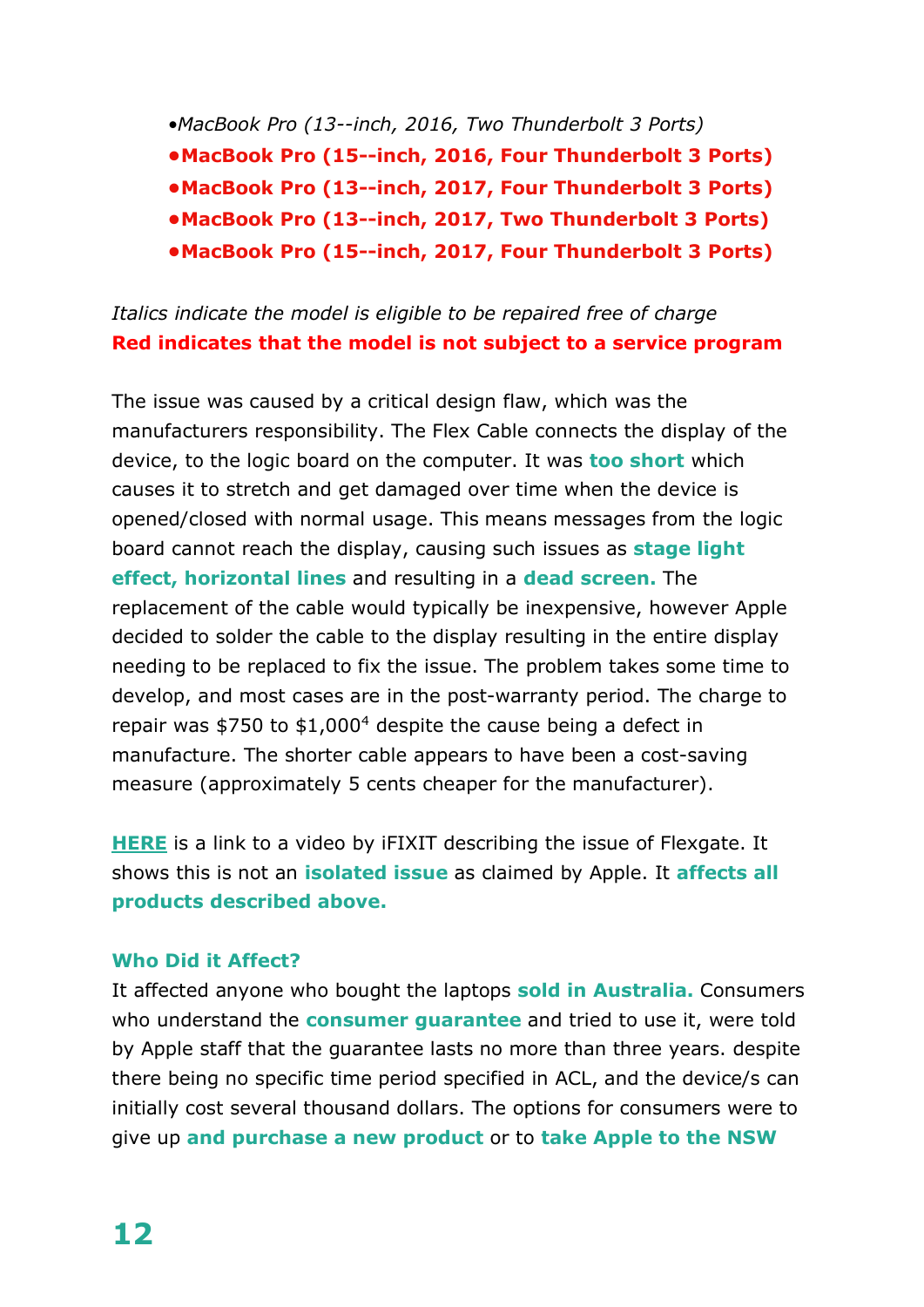**Civil and Administrative Tribunal (NSW ONLY)** to get their product repaired.

It is surely reasonable for a product costing \$1,500 to \$7,000 to have a life expectancy of more than 3 years under the Consumer Guarantee. The product in this case is clearly not of acceptable quality, not fit for its purpose, and spare parts and repair facilities are not available for a reasonable time after purchase. The Consumer Guarantee says consumers are entitled to a replacement or refund for major failure and for compensation for any other reasonably foreseeable loss or damage, when the goods (i) has a problem that would have stopped you from buying the item if you had known about it, and (iv) doesn't do what we said it would, or what you asked for and can't be easily fixed. The question here is why the ACL did not protect consumers.

#### **What was done about it?**

The issue is ongoing, with four out of the six models still not covered in a service program. Apple discreetly added 2 millimetres to the flex cable to resolve the issue in their 2018 product<sup>5</sup>, but still took no responsibility for the flaw. Following lawsuits, they then unveiled a service program but it only covers the two 13" models (the cheaper version of the devices), leaving 4 models out of the program and consumers must pay the repair costs. Apple claimed the problem affected a limited number of devices however, this claim has not been substantiated and it would appear the flaw is systemic to all 2016 and 2017 Macbook Pro's.

#### **Faults Conclusion:**

Whether it's a screen, cable or battery issue the ACL should enable users to repair the part of the device which is faulty – as opposed to replacing an entire portion of the device, which is an economical and environmental option. It should also ensure that manufacturers pay for the costs of repair even in the post-warranty period if the issue is due to a **systemic fault in the device**, which will encourage manufacturers to make their products more **repairable** and **reliable.**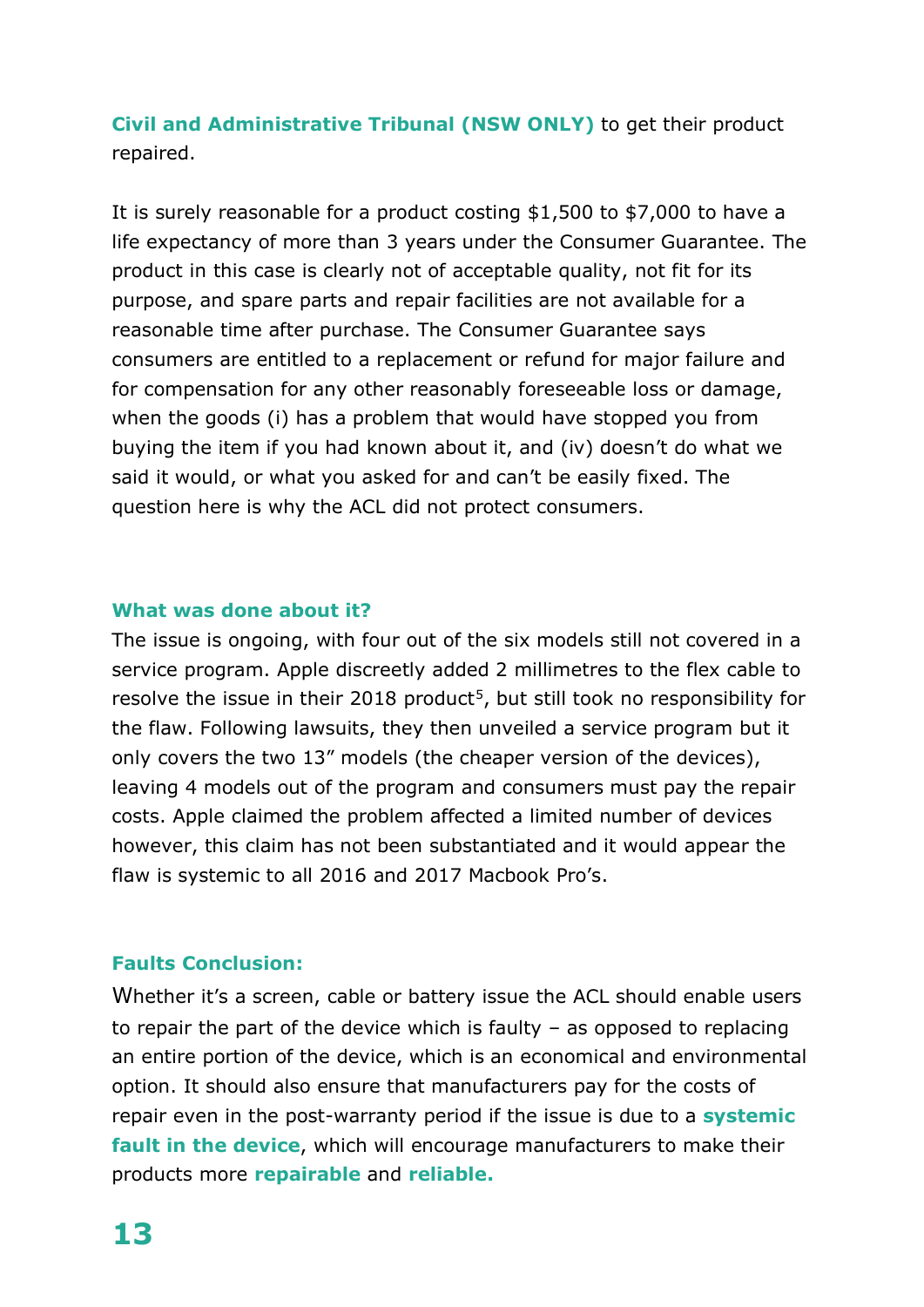# **Practices**

These are case studies and examples where Manufacturers have participated in practices which discourage repair, or deliberately prevent it from occurring in the first place. These practices include, but are not limited to:

**Soldering Components;** As discussed earlier, this is where the manufacturer solders components making it incredibly hard to remove, replace, disconnect and reconnect broken/old components.

**Packing;** Manufacturers may require that components which don't need to be removed, have to be removed to access a certain component in the machine. In many cases this is not to preserve space, but rather an intentional method of making repairs incredibly difficult – requiring the full or partial disassembly of a device.

**Specially Designed Screws;** Manufacturers are moving towards specialised, and often patented screws in their products. This makes it harder for consumers to get into these products.

**Control Over Supply;** Manufacturers control the supply of components to make it difficult for consumers to repair their devices. They also withhold Board Views to make board repairs more difficult for independent repair shops – at times forcing consumers to replace the entire board.

# **Intentional Disruption of Repair**

Design or software is intended to either prevent repair, or effectively "punish" users who decide to repair their devices. Three Case Studies of a manufacturer incorporating software to repel repair on their devices are listed below in addition to a general overview of design decisions:

**Issue: Error 53; Apple Inc.<sup>[6](#page-5-5)</sup> Status:** Solved, ACCC Lawsuit – Good Example.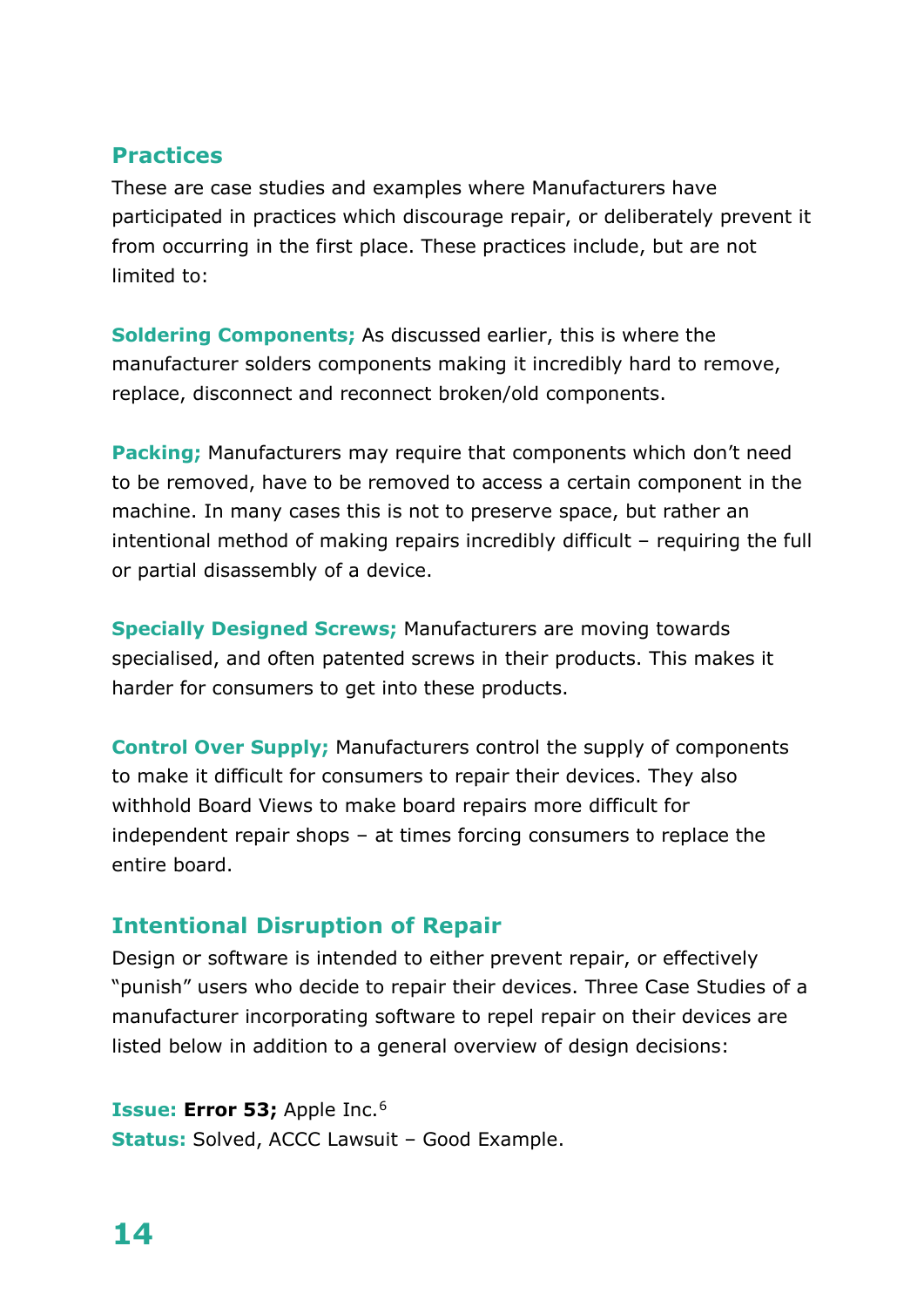#### **What was the issue?**

In 2016, Apple users reported their devices "bricked," which means that these devices were put in a non-functional and vegetative state after a third-party, or independent repair shop conducted a repair to the home button. These repairs may have been conducted due to accidental damage or the home button being worn out. Once these compatible components were installed, the iPhone's worked until a software update was released. This system software on the iPhone "rejected" the components and resulted in iPhones not working.

This not only raises an issue regarding the repairability of the device but regards the extent of which manufacturers can assert authority over a device once it has already been sold. With regard to the rights of the consumer - it must be emphasised that the consumer owns the device following the sale of the device, and that the extent of which a company can assert control over that device should be limited.

#### **What caused the issue?**

The issue was caused by software introduced in the iOS 9 update - which Apple claimed was to protect customers security. When the home button was repaired by a "non-company" or "unauthorised" actor, the software rejected the component and prevented the phone from working as intended – leaving it in a vegetative/unusable state. It is evident that this was introduced as new software as users who previously installed new home buttons had phones that worked as intended, until they updated their devices. This issue is caused by two things in particular:

1. Apple's tight control over their product repair ecosystem, by not distributing their "authorised parts" to third party suppliers. 2. Deliberate or "unintentional" (claimed by Apple) software that "rejects" certain components following a repair – effectively rendering a device useless.

## **Who did it affect?**

The issue affected Australian and International Consumers who repaired their iPhone home button following the release of the iOS 9 update.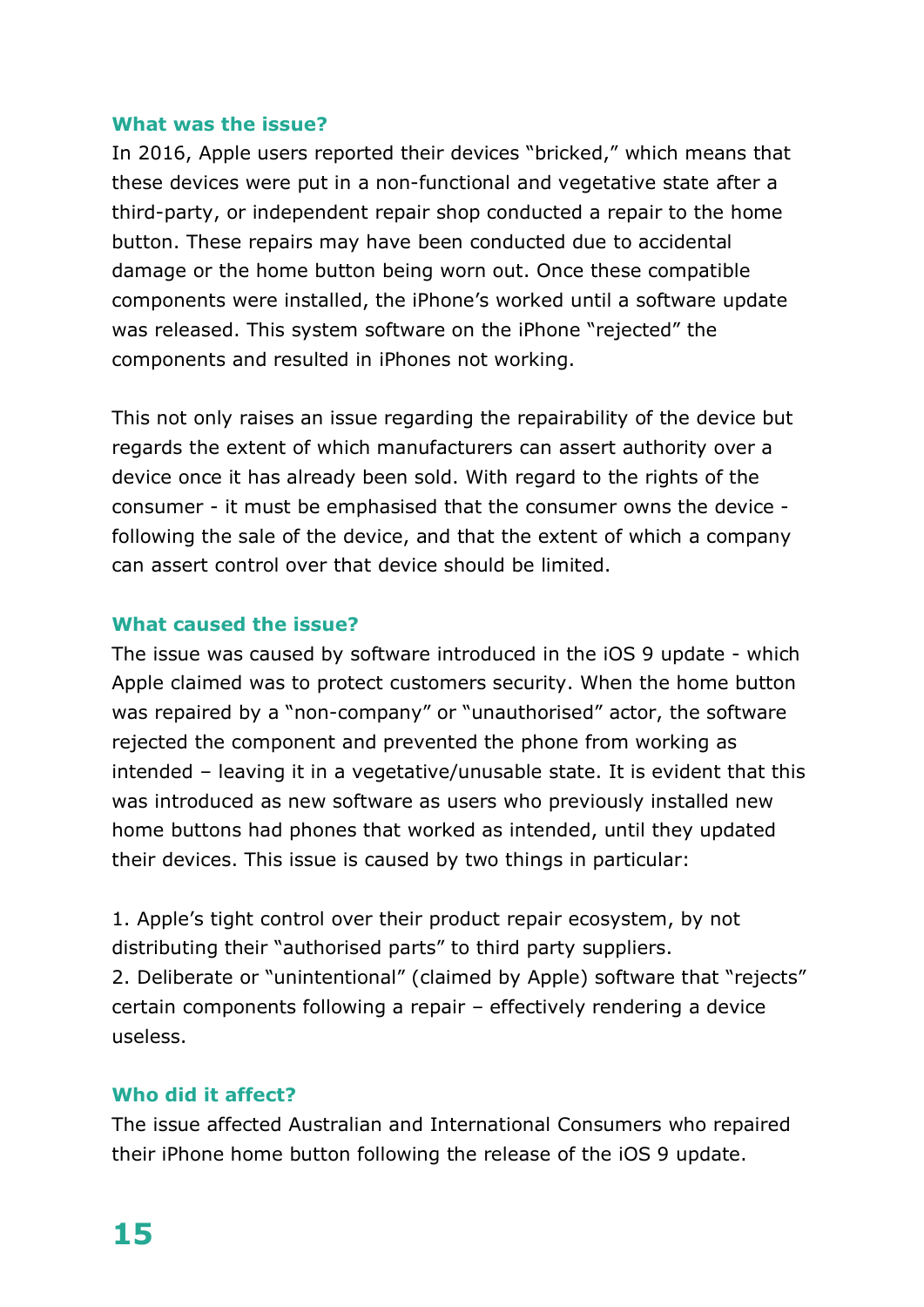#### **What was done about it?**

Apple released a software update following outcry and legal action, iOS Version 9.3. Apple was fined \$9 Million dollars by the ACCC.

#### **What could Right to Repair reform do About it?**

Right to Repair reform could help prevent manufacturers abusing their control over hardware through software on their devices by having severe penalties for those that decide to do so. A code of practice should govern how manufacturers can "control" the products they have already sold, to ensure that their influence is minimal and to ensure that the end user is protected. If a component works, it should not be rejected.

Furthermore, Right to Repair reform could force the company to sell genuine components to third parties. This will ensure that repairs will be undertaken properly, will 100% work with the device whilst also ensuring that repairs are undertaken in a free market - without monopolisation by the manufacturer, which will ensure cheaper and higher quality repairs.

- - - - - - - - - - - - -

**Issue: Battery Replacement Issues;** Apple Inc. **Status:** Current.

#### **What was the issue?**

Currently, following the replacement of the battery of Apple products regardless of the new battery is genuine or not genuine - Apple issues a software warning to the user to service their battery immediately. Whilst this is a minor issue, it does mislead consumers.

#### **What caused the issue?**

Apple software deliberately asks the user to "service" the device, following a repair by an independent service provider regardless if the battery was an Apple Genuine battery or not.<sup>[7](#page-5-6)</sup> In addition, whilst the issue does even highlight genuine apple batteries as not genuine - another issue is, the unique chips in batteries. Manufacturers are incorporating more and more chips in certain components and whilst they serve a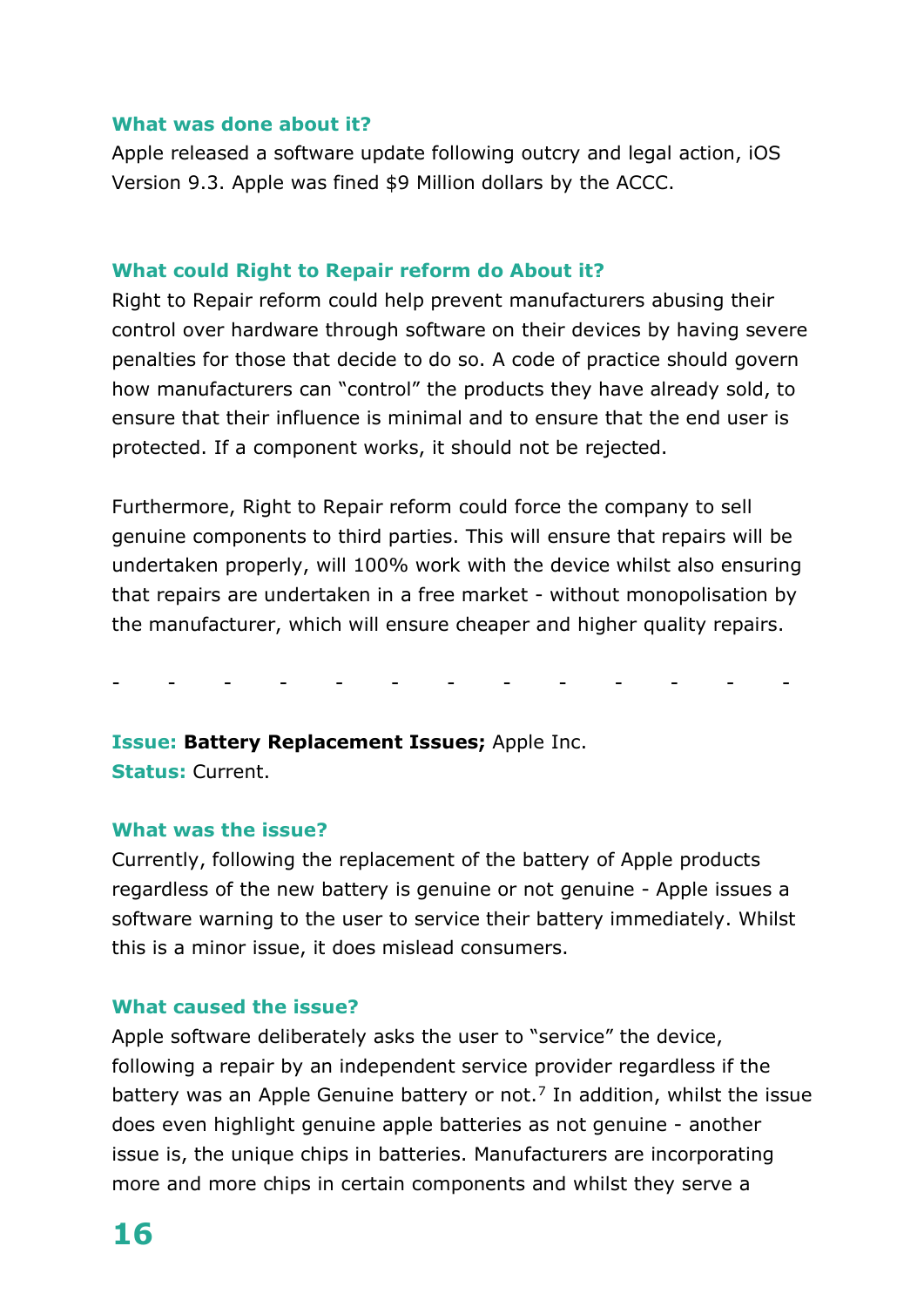purpose (in this case to manage battery life and performance), they are often misused by the manufacturer to control who can repair the device and what components are compatible.

### **Who does it affect?**

Consumers, who use their products which have been repaired by any nonauthorised Apple repair shop, any independent repairers that replace the battery of an iPhone.

#### **What was done about it?**

Nothing has been done about it so far. This issue should be dealt with immediately, as it may be abused by manufacturers in the future to assert their control over the repair ecosystem of their products.

## **What could Right to Repair reform do about it?**

Right to Repair reform should ensure that manufacturers cannot establish a monopolisation over the components or repair of their devices. Apple and other manufacturers should NOT be allowed to display misleading messages on the basis that the repair was not carried out by an "authorised apple service provider." Manufacturers like Apple should be required to, sell and distribute components like legitimate batteries to consumers and independent repair shops. Whilst we understand and disagree with the "Poor Quality Batteries" defence manufacturers use, "bad quality" batteries will **continue to used regardless**, and the only way to ensure the quality of battery repairs is by companies like Apple **providing** independent repair shops with **genuine components**.

The "but bad batteries" argument is weak as most batteries, even if not genuine, do not "spontaneously combust' as they often pass vigorous tests and meet expectations, as reflected through the high quality components of iFIXIT and other online retailers. Ironically, iFIXIT tools are used by Apple (as spotted in a promotional Apple video in the background), reinforcing their reliability.

Standards governing batteries should be strengthened, and restrictions on third parties developing compatible batteries for major devices be lifted if they meet these standards. Whilst "battery controller chips" are good and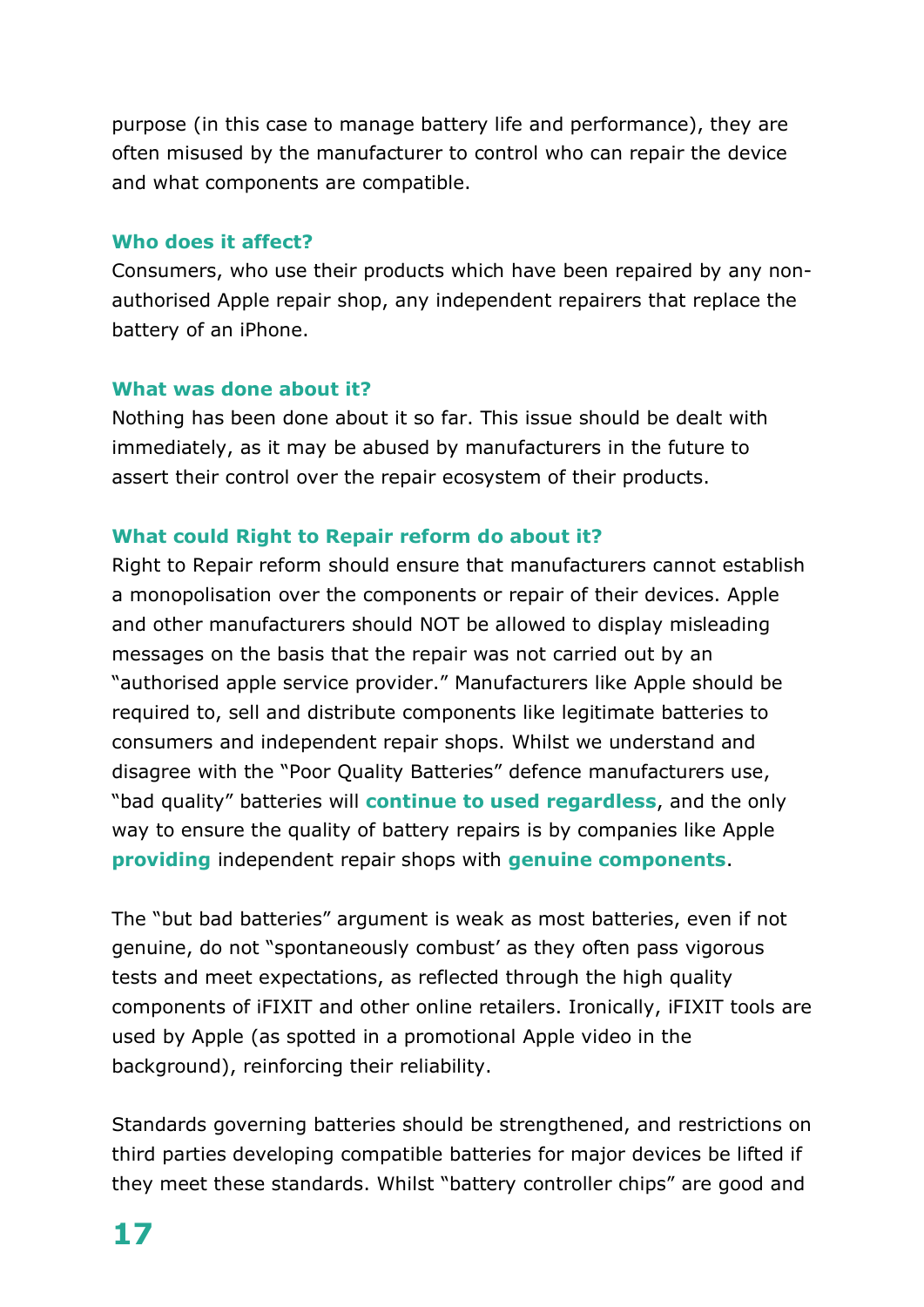effective at managing batteries, these components should not be controlled by the manufacturer - and third parties and consumers should have access to them. Including special chips to deliberately restrict the compatibility of components violates the rights of the consumer and should be regulated.

- - - - - - - - - - - -

**Issue: Intentional Slowdown of Devices;** Apple Inc. **Status:** Recent, already solved. Resulted in lawsuits.<sup>[8](#page-5-7)</sup>

#### **What was the issue?**

Apple was deliberately slowing down older iPhone devices, through discrete software updates, often making them extremely slow, and owners did not know what was wrong - causing many to purchase new devices instead of repairing their devices.

#### **What caused the issue?**

The lack of transparency on the Manufacturer's part meant users did not know what was going on and it was impossible for them to change this limitation on performance.

#### **Who did it affect?**

It affected users with old iPhones, who used them enough for the battery to degrade to a percentage of original capacity, decided by Apple. Phones with these batteries were not faulty and the batteries still worked despite not having a short battery life.

#### **What was done about it?**

Apple was forced to pay over \$500 Million USD to iPhone owners in the US. Apple funded a battery replacement program and software monitoring to alert the user to the need to change the battery, and the option of software enhancement of battery life - a welcome change.

Manufacturers tend to control the distribution of many components in their devices including unique chips, such as the Apple T2 chip to either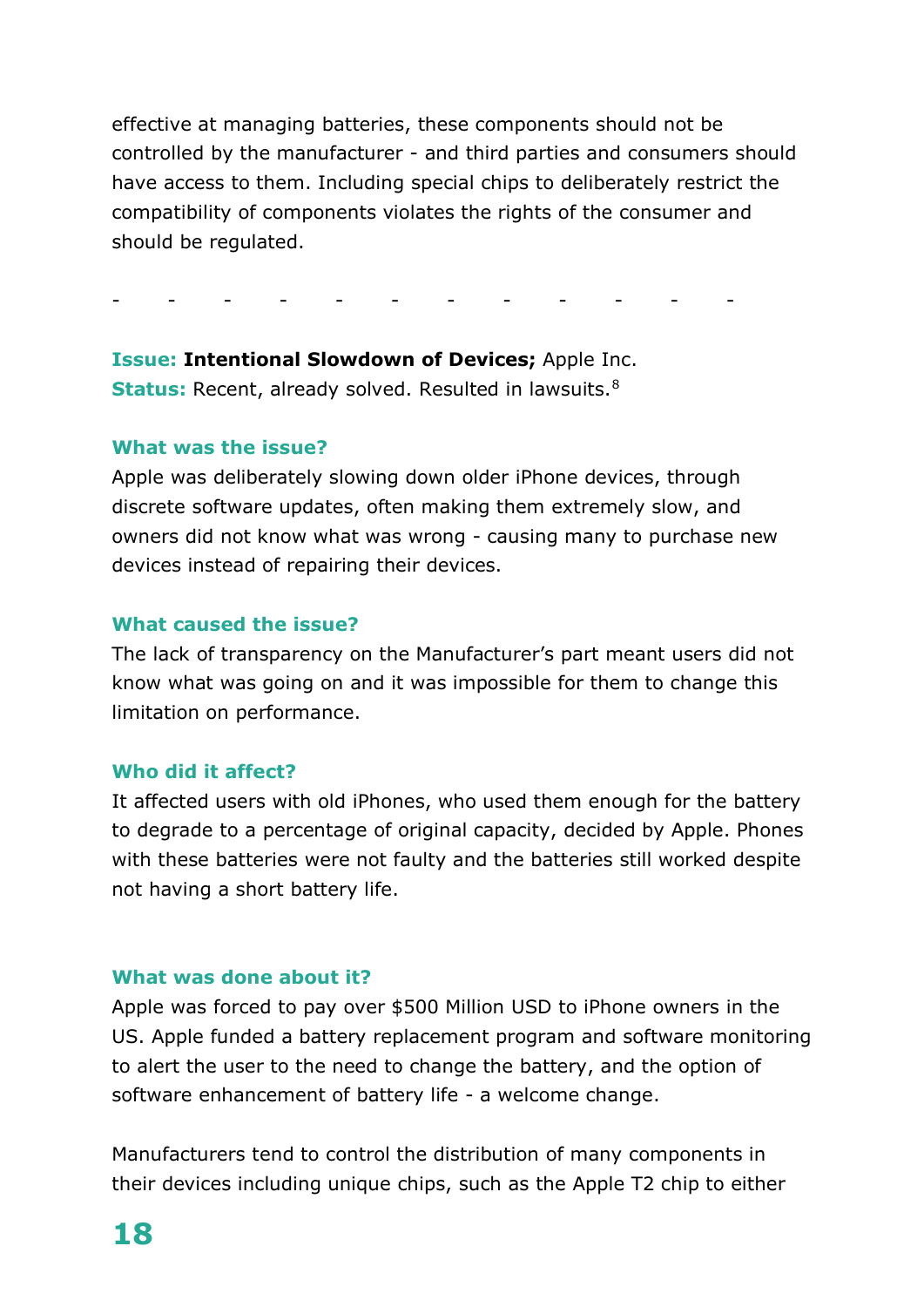prevent or disincentivise repair<sup>9</sup>. Apple also control the supply of chips so once they break, **consumers cannot repair them as the chips are not supplied**. This can force consumers to either pay a large sum for the replacement of a huge portion of the device (for example the whole motherboard) for over  $$1000AUD^{10}$  $$1000AUD^{10}$  $$1000AUD^{10}$ , as opposed to a \$3 component with labour.

**Misleading Service Programs.** Some manufacturers offer "extended warranty programs" which often confuse or mislead users over their rights in order to persuade them to purchase services (or part of a service) which should be provided under the ACL. Sometimes manufacturers mislead users about their repair options, **for example replacing a whole logic board instead of a chip**. In many cases these "repairs" cost more than product is worth. An investigation by CBS in America, uncovered Apple requesting an expensive motherboard replacement<sup>[11](#page-6-0)</sup> for a fault which was caused by a minor pin misplacement which could be easily moved and repaired by a tool like tweezer, for free.

Right to Repair laws should require manufacturers to be open about repair choices, and give access to components without restrictions posed by "authorised service programs" or contracts. This will ensure that thirdparties can effectively carry out repairs which include board level repairs. Board level repairs, for instance will dramatically reduce the cost of repair for consumers, and the availability of more components to the consumer/repair shops will permit for more repairs to be conducted to the board, reducing the need to replace a significant portion of the machine this has both positive economic impacts for the consumer, and positive impacts from the environment. Furthermore, this may also entice the manufacturer to carry out those repairs as well. Furthermore, further education of consumer law and rights with consumers themselves, through visually attractive graphs/charts/signs at the Point of Sale is recommended. *This will be discussed in further detail, further into the submission.*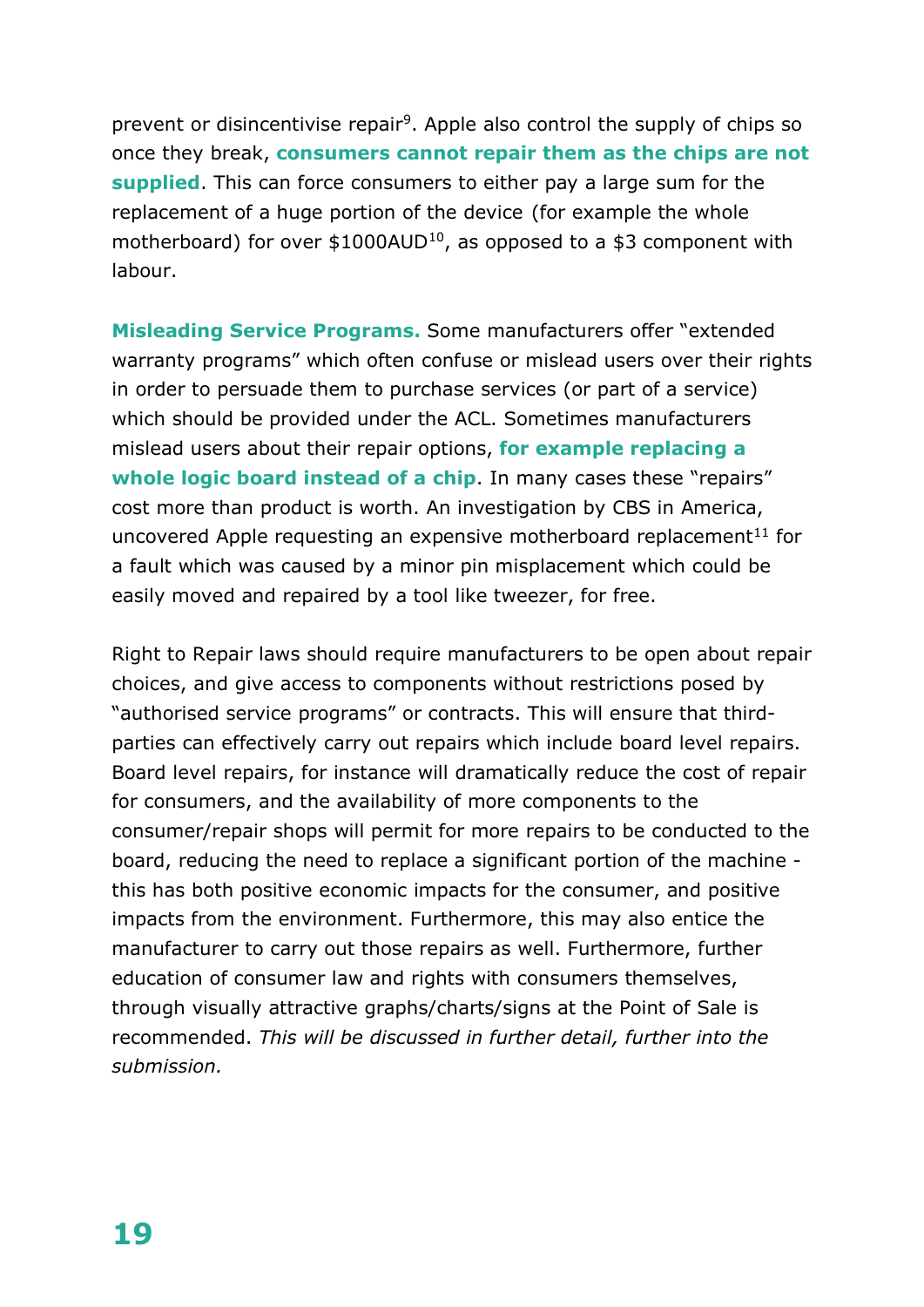

When we consulted our members, we asked about the lifespan of consumer devices. A majority of them when asked, suggested "aren't they made to break down right after warranty," and if asked if they would repair a device past warranty, the most common response was "no, it's more expensive to repair the thing than replace it." This shows a general distrust in the community with current consumer law, and strong Right to Repair legislation will revive consumer confidence.

[Text/Call Survey Conducted January 2021]

# **THE NEED FOR CONSUMER GUARANTEE REFORM**

# **Information request 3**

a**) Do the consumer guarantees under the ACL provide adequate access to repair remedies for defective goods? If not, what changes could be made to improve access to repair remedies? Are there barriers to repairing products purchased using new forms of payment technologies, such as 'buy now pay later'?**

The consumer guarantees under the ACL do not provide access to repair remedies for defective goods, to the extent which is required for consumer protection. This is because the "consumer guarantee" is very vague, and manufacturers effectively have control over the period that it covers and can limit the repairs that can be undertaken. The consumer guarantee limits a consumer's ability to seek third-party options of repair, as these may not be subsidised or may affect existing warranty conditions. **A key issue with the consumer guarantee is the time period it covers.**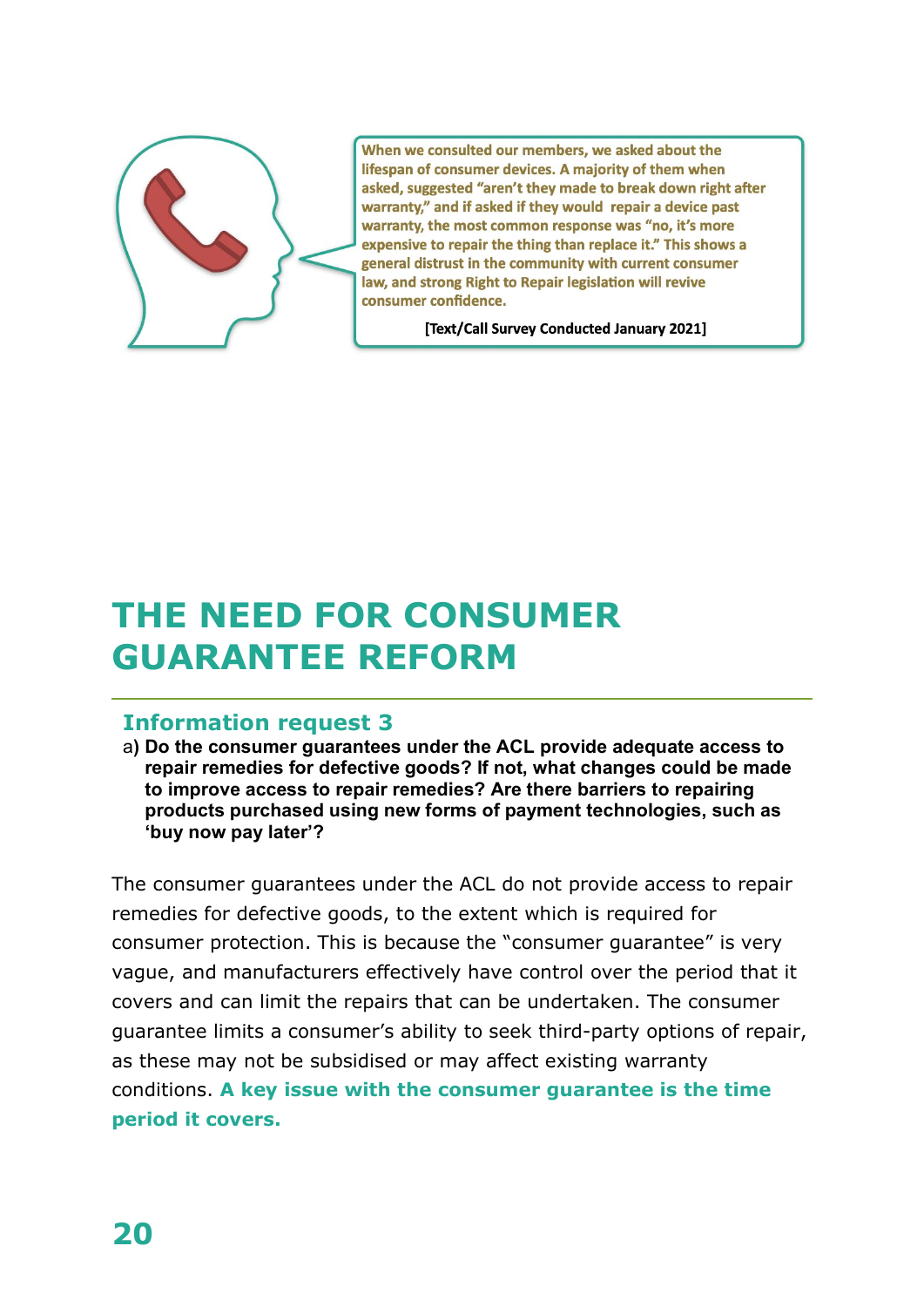"Buy Now Pay Later" schemes, do seem to accommodate repairs/ replacement of devices and don't seem to continuously charge users once they have returned a product. However, changes to the ACL should be made so that where they fail to accommodate replacements, a refund is required. Payments made by consumers should be refunded in the case of replacement, including interest paid on a plan. Once the product is refunded any obligations on the consumer in the contact should be cancelled.

## **The Following Changes are suggested:**

## **1. Set minimum standards for product repair.**

This should ensure that products which are "destined to fail" in the postwarranty period, or unrepairable products cannot be sold in Australia. We cite the example of Flexgate – see page 10.

# **2. Restrict or Ban the sale of Consumer Electronics which cannot be repaired in Australia**

## **3. Define the Consumer Guarantee Period**

The Consumer Guarantee Period should be defined for systematic faults that will lead to eventual failure and these **must** be subject to a recall or a repair program.

# **4. Introduce Recalls for electronics with faults that occur after before and warranty**

Where the supplier is responsible for a critical fault, that even after the warranty period - that Fair Trading be able to recall these items, forcing companies to offer consumers a full refund in the case where the fault is unrepairable, or for free if only the manufacturer can repair it.

**b) Is the guarantee of available repair facilities and spare parts effective in providing access to repair services and parts? Or is the opt-out clause being widely used, making the guarantee ineffective?**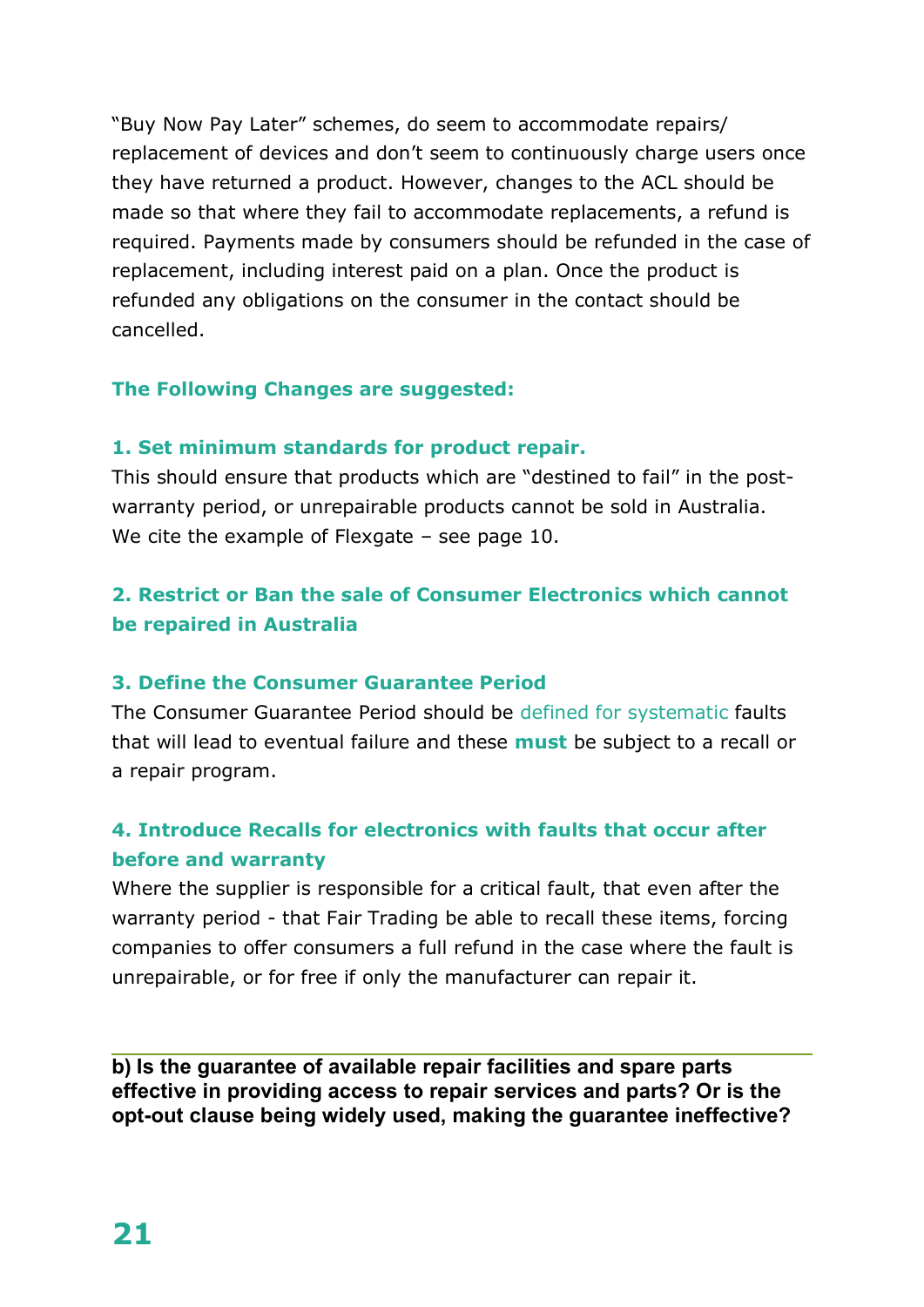The guarantee of available repair facilities and spare parts is especially ineffective for consumer electronics. The Opt-out clause is widely used by manufacturers of laptops, computers and smartphones for components like specialised chips.

Many chips are withheld by the manufacturer, restricting the repair options of a user and often forcing them to purchase a new machine, or pay for an unreasonably expensive repair requiring a total replacement of a large portion of the device.

The guarantee of spare parts is ineffective as manufacturers, are not obliged to supply these parts to independent repair shops, nor consumers. **For the guarantee of available repair facilities and spare parts to be effective** the repair industry must be regulated to reduce monopolisation. Independent repair shops and consumers should have access to components, manuals and board views. This will lead to a competitive market, and enable more targeted repairs, at a lower cost to the consumer and the environment.

# **c) Should consumer guarantees seek to balance the broader societal costs of remedy choices (such as the environmental impacts of replacements) with consumer rights, and if so how? For example, should repairs be favoured as a remedy?**

Yes. Repairs should be favoured as a remedy as they reduce the amount of e-waste as well as the financial burden on the consumer. The world has finite resources, and the endless cycle of replacing new products with old products has a major, **detrimental impact on the environment**. When products are replaced, they are often sent to landfill and deteriorate into toxic and carcinogenic chemicals which spread into the environment and ecosystem. Indeed, e-waste is a serious in Australia and abroad (*discussed later in this submission).* Whilst many OEM's have a "recycle" program for older devices, this does not go far enough as many components within the device, cannot be recycled and the process of recycling produces a vast amount of pollution and energy. Recycling isn't exactly a clean process either – by-products and some toxic resources which cannot be recycled have to be dumped in landfill.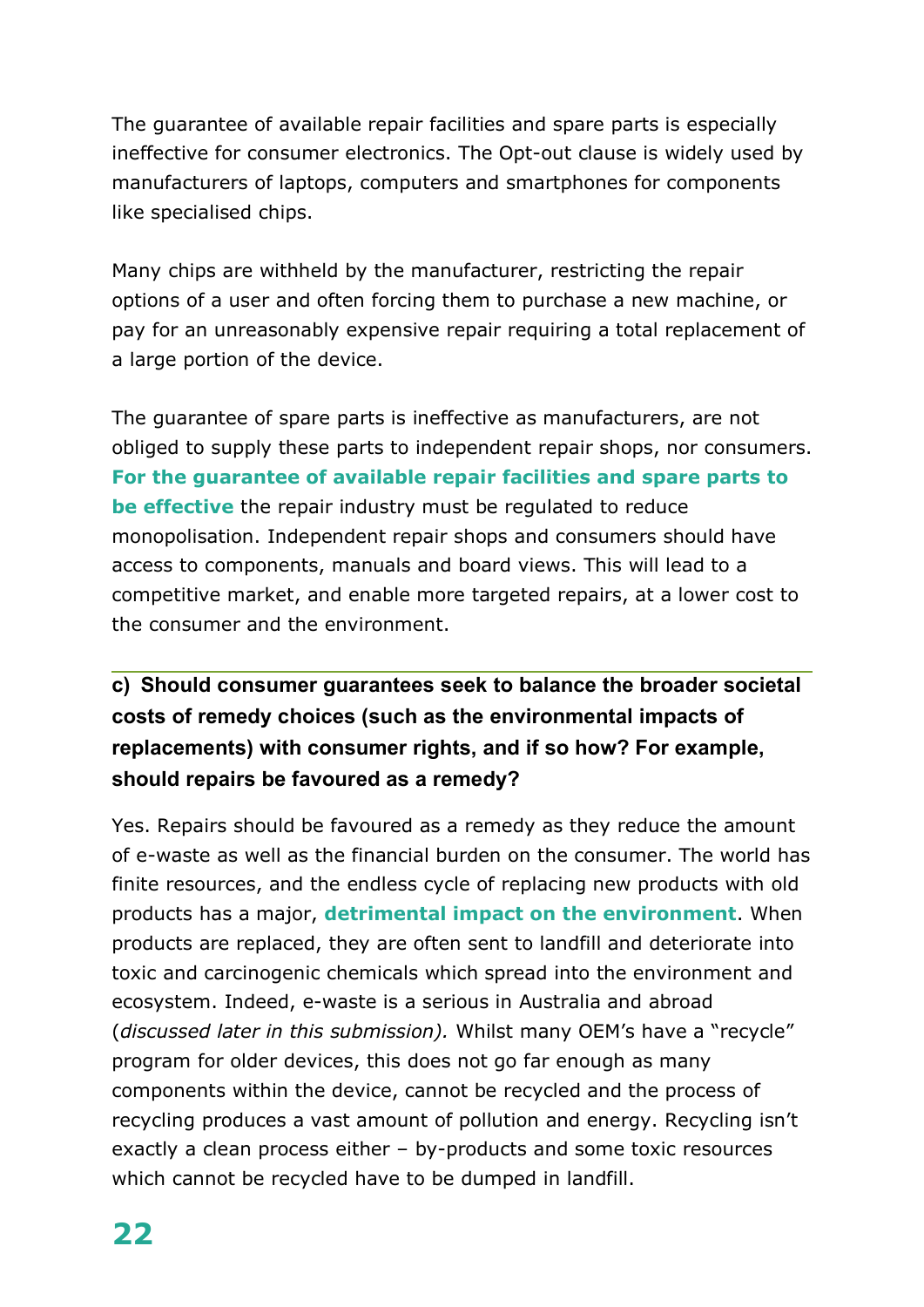For **repairability** OEM's should be obliged to allow defined repairs. Where a consumer returns a damaged device which can be repaired such as board level repairs, this should be encouraged.

**d) Are consumers sufficiently aware of the remedies that are available to them, including the option to repair faulty products, under the ACL's consumer guarantees?**

Consumers are not aware of the remedies available to them, and often believe that their rights are limited by the warranty period and sign up to "extended warranty programs", referred to earlier. **More information and education would assist consumers and enforce guarantees.**  This could be:

- **1. An Infographic at the Point of Sale**, which explains the rights of consumers and the difference between warranty and the Consumer Guarantee. The infographics should be **engaging** and **clear**, not legal jargon, and should be displayed in large font which is easy to read and understand. Language should be at primary school level.
- **2. A proper and clear notice** of what the extended warranty covers and how, if at all, it adds to the rights granted by the ACL. It should avoid legal jargon and be easy to understand.
- **3. Education Programs in Schools** to inform students of their rights under the ACL, delivered in an engaging/memorable way.

# **THE NATURE OF REPAIR MARKETS IN AUSTRALIA**

**b) Is there any evidence of a difference in quality, safety or data security between authorised repair networks and independent repairers? Are there ways to address concerns around quality, safety or data security while promoting a vibrant independent repair market?**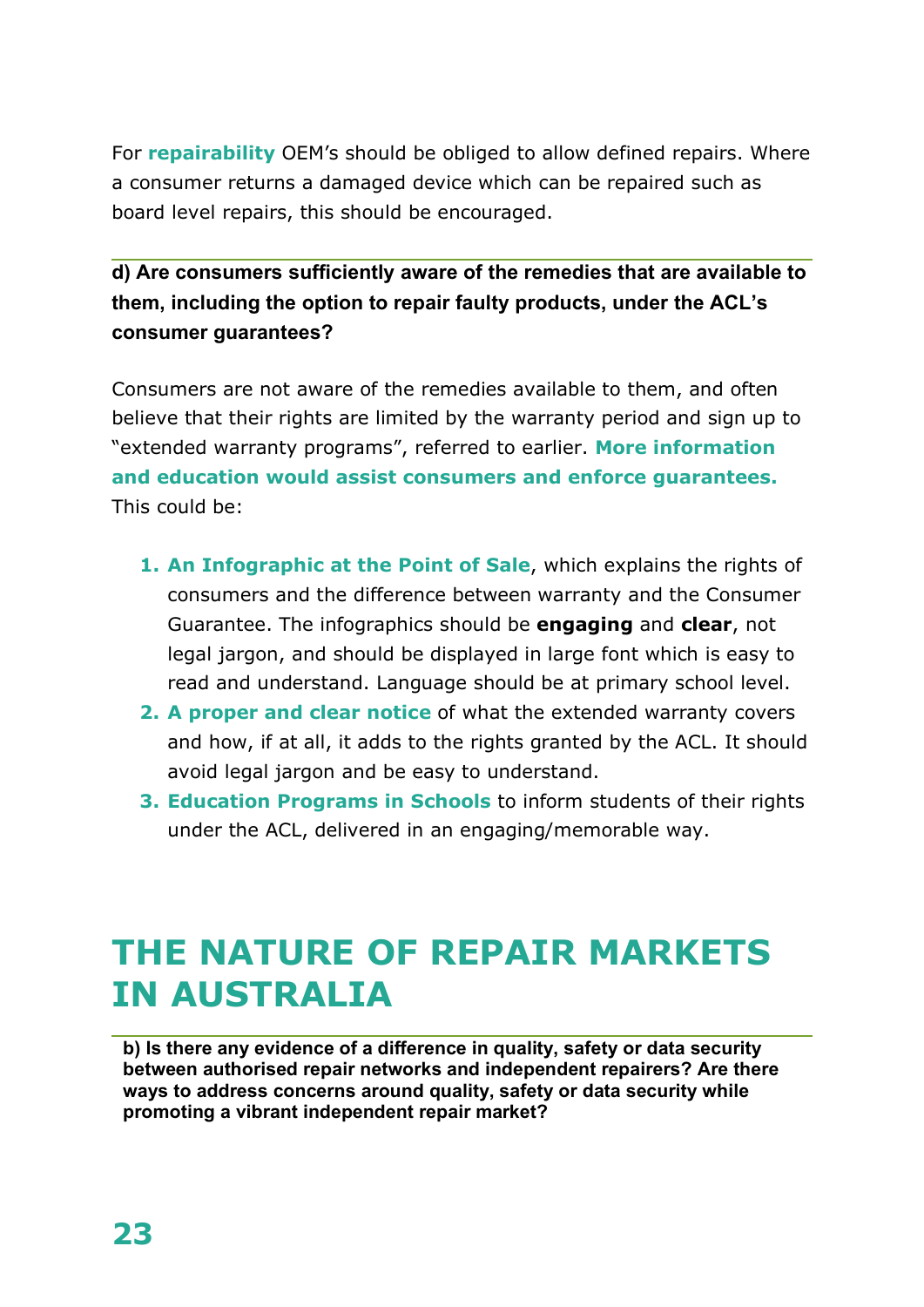**There is limited evidence of a difference in quality,** safety or data security between authorised repair networks and independent repair networks. All repair options are vulnerable to mistakes. However, Right to Repair reform should improve quality, safety and data security across the board. Whilst there is no evident difference in quality between Independent Repair Shops and manufacturers our experience suggests that Independent Repair delivers higher quality repairs at lower prices compared with OEM's, provided they have access to the right tools. In any case, comparisons are not possible in some cases because OEM's do not offer these repairs and Authorised Service Providers are not allowed by OEMs to do so.

Quality, safety and data security are likely to be improved by competition and better consumer choices that can challenge the current monopoly in electronic repairs.

# **Key areas of concern for OEMs discussed:**

# **1. Counterfeit Screens in iPhone's**

We understand that the Commission has raised the issue of Counterfeit screens in iPhone products, and we acknowledge this as an issue and a problem but it is largely **due to the absence of legitimate components being distributed to independent repair**, and the astounding costs of these repairs to consumers.

In the absence of legitimate components, Independent Repair Shops still do repairs - and for the most part, consumers are satisfied.

# **Manufacturers should not have total control over the sale of every component in the machine, particularly if its common like a battery.**

When official manufacturer parts are available to independent repair shops and consumers, safety concerns are likely to be eliminated. It is possible for "official parts" to be verified by a sticker or QR code. If unofficial parts are not faulty and are from reliable sources, they should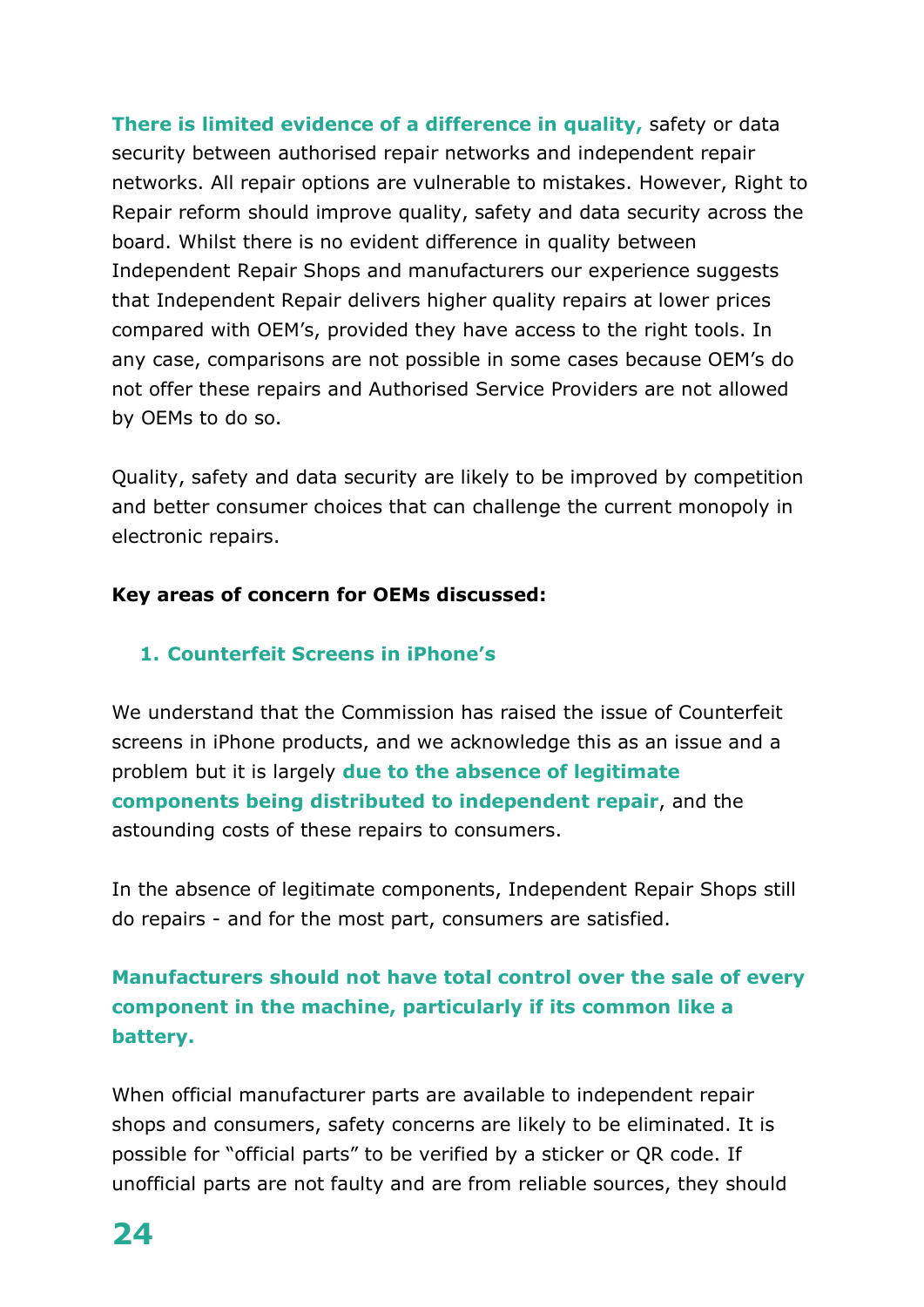also be allowed to be sold. The availability of unofficial parts, of even or better quality, are likely to improve competition.

**Manufacturers should distribute components to all independent repairers, not just Authorised Service Providers.** Even if a product uses unofficial parts where official parts are available, the device should not limit the user's capability to use the device through software.

We do not agree with OEM arguments that Right to Repair will lead to dangerous repairs, rather it would alleviate concerns of counterfeit products and improve quality provided manufacturers supply independent repair shops and consumers with legitimate quality parts, instructions and more repair friendly devices. Right to Repair reform could require unofficial components to be subject to safety tests or standards. This would better balance the needs of consumers, Independent Repairers and the Manufacturer.

# **2. Battery Issues**

OEM's often argue that unauthorised batteries are "faulty batteries" which are destined to "spontaneously combust," leading to a claimed risk imminent risk of death and destruction. This is not supported by evidence of recalls and, in the case of Galaxy Note 7, the fault lay with OEM batteries.

Many unofficial batteries are sourced from reputable retailers, like iFixit and are fully compatible and safe for use in products.

There is no "unofficial batteries bad" and "official batteries good" system. Batteries produced by the OEM have similar levels of success and failure. Manufacturers should supply independent repair shops and consumers with official battery components. *But wait… if third party batteries are as good as official batteries, why do you say we should supply official batteries?* We say official batteries should be supplied as they completely eliminate any potential dangerous batteries in the market (even though they are a microscopic proportion of those sold, and are often banned/strictly scrutinised). This can be done through Right to Repair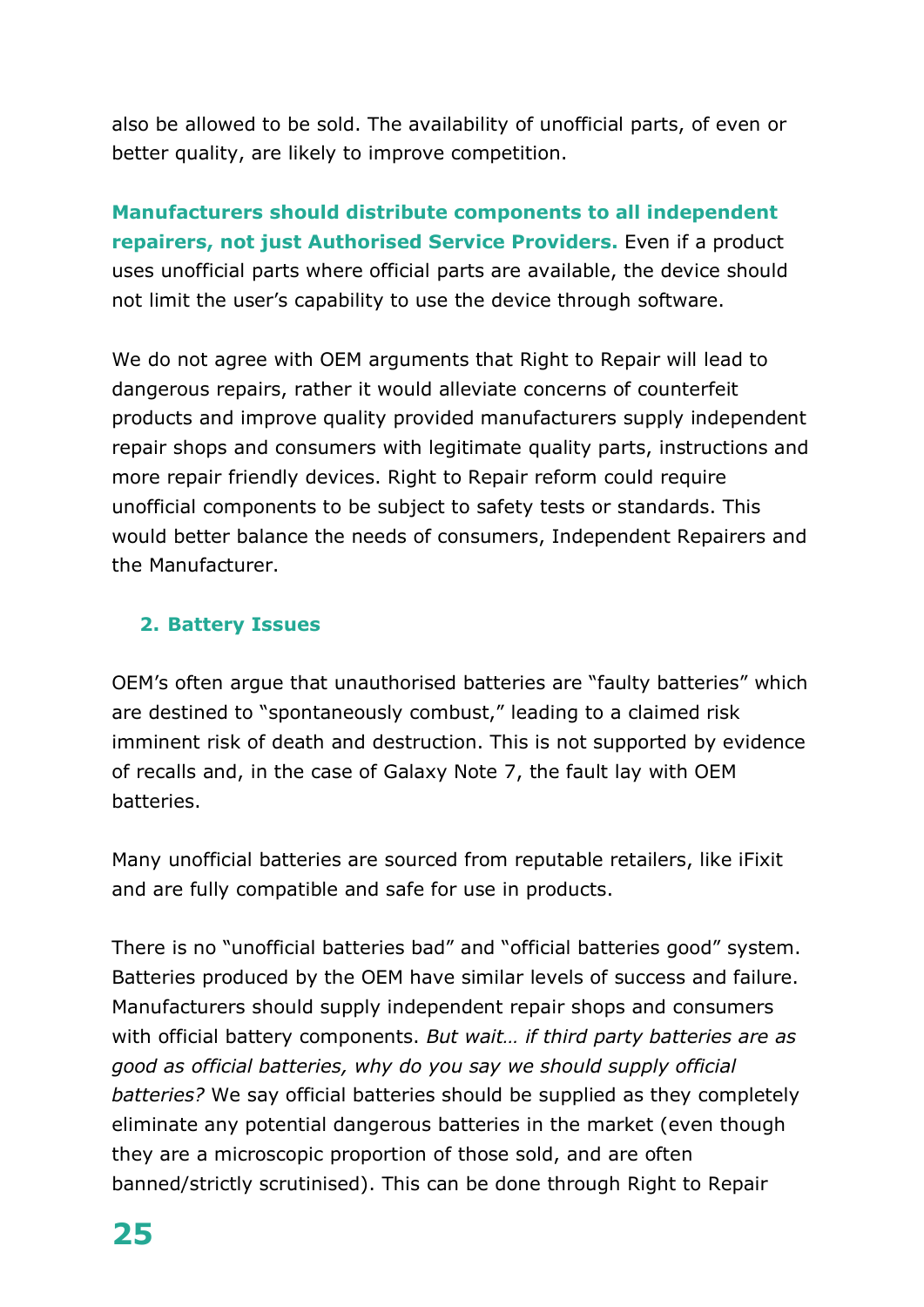policy which forces manufacturers to supply these components on the market. Thus, "Unofficial Batteries" are often by safe and reputable outlets like iFixit. These batteries will be sold regardless if we adopt Right to Repair reform. There are indeed faulty batteries, however they are used by independent repair shops and consumers in extremely rare circumstances. This is due to regulation concerning the quality of these products, and the scrutiny of these products/suppliers online and in the press.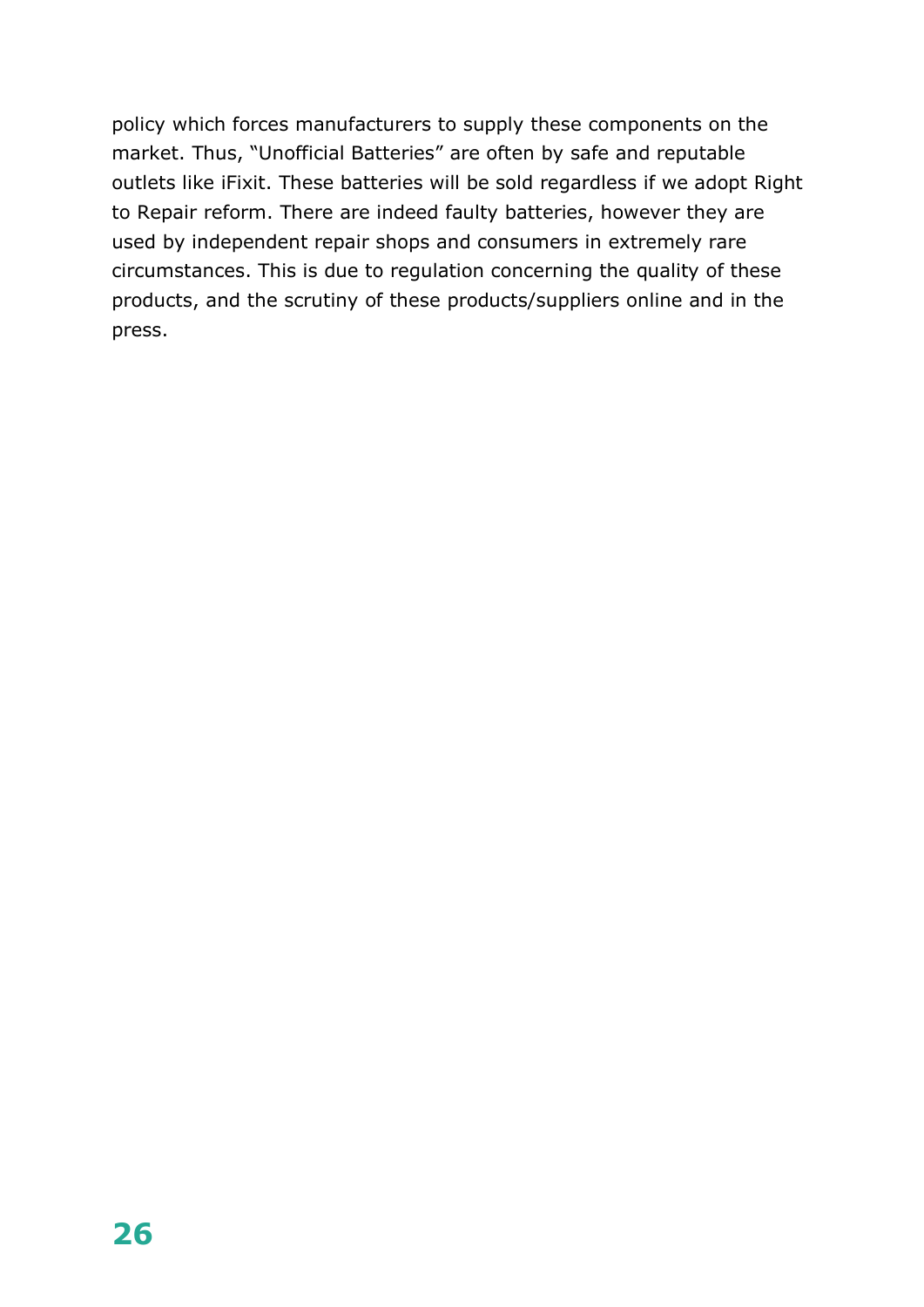**c) Are there available examples of the contracts between OEMs and authorised repairers? Do these contracts limit effective competition in repair markets (such as by limiting the number and reach of authorised repairers or requiring authorised repairers to not be authorised by a competing brand)?**

We do not have any examples of contracts. However, we understand they are restrictive and determine what an Authorised Service Provider can or cannot do. Authorised Service Providers are often limited by what kind of devices they can repair and are restricted in what other devices they are allowed to repair, but the degree varies. To become authorised, repair shops must apply within a specific timeframe, agree to a contract and get qualifications from the OEM which are often more of a rubber stamp than a course. Authorised Repairers must report to OEMs regarding efficiency, the repairs they've completed and their customer databases, highlighting issues of control, and privacy.

Often, these programs are at a cost to the participating repair shop and a sign of OEMs taking Repair Shops "hostage" in exchange for a binding agreement which restricts their ability to repair products, and forces third-parties to enrol in these programs for limited components required for repair. An example of this is the *Apple Authorised Service Providers* program which costs money for third-parties to register, offers limited components and restricts the ability of those independent repair shops to conduct repairs to areas like motherboards through binding contacts.

These "schemes" should be **regulated,** and all components in the device needed for a repair **should** be available to all **third-party or independent repair shops** as well as **consumers.**

# **d) Are there specific examples or other evidence of practices by OEMs or their authorised repairers that create barriers to competition in repair markets?**

Yes. The two primary ways OEMs in association with authorised repairers create barriers to competition in repair markets are through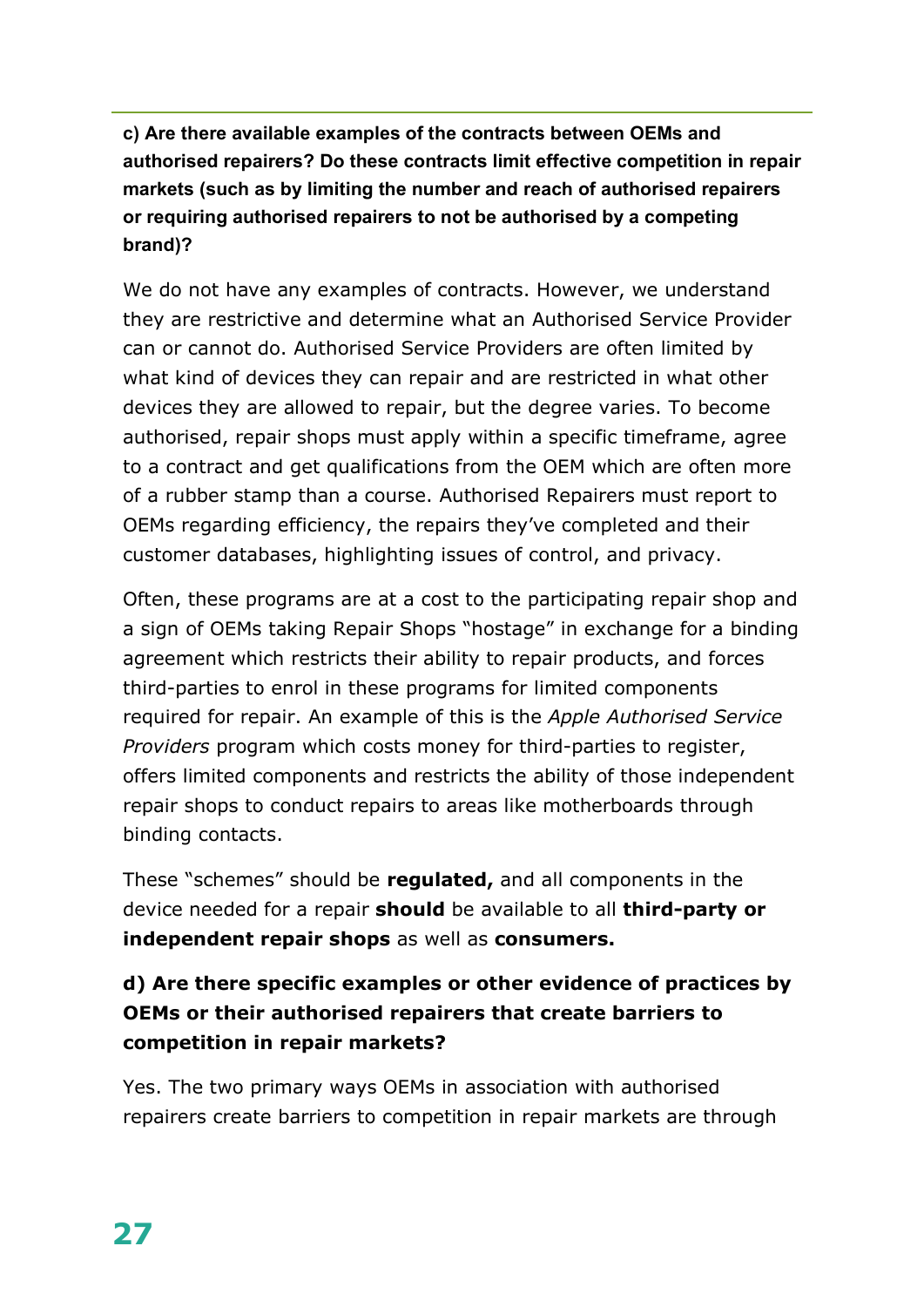**Restrictions on Components** and **Software Limitations.** See pages 4 & 5.

# **e) What is the relationship between the intensity of competition in the primary product market and the risk of consumer harm from a lack of competition in repair markets? Can competitive primary markets compensate for non-competitive repair markets?**

The intensity of competition in the primary product market has reduced the scope for repairing, for example smart phones which compete on thinness but this prevented the use of removable batteries.

To improve the repairability of products, **a repairability rating scheme** as adopted by the European Union,<sup>[12](#page-6-1)</sup> would create competition and give consumers more choice in sustainability.

# **f) Are the restrictive trade practices provisions of the CCA (such as the provisions on misuse of market power, exclusive dealing or anti-competitive contracts) sufficient to deal with any anti-competitive behaviours in repair markets?**

The restrictive trade practices provisions of the CCA **are not sufficient to deal with anti-competitive behaviours in repair markets.** 

As technology evolves, OEM's find new ways to assert control and dominance over market power, through exclusive dealing which is not covered by provisions of the CCA.

OEM's are manipulating hardware and software to prevent third parties, or Independent Repair from doing some repairs. For example, **Macs with the Apple T2 System on Chip** require the 'Apple Service Tooolkit 2 (AST 2) System Configuration Suite" to complete many repairs.[13](#page-6-2) Unfortunately, this repair software is restricted to Apple Authorised Service Providers (**Authorised Repair**). Due to this, Apple and other OEM's are effectively using a combination of hardware and software to restrict competition in the repair industry. This is done by **requiring specific locked software** which is only available to certain authorised companies to undertake repairs – which would otherwise not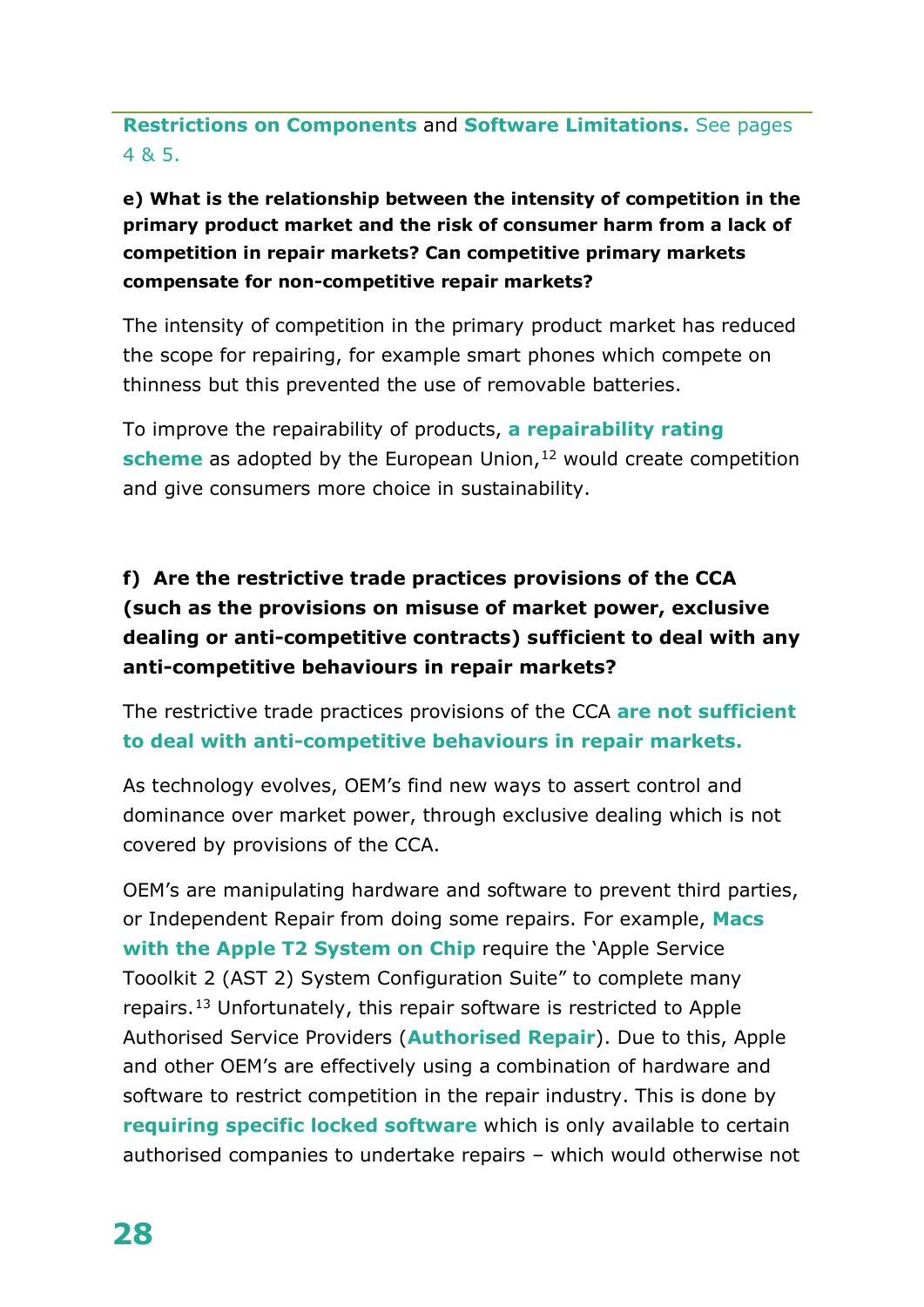require such software. OEMs often charge exorbitant prices to Authorised Repair for this software which essentially, forces many Repair Shops to enlist in these "Authorised Repair Programs" where they serve the OEM's.

The presence of **Authorised Repair Programs** in Consumer Electronics, and **Dealerships** (in the example of Automotive and Agriculture) can restrict the options of users for repair, through **refusing certain repairs,** the control of component supply and restrictions on what Authorised Repair may or may not do. Furthermore, at times there may be the establishment of a set price – controlled by the Manufacturer across **Authorised Repair Programs** for some repairs – which prevents a competitive market from emerging.

#### **g) What policy changes could be introduced if there is a need to increase competition in repair markets and improve consumer access to, and affordability of, repairs?**

**Recommendation 1;** Require OEM's to distribute and sell legitimate components for their products, which can be distributed to third parties and consumers.

This will bring competition in the marketplace, restrict the control manufacturers assert over the products and providing third parties with legitimate parts for repairs. This **will not** infringe on copyright as these components are often only compatible with the manufacturer's produced product - and will not be able to be used in other products. If rival OEM want to "deconstruct" chips – they can readily do this under current arrangements.

**Recommendation 2;** Prevent Monopolisation of the right to repair industry.

**Recommendation 3;** Make it illegal for manufacturers to install malicious software which prohibits third-party or independent repair from occurring. If special software is required to conduct a repair, like the "Apple Service Tooolkit 2 (AST 2) System Configuration Suite" – independent repair shops and consumers should have access to this software.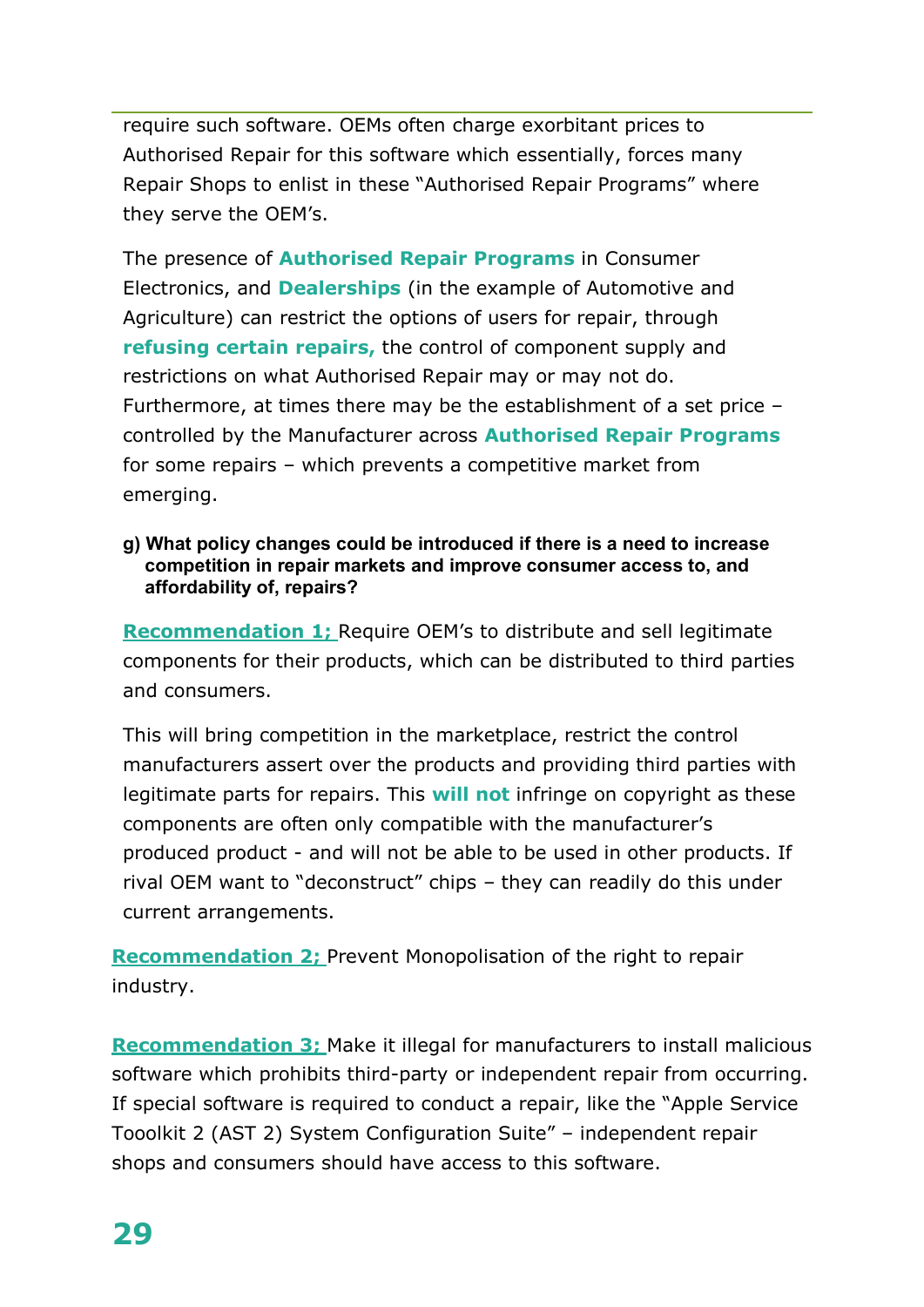**Recommendation 4;** Regulate Authorised Repair/Service programs offered by OEMs

Many OEMs offer "Authorised Service Programs" but these programs force third party repair shops to comply what are unreasonable rules and procedures. These programs should only serve as a "tick of approval". Independent repair shops should not be required to enlist in a program by the manufacturer so that they can repair devices at the explicit direction of the manufacturer.

**Recommendation 5;** Require OEMs to release board views.

OEMs should release the schematics of the boards on their devices, to enable third party repairers to repair them. These do not infringe on intellectual property, as they just display the interactions between various components – which are unique to a specific device and rival OEM's cannot simply copy/paste these schematics either. Without the release of Board Views, repairs of the logic board are often delayed, made impossible or harder. Furthermore, manufacturers should not be able to sue those who provide board views of their products to consumers or Independent Repair.

**Recommendation 6;** Protect those who sell repair products to consumers and enable consumers to access these remedies of DIY repair.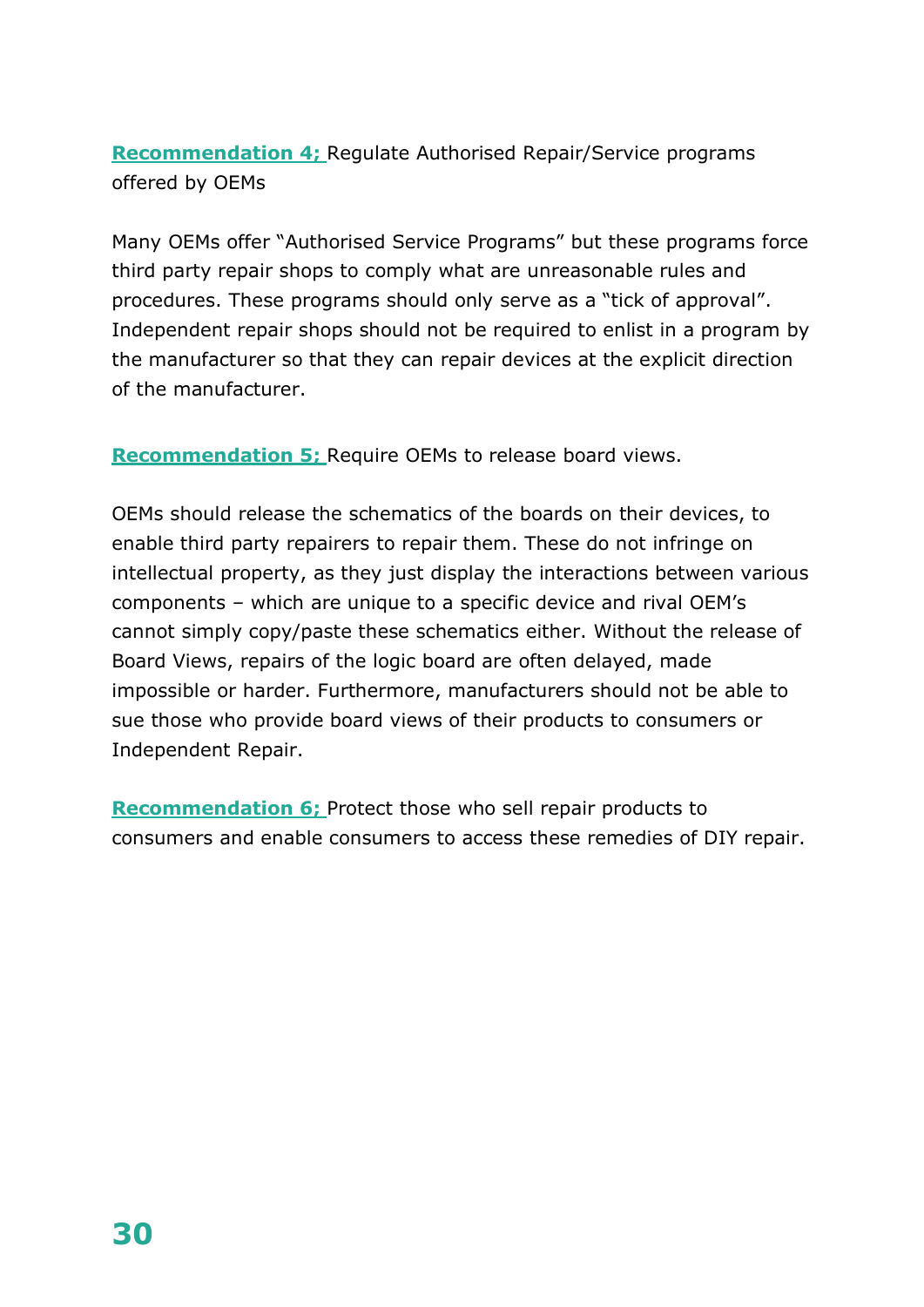# **a) To what extent do current IP laws already facilitate repairs by consumers or independent third parties (e.g. the spare parts defence under the Design Act)?**

Current IP laws already facilitate repairs by consumers or independent third parties, **to a limited extent.** This is due to the fact that many components are still unavailable to consumers. The spare parts defence under the Design Act should be changed to include all components, such as chips within consumer devices. Currently, independent third parties and consumers are limited by repair options and OEMs can refuse to provide spare parts for areas they consider should not be repaired – for example, components on the Logic Board which may include transistors, or larger components that include batteries<sup>[14](#page-6-3)</sup> which are not supplied to consumers.

OEMs also abuse their IPs through **Supply Chains.** An example of this is where components in the motherboard of a Macbook are manufactured by Texas Instruments – and the OEM(Apple) ensures that the supplier is in an exclusive agreement to only supply the OEM with the components/transistors and nobody else. These components often have minor design changes which require Independent Repair or third parties to use them. Without these components, repair cannot occur. **Right to Repair reform needs to close IP loopholes, especially around the supply chain of components.** 

Current IP laws are also misused by manufacturers through conditions they apply. For example, "spare parts" that are supplied by OEMs, are often to Authorised Repairers/Authorised Service Providers whom are in a binding contractual agreement with the OEM. Access **to these spare parts and components shoud be unconditional.** 

# **b) Are there any aspects of IP laws where consumers' rights with respect to repairs are uncertain?**

**Software**. OEM's insist that for IP reasons, users cannot access, tamper with, nor edit the software on their own devices and neither can others who are not in Authorised Repair Programs or not acting on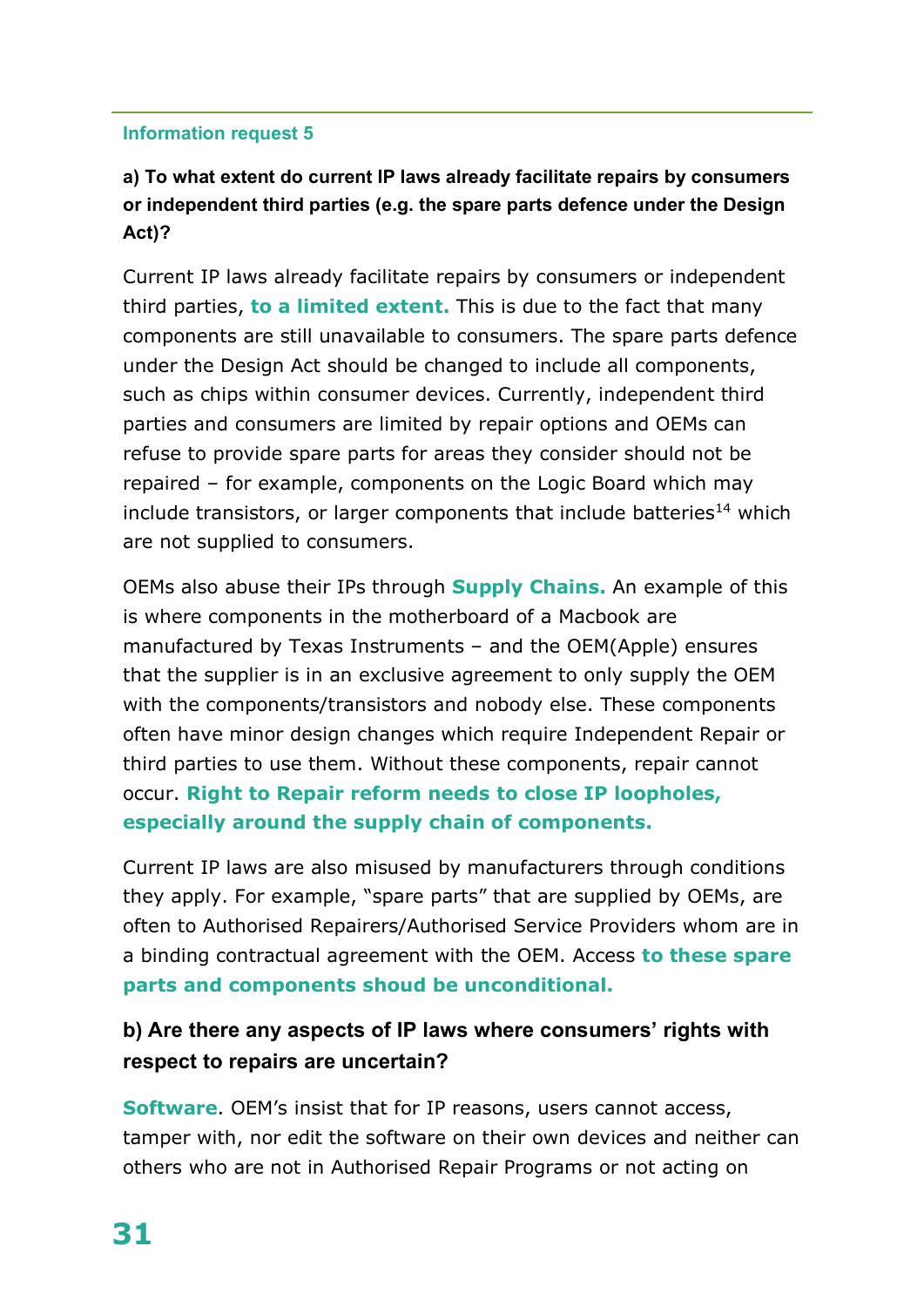behalf of the OEM. This prevents them from being able to do repairs altogether. As evident with the '*Apple Service Tooolkit 2 (AST 2) System Configuration Suite['15](#page-6-4)* manufacturers install software which is protected by IP laws which would otherwise not be required to perform the repair. Indeed, **manufacturers abuse IP laws to incorporate software which is unnecessary for repair and/or restrict access to this software required for repair.** 

**Hardware and Manuals.** OEMs use IP laws to prevent access to certain chips or components. Without these, repairs cannot take place. OEMs are also refusing to distribute repair manuals on the basis of IP or they restrict access to third-party manuals on the same basis. Manuals for should be available to consumers and Independent Repairers. They do not interfere with IP. Third-parties who make manuals that explain how to repair a device should be protected from action by an OEM who refuses to supply an official manual. Independent Repair shops need access to Board Views which are diagrams essential for board repairs.

**c) Do current IP protections (e.g. intellectual property rights, technological protection measures, end-user licencing agreements) pose a significant barrier to repair in Australia? If yes, please comment on any or all of the following***:*

Current IP protections **do pose a significant barrier to repair** by protecting chips, transistors and other components; manuals, board views and schematics; and an inadequate Spare Parts defence which has been circumnavigated by OEM's through Authorised Repairers or largely ignored.

**The impacts of these barriers on third party repairers and consumers are significant.** They result in limited repair options for Independent Repairers and consumers, where a repair would otherwise be relatively easy. For instance, the replacement of a small chip would be inexpensive – however, if the OEM refuses to supply that chip – the consumer may need to pay a large sum of money for a new machine. In cases where IP law restricts access to components – Independent Repair Shops may need to other components which whilst compatible and functional, may not meet the manufacturer's standards, reflecting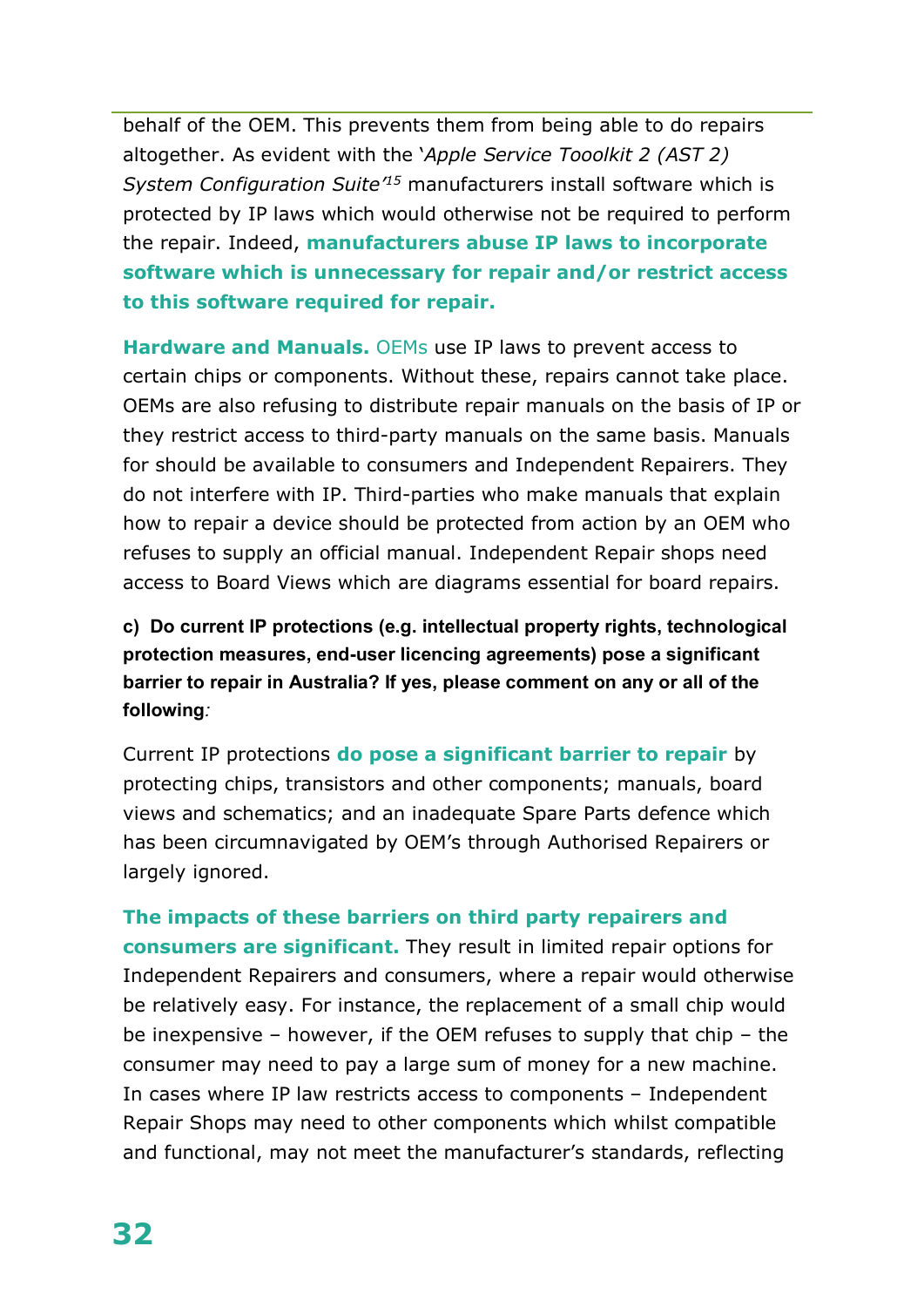on the point that IP laws restrict repair options, and also lead to issues with the quality of repairs. Consumers may also have limited choices and may be forced to repair at the OEM.

**Options for reducing these barriers and their associated costs and risks include;** Elaborating and expanding upon the Spare Parts Defence; Removing IP Provisions, or creating exemptions to IP Provisions which enable manufacturers to withhold components needed for repair; Mandating that manufacturers distribute Repair Manuals and Board Views; protecting third-party Independent Repair Distributers(manufacturers of guides, toolkits etc) from OEM IP lawsuits and perhaps making IP law more specific to prevent loopholes.

# **d) In what ways might government facilitate legal access to embedded software in consumer and other goods for the purpose of repairs? What are the pros and cons of these approaches?**

The Government might facilitate legal access to embedded software in consumer and other goods for the purpose of repairs through opening up avenues for third-party and consumer access. Often, these repairs require software which when used, does not violate IP law nor reveal company secrets – as the dedicated purpose of this software is to repair the device. Government could facilitate legal access to embedded software by providing the repair/analytical tools used by the manufacturer, require that companies distribute this software upon request to Independent Repair Shops and Consumers at no or reasonable cost.

We understand that some analytical tools may cause harm if in the wrong hands, which is why these specific elements of software tools are exemptions to what we proposed, and these specific tools should be either controlled by the OEM or require a highly regulated licence to protect privacy and safety. **This exemption must be specific and should not be allowed to be abused by manufacturers to not provide access to these tools at all.** These exemptions include tools which enable a manufacturer to use software to bypass a device's security/password or access private information regarding an account.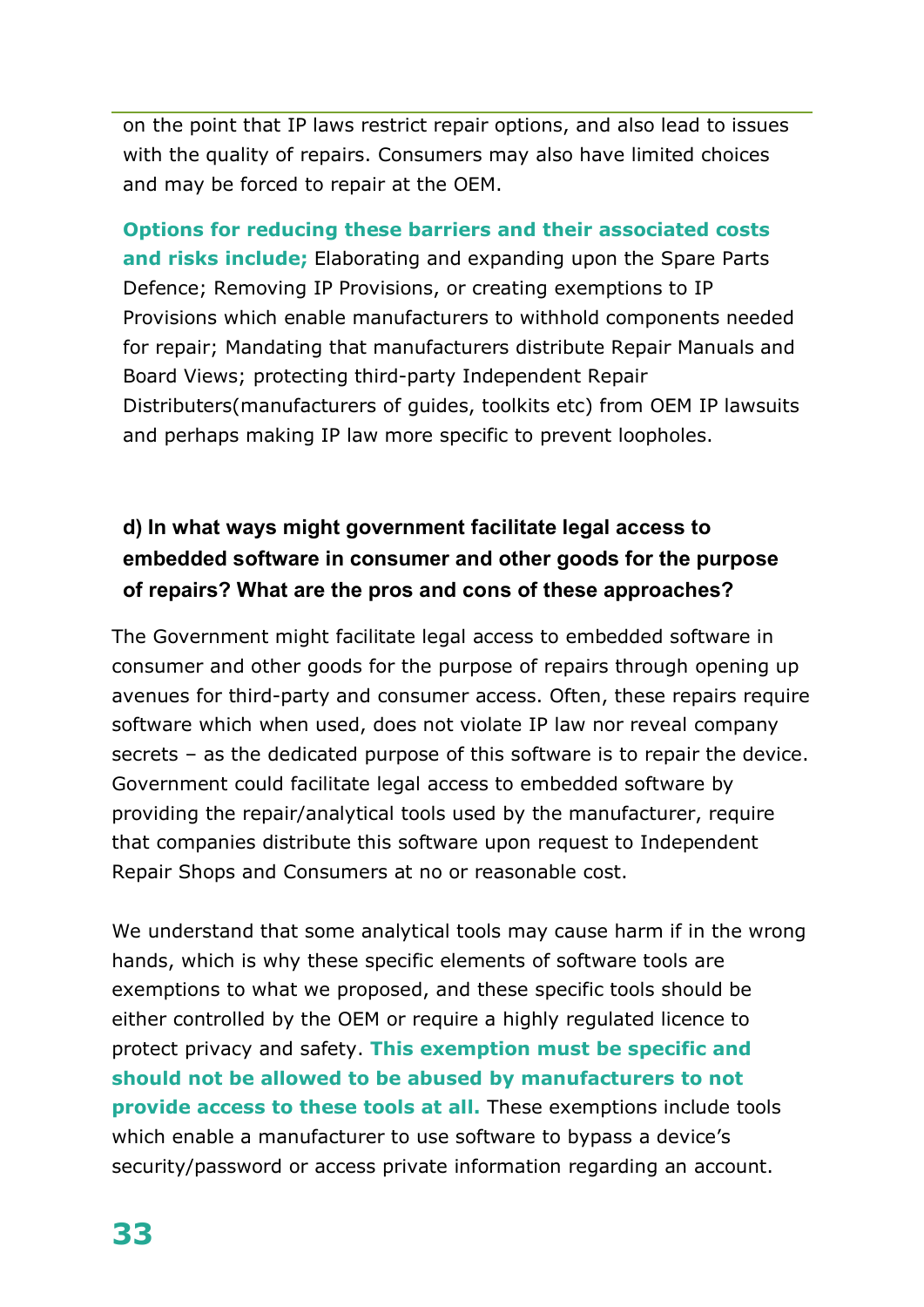In cases where these restricted tools are packaged with other tools that are required for repair, the government should require that the tools required for repair are provided separately to prevent OEM's from using this as a loophole.

#### **Information request 6**

**a) What evidence is there of planned obsolescence in Australian product markets? Do concerns about planned obsolescence principally relate to premature failure of devices or in them being discarded still working when more attractive products enter the market?** *Add. Info Pages 7-8*

**There is evidence of planned obsolescence in product markets.**  There are four major components; **Hardware, Upgradability, Software and Repair Options.** 

In the 20th century, products like consumer TV's were built to last for decades and required occasional repairs or upgrades which could be installed by a technician which would extend the lifespan of the device. Whilst we acknowledge times have changed, we disagree that a period of 3 years or so is an acceptable lifespan for a consumer device – especially where repair or upgrade options could be available.

Right to repair reform could mitigate or eliminate practices of intentional obsolescence. The **European Union** is in the process of redefining product ownership, from "repair and replace" to "upgrade" and Australia could learn from this.

Restricting the **upgradability** of devices can lead to premature failure of devices, and preventing upgrades can stop people matching more attractive products on the market. Examples include soldering RAM, CPU's and GPU's to prevent users from upgrading these components. This is because often with consumer electronics, users get a new machine due to one or two major upgrades. If users can add these upgrades to their existing machine (like additional RAM or an upgraded Graphics Processing Unit) they will not need a new device and will save money.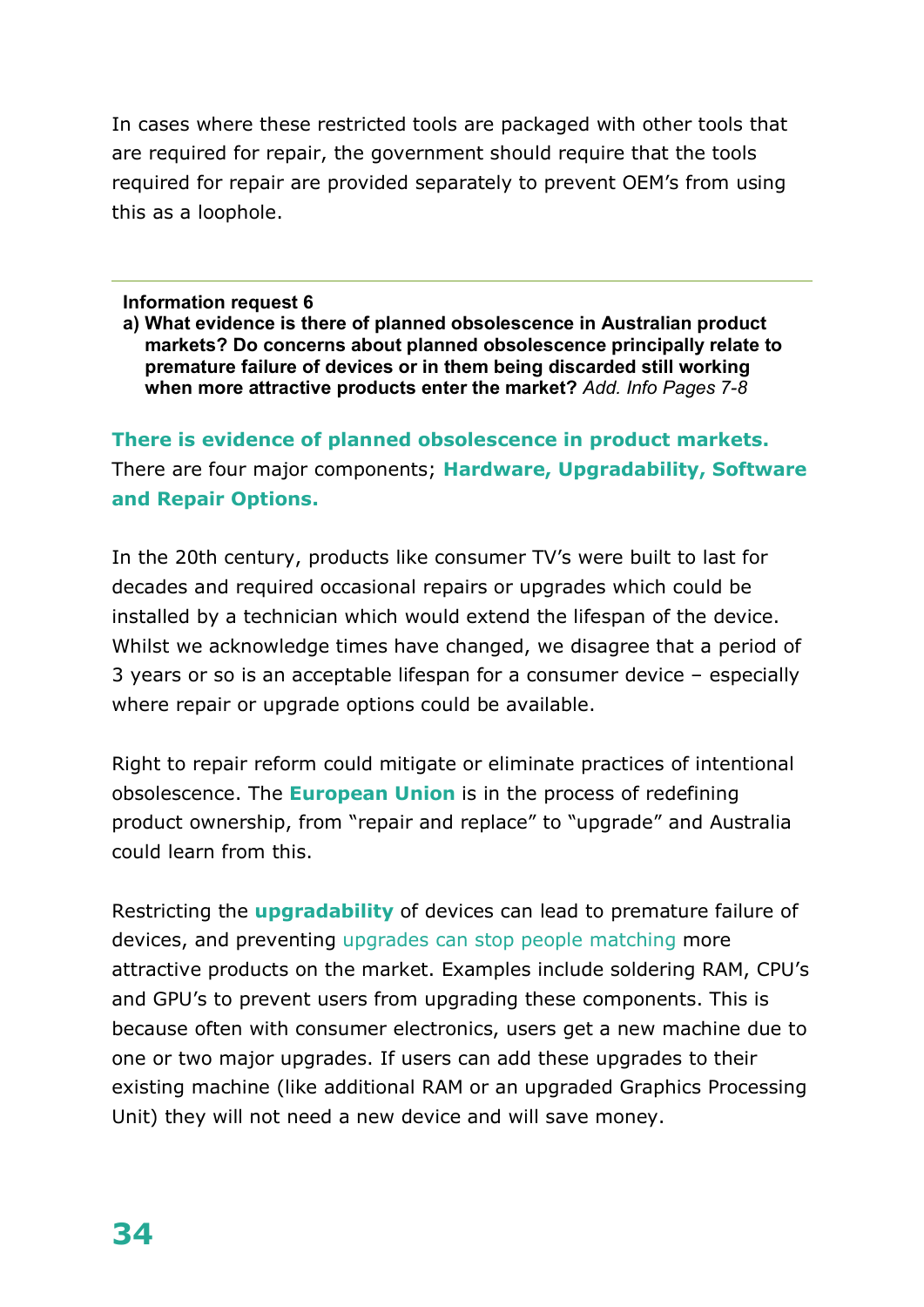**Manufacturers design their hardware** in ways that prevent both upgrades and repair for minor faults. These intentional anti-repair decisions can shorten the lifespan of a product drastically, particularly if the product fails after the warranty period. This is due to the fact that if a repair costs 30-70% of the original product cost, many people are incentivised to buy a new product instead - when the repair could with R2R reform could only involve a \$5 component and labour.

Planned obsolescence also concerns products that are built to fail **after the warranty period has expired** due to hardware limitations. An example of potential hardware planned obsolescence are devices which are built with components that cannot sustain ordinary use for an extended period of time – like the flex cable which caused Flexgate(pages 11-14).

**Products should not be built to fail** and should remain in a useable condition for long after the warranty period. Product repairability is a key component of planned obsolescence because devices with a repairable minor fault causing a major issue can potentially last years, or even decades longer than a product which is unrepairable, forcing consumers to purchase a new product.

**OEMs limit repair options** - a key component of planned obsolescence. This is seen with many electronics which fail post-warranty, where the inability to repair those devices due to difficult repairs which exceed the worth of the device – or no components available. Products like the **Microsoft Surface Laptop 2** are unrepairable and destined to fail due to non-removable components like the battery.[16](#page-6-5)

**Software on a device** can dictate how long the device can be used for by the consumer. In particular, smartphones which are fully functional may be limited by what software version the manufacturer decides for them to run. Remaining on old software on a new device results in security risks and features that become unsupported. Furthermore, software also can deliberately "slow down" phones as they age – which was the case in the intentional slowdown of apple iPhones(page 17).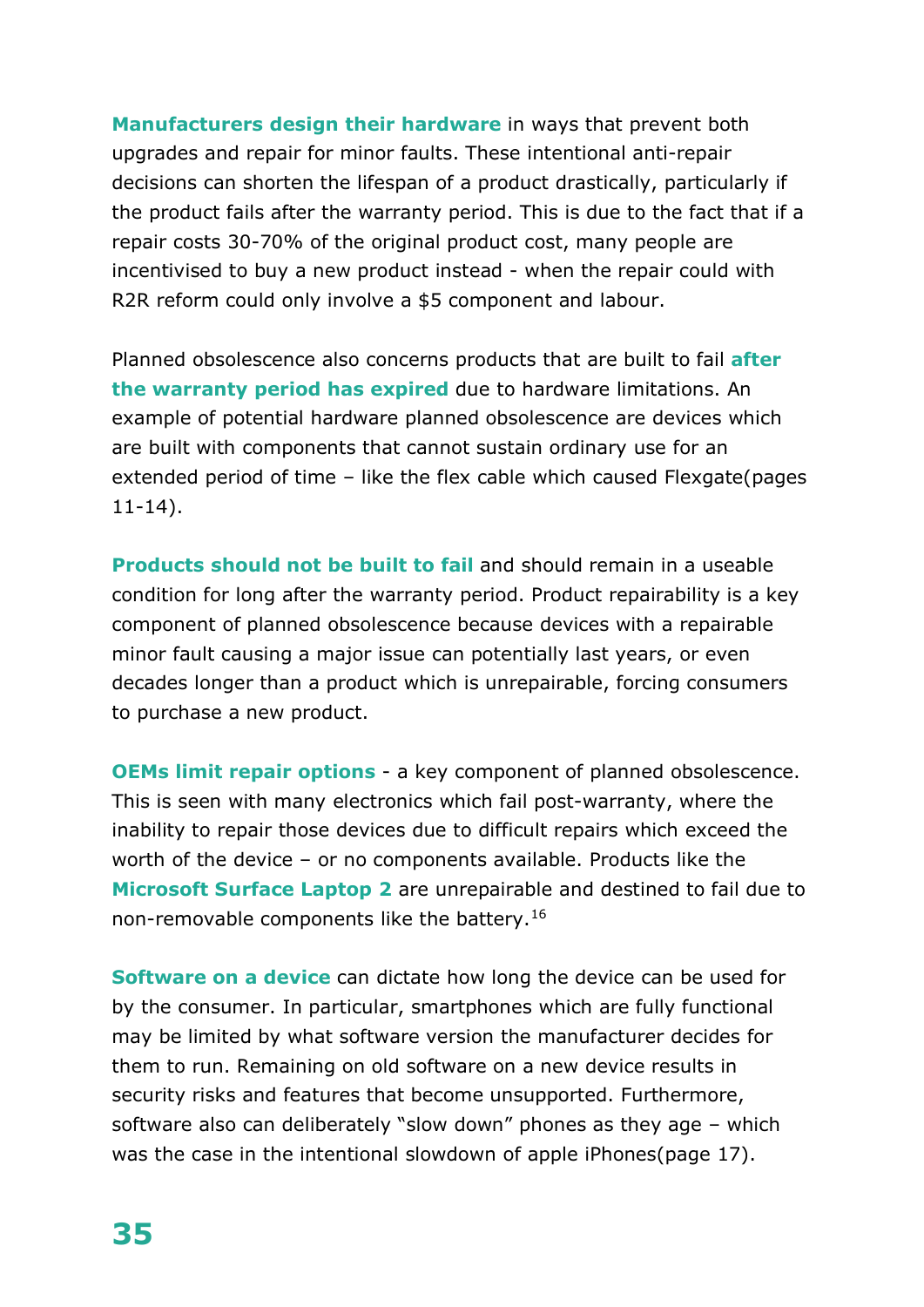**b) How can the Commission distinguish between planned product obsolescence and the natural evolution of products due to technological change and consumer demand?**

There are many **reasons why people purchase new devices,** however – often, these are minor like a need for more storage or for graphics or speed. Most "technological change" is minor on a year-to-year basis and the inability of consumers to upgrade essential parts of their devices, like ram, is what often means they purchase a new product.

**Old products are still useful,** and even when major technological shifts occur – can be used for other purposes – or resold. Just because a new device has more features, does not change the operability of the phone – however deliberate software or hardware limitations do. Evidence of software planned obsolescence was the Error 53 Scandal involving Apple Inc, and evidence of planned hardware obsolescence include the Microsoft Surface Laptop 2 which was built to fail as it was not able to be repaired, with a soldered battery. This means that when the battery dies, so does the device. Some products are built to fail, and this is different to technological change. Products should be built to last for their intended purpose and not just for a "3-year cycle".

Other products work perfectly fine, however are deliberately limited by either software which reduces the performance of the device – or leave it vulnerable to security issues from a lack of support. For example, old phones still work – still make calls, and emails. However, without software updates – users are forced to purchase new products as old apps become incompatible, security issues and in some cases are unable to purchase new devices.

**Consumer products should be supported by software updates for an extended period of time** so old products are still usable. Whilst new updates may bring features that may slow down older devices, manufacturers should regardless continue to support the security or general function of the device/s through minor updates – which is not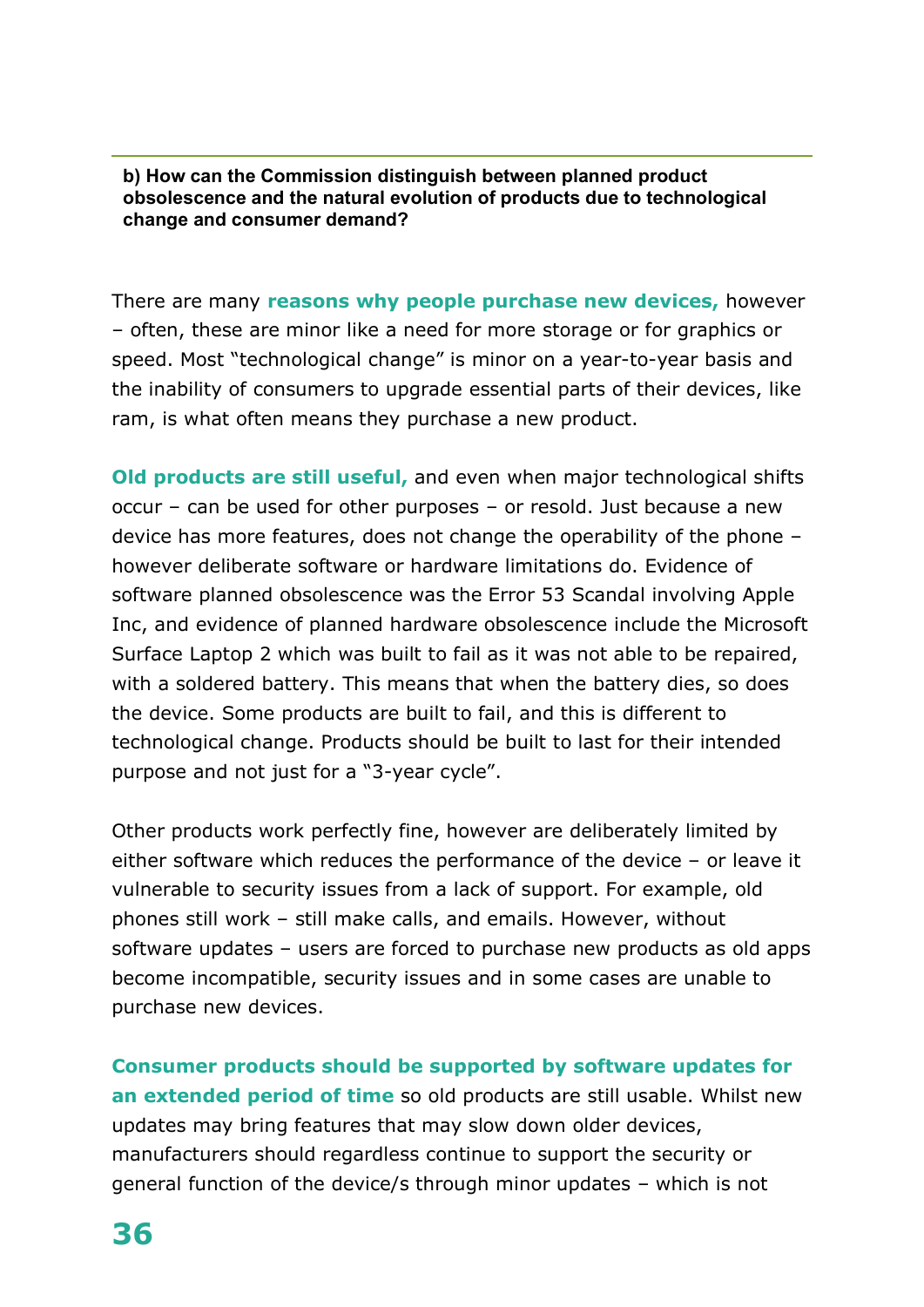difficult to do. In the case where the manufacturer cannot provide updates nor service, consumers should be able to seek alternative open source avenues for software on their devices – like Linux for example which works very well on old devices, however, currently OEMs limit what consumers may use as the operating system on their phones and refer to the installation of other operating systems as a case of "jailbreaking." Jailbreaking which does not result in the distribution of pirated content, nor malware but rather results in the legal installation of new, more compatible operating systems on devices to lengthen the lifespan/increase the functionality/compatibility of the device **should be allowed.** 

This should occur especially in cases where OEMs end official support for the device. However, we do accept that, in the case of installation of unofficial operating systems during the warranty period which may cause phones to perform tasks which they were not built to do, warrant termination of warranty. However, OEMs should not be able to restrict/deny the consumer their right to use their own devices and, in the cases where third-party operating systems are used, should provide consumers with the option to repair..

**Misleading marketing in the promotion of** new products is a factor in obsolescence. This works through visual appeal, software and the promise of faster speeds. However, after 3 years or so of usage the device becomes slower than it was originally thanks to software updates that deliberately slow down these devices over time. Manufacturers use this, in combination with advertising, to reduce the lifespan of a product and get consumers to purchase a new one.

**The inability to repair a device is a key part of planned obsolescence.**

**c) How does planned obsolescence affect repairers, consumers and the broader community in Australia?**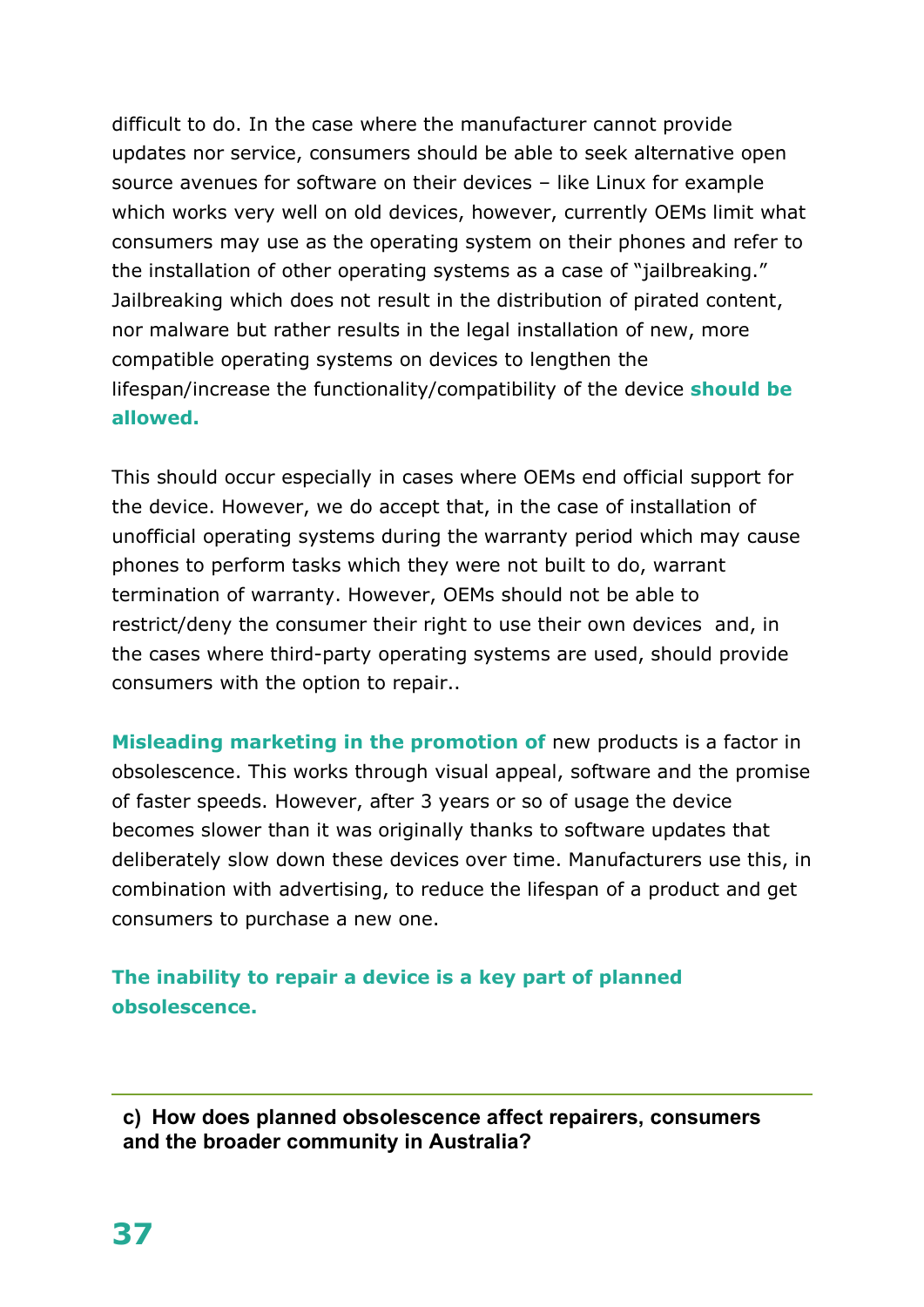Cost, lack of components and limited options for repair are frustrating for both consumers and repairers

UNSW University Industrial Designer Dr. Miles Park, says the three leading causes of product obsolescence are 'matter, mind and money.'<sup>[17](#page-6-6)</sup> He stresses that some repairs are uneconomical and thus, incentivise consumers to purchase a new device instead of repairing their existing one. He argues that a key component of planned obsolescence is the need for spare components, which he commends the EU for mandating. Dr Park points out that in this area, Australia is lacking. He suggests:

*"There's proven design and engineering strategies that enable you to produce longer life products. For example, you might offer obvious nontool entry points for opening a product and replacing components, or you might design a product to be modular"*

It is not just the issue of what consumers can repair themselves. Independent Repair shops can find it difficult to repair products that are intentionally designed to keep people out or have components which cannot be removed– as seen with the Surface Laptop 2.

# **d) What measures do governments currently use to prevent planned obsolescence or mitigate its effects (in Australia and overseas)? How effective are these measures?**

We know of no current measures in consumer electronics to prevent planned obsolescence. Whilst Australian IP law does possess a "spare parts" clause, as discussed earlier, this is widely ignored.

**The European Union has introduced a repairability and lifetime ratings scheme for all products[18](#page-6-7) and is extending an eco-design law to cover consumer electronics.[19](#page-6-8)** This law is effective in preventing planned obsolescence as it sets technical standards which mandate that these products are repairable. This law includes provisions that incentivise/force OEMs to include changeable and parts and OEMs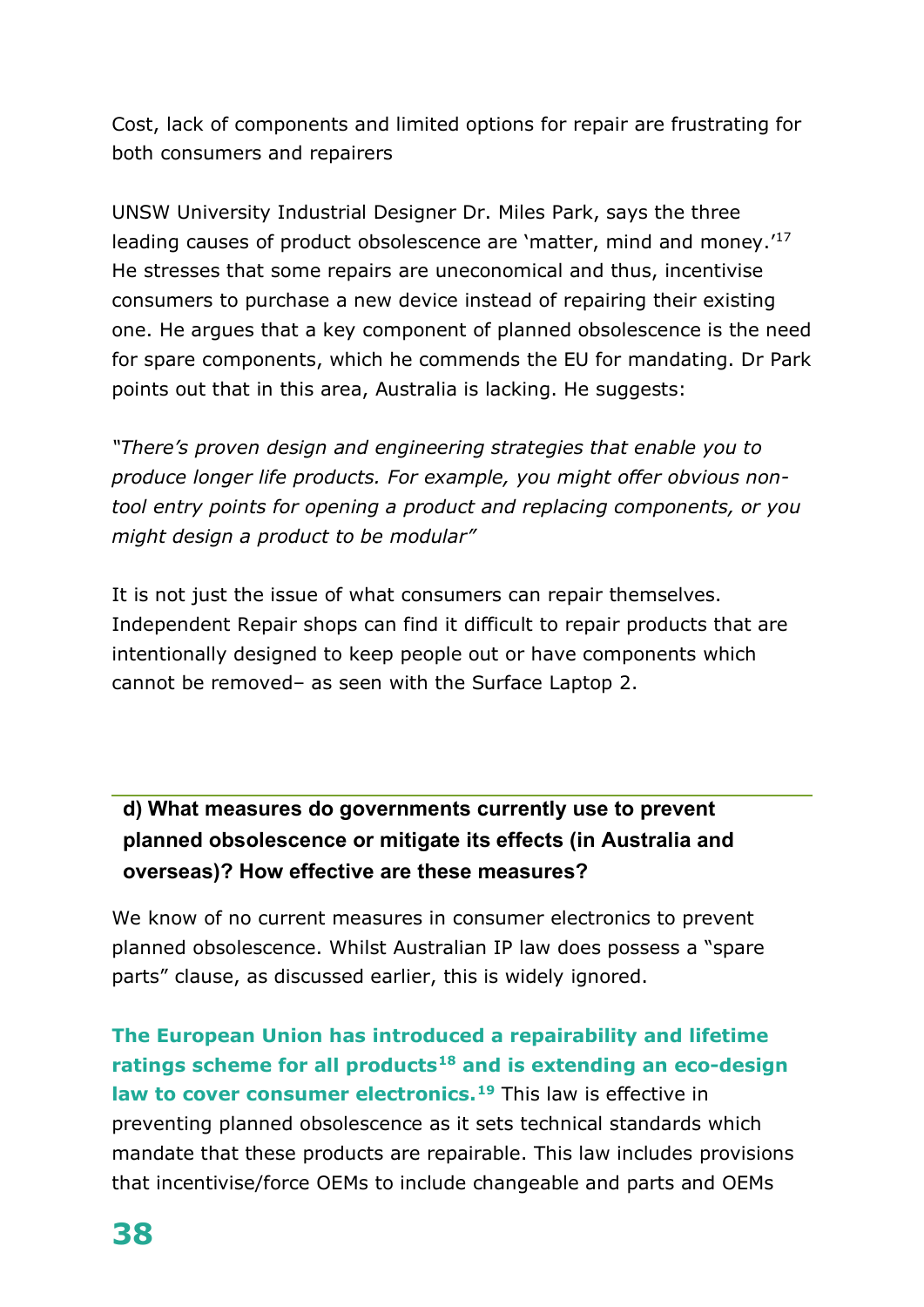must design or work towards products which are more repairable. These design standards also ensure that better quality components are used, reducing the effect of "wear and tear" on the device.

#### **The EU is moving towards adopting a circular economy for**

**Consumer Electronics.** It opposes the 'take-make-use-discard' status quo.[20](#page-6-9) The new reform will mandate increased software support and will make products more repairable and upgradable. This will ensure that products do not "become redundant" when new features are released, as these features can be incorporated into those products which will lengthen life expectancy. The software elements of this green law will ensure devices have a longer lifespan. This legislation will be effective in reducing e-waste, and empowering consumers to make more informed and costeffective decisions regarding their electronics.

**The French Government has strong legislation which opposes planned obsolescence.** Where it is found that a company has engaged in practices of planned obsolescence, a penalty of up to 5% of annual turnover or jail time applies. This is effective, however, manufacturers still use loopholes which are not covered by this legislation. It is however a pivotal start, and was useful in the investigation of Apple's conduct in using software that slowed down older iPhones. $21$ 

**Australia's Consumer Guarantee** is severely limited in practice. This is due to enforceability concerns where OEMs can decide what is, and what is not covered under the guarantee. There is no proper definition of a period under the Australia Consumer Guarantee, which causes further issues with enforcement and consumer protection.

**e) What are the benefits, costs and risks of Australia adopting measures similar to those currently used overseas, such as product design standards and reparability ratings?**

There are substantial benefits to Australia adopting measures similar to those currently used overseas. Introducing product design standards and repairability ratings will not be a significant cost to government or the public. Other benefits are **products lasting longer, greater consumer**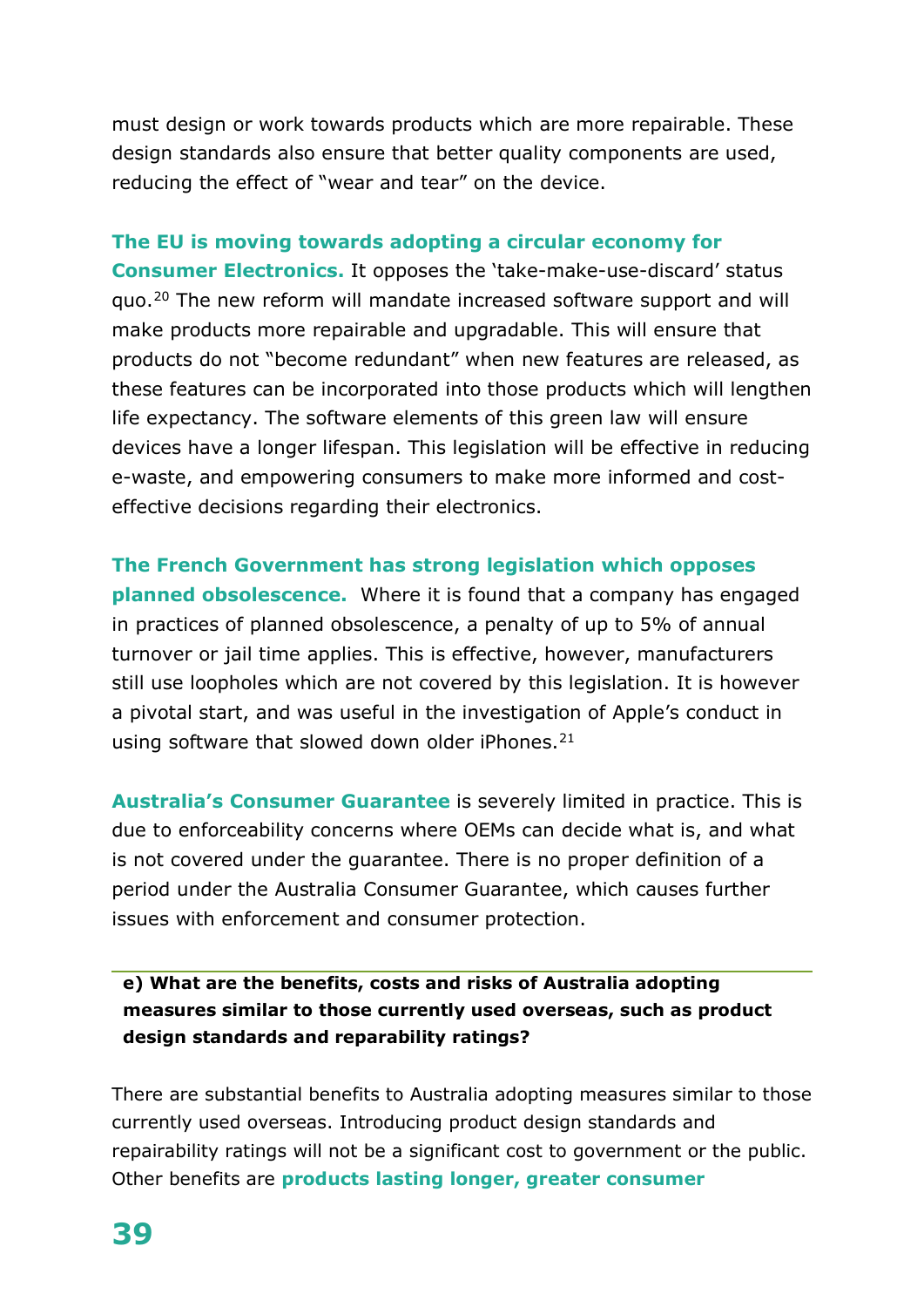# **awareness and satisfaction, a better economical result for consumers and a cleaner environment.**

Adopting **repairability ratings** will mean consumers are better informed of their choices. Consumers to be more independent and motivated to shop around for more repair friendly products in the open market.

**Similar legislation will result in a reduction in e-waste** and a cleaner environment, less devices will go into landfill each year, fewer resources will be required and options like recycling and will reduce pollution caused by manufacturing.

# **f) Do consumers have access to good information about durability and reparability when making purchases? If not, how could access to information be improved?**

No. This is due to the fact that any information supplied is by the OEM's and through marketing is not an accurate representation of durability nor repairability. Indeed, there's no standard of repairability in Australia on which consumers could make a decision. OEMs often mislead consumers with "Free" Extended Warranty Schemes which are already covered by normal warranty.

**Recommendation 1;** That the Australian Government introduce a mandatory Repairability Rating Scheme akin to the one introduced by the European Union that's visible on packaging. [22](#page-7-0)

This will rate a product's repairability out of a given number of stars/points (i.e., 1/5 for poor, 5/5 for excellent and 0/5 for fail). It will support consumers in purchasing more repairable and sustainable products and incentivise OEMs to make their products more repairable. The star rating could be similar to that used for Energy Efficiency on consumer electronics.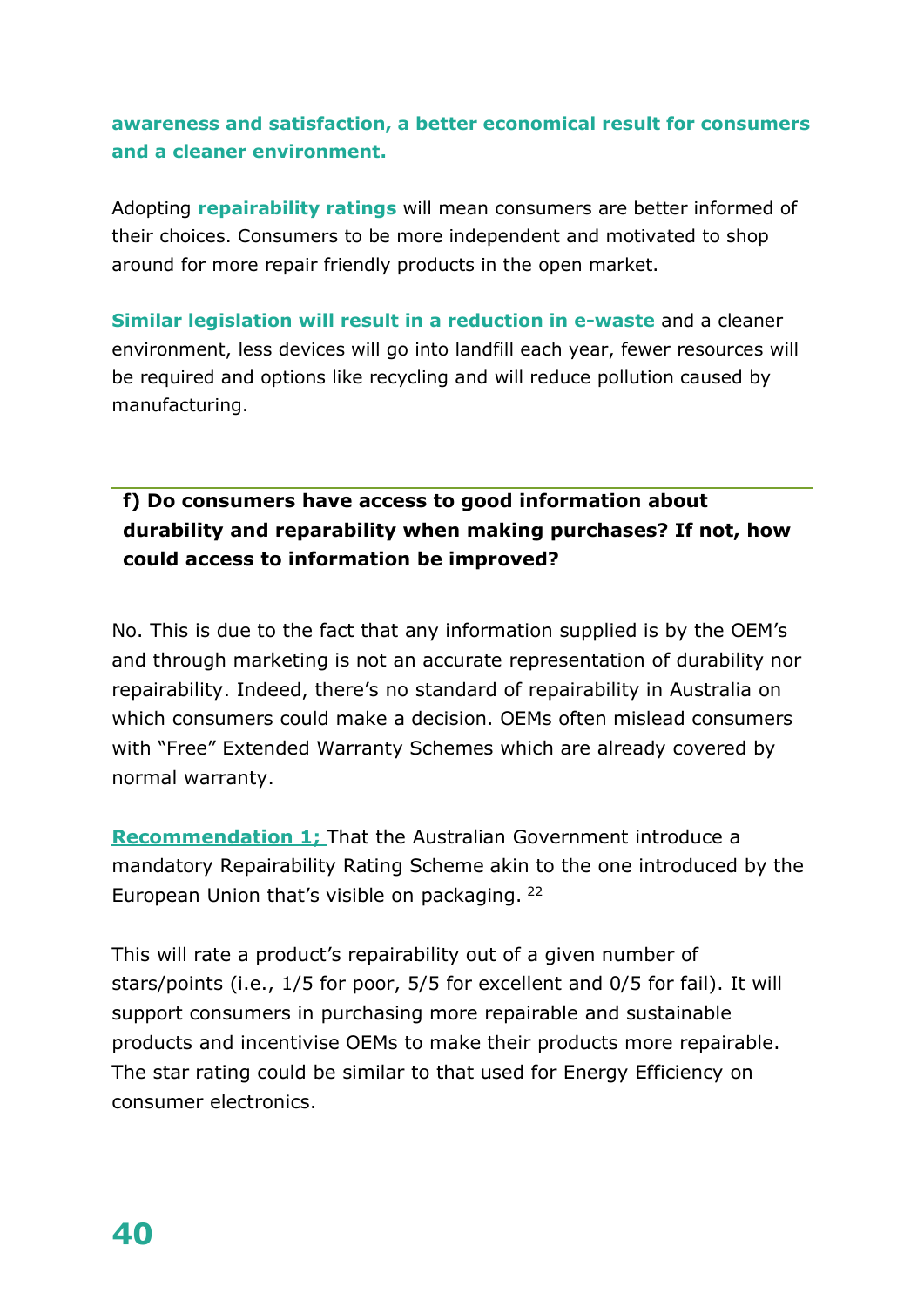**Recommendation 2;** Introduce a "Name and Shame" website for products that fail to meet minimum standards, are suspected of intentional obsolescence and companies that continue to promote antirepair or anti-competitive practices.

This could be similar to that on the website of the [NSW Food Authority](https://www.foodauthority.nsw.gov.au/offences)<sup>[23](#page-7-1)</sup> for products that fail to comply with minimum standards or for companies which have been found to have engaged in anti-competitive practices with regards to repair in the past. Devices by an OEM that has engaged in anti-competitive practices could be required to contain a label on their packaging which states "Warning: this product has not complied with Australian Government minimum standards in the past" for a period of 24 months. These "Name and Shame" and Label suggestions would be highly effective in informing the consumer and would empower them to make good decisions.

**Recommendation 3;** The Australian government should ban or heavily restrict the sale of Consumer Electronics which are deemed unrepairable in Australia. A Minimum Standard for Repairability (MSR) should be developed and enforced.[24](#page-7-2)

Introduce a transition period for regulation of the repairable nature of Consumer Electronics. Provide manufacturers with a period of time to adjust and make their machines repairable, perhaps 5 years.

**Recommendation 4;** Introduce an education program in schools regarding Right to Repair and consumer rights, as well as an awareness campaign in the media.

Delivered in an engaging way, this program would empower a new generation of aware consumers and inform students of their rights under the ACL as well as making the right choices – for "their pocket" and the environment.

# **THE ENVIRONMENTAL COSTS OF**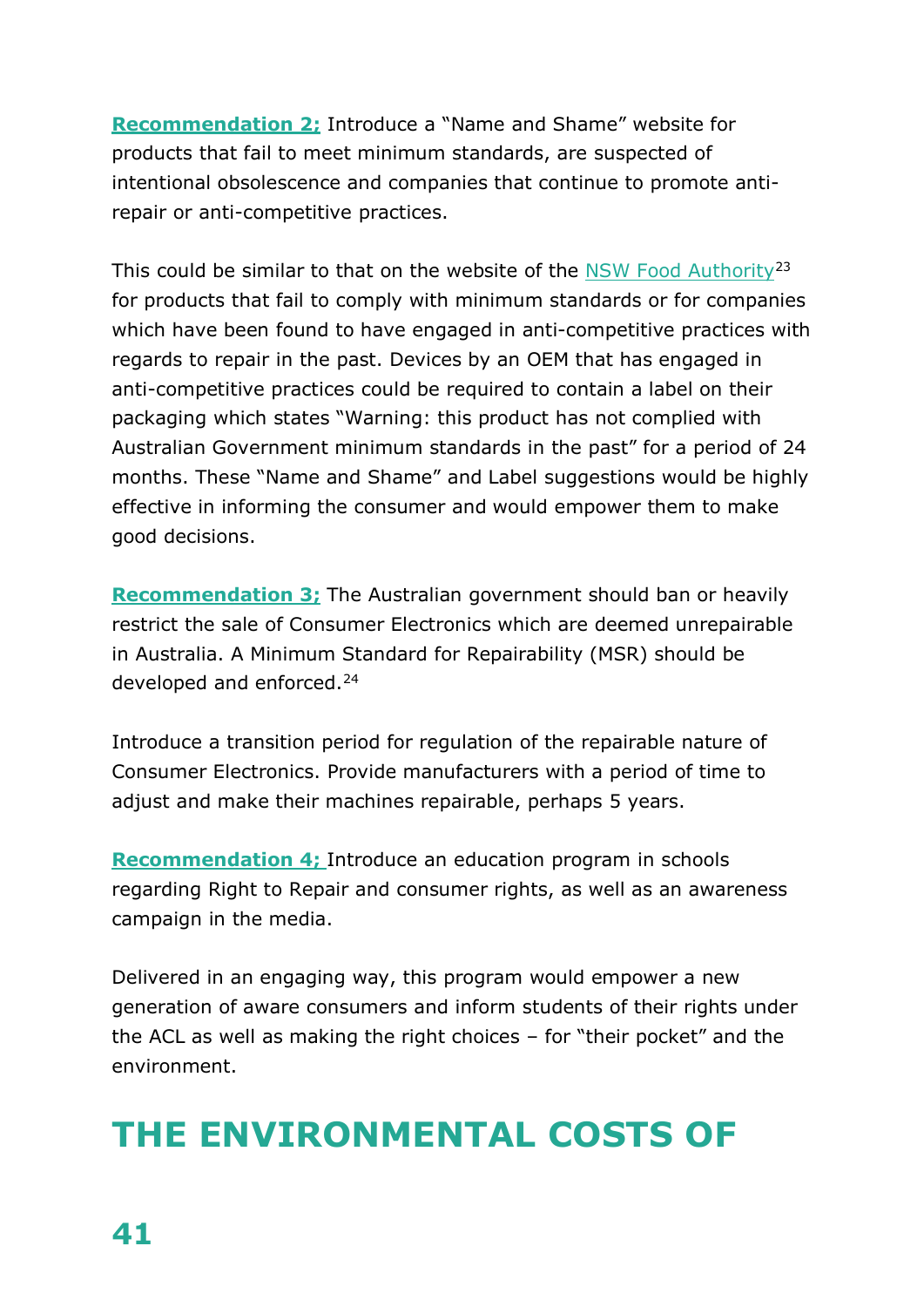# **E-WASTE**

# **Information request 7**

**The Australian Democrats have always been a party that cares about our environment**. One of the most pressing environmental issues is e-waste.

The Global E-Waste Monitor 2020 reported that, e-waste (discarded products with a battery or plug such as computers and mobile phones) increased by 21 per cent in the five years to 2019 and predicted that by 2030, it will be almost double the 2014 figure, fuelled by higher consumption rates, shorter lifecycles and limited repair options.

**E-Waste is toxic**,<sup>[25](#page-7-3)</sup> and when disposed of – results in toxic heavy metals which include lead, mercury, cadmium, arsenic, beryllium, palladium, cobalt, tin, gallium entering our environment. It also results in hazardous, carcinogenic chemicals such as brominated flame retardants which not only cause harm to the environment (flora and fauna) and but the health of the community and humans, where these substances are known to cause cancer.<sup>[26](#page-7-4)</sup> <sup>[27](#page-7-5)</sup>

**Our Resources are finite** and the endless cycle of "purchase and dispose" leads to the need for more resources. Endless mining causes harm and damage to the planet, results in damage to the environment through the destruction of terrain and chemical leaks. Furthermore, the need to find more resources empowers horrible practices such as Child Labour in the Dominican Republic<sup>28</sup> for a pivotal component in devices  $$ cobalt.

**Endless Consumption leads to endless production which leads to**  endless air pollution. Right to Repair reform will reduce the need to replace products, reducing the production of products leading to cleaner skies and better air. Right to Repair will fight and help solve the pressing issue of climate change, preserving our world for future generations.<sup>[29](#page-7-7)</sup>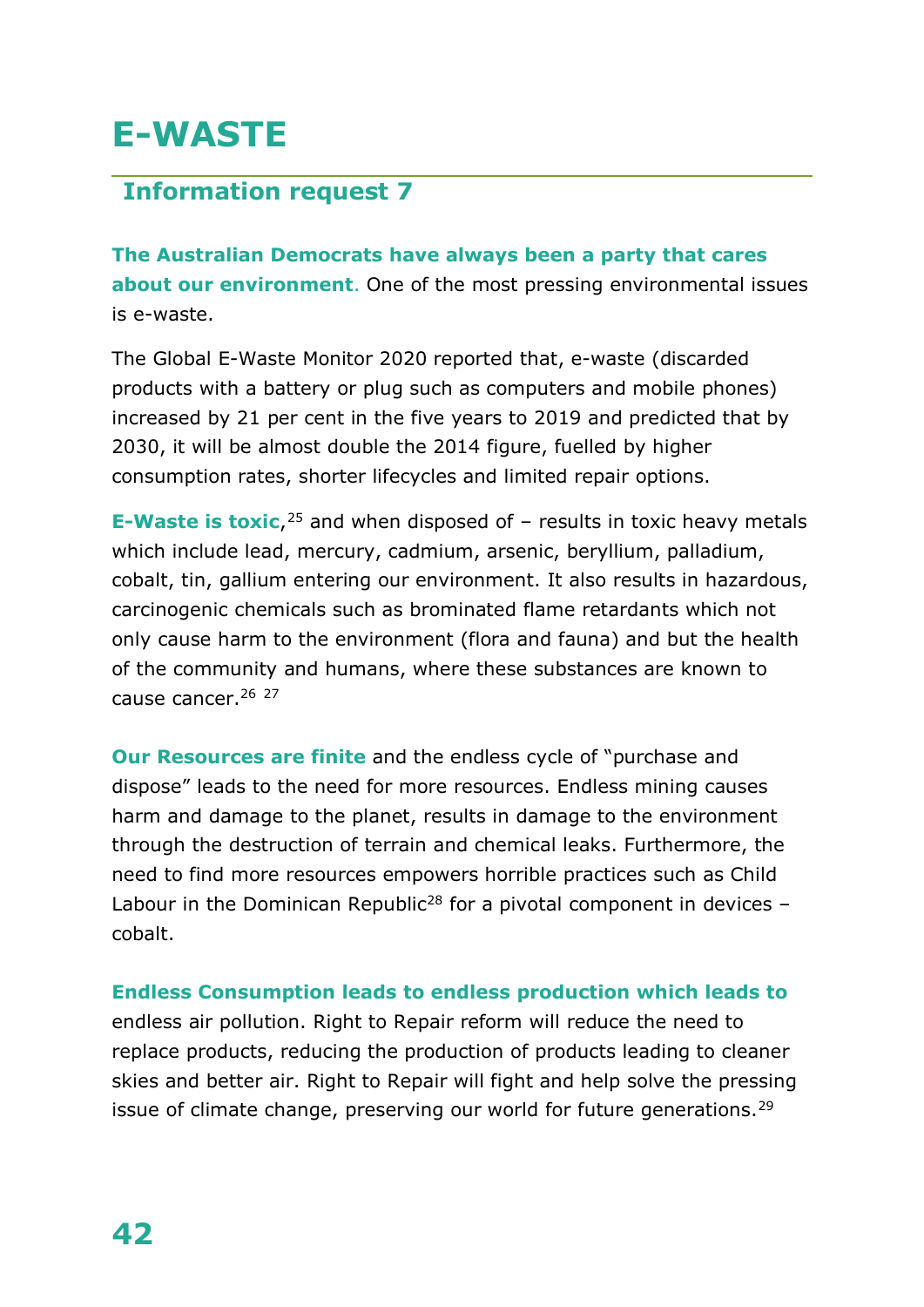**Right to Repair reform** is pro-environment, pro-climate, pro-human and anti-slavery. It's legislation that Australia and Earth needs.

**a) What data are available on the amount of e-waste generated in Australia?** *What data is there on the composition of e-waste in terms of particular materials (such as hazardous materials) by product type? How does hazardous e-waste compare to hazardous general waste in its prevalence and risks? Is there merit in distinguishing between hazardous e-waste and non-hazardous e-waste? And if so, how could this be done in practice?*

**According to Clean Up Australia,[30](#page-7-8)** millions of consumer electronics are discarded in Australia each year. Clean Up's latest figures are highly worrying:

- *88% of the 4 million computers and 3 million TV's purchased in Australia every year will end up in landfill - this contributes to the 140,000+ tonnes of electronic waste generated by Australians every year*
- *Fewer than 1% of TVs and around 10% of PCs and laptops are recycled Australia wide*
- *E-waste is responsible for 70% of the toxic chemicals such as lead, cadmium and mercury found in landfill - and 23,000 tonnes of CO2 emissions would be saved if half of the televisions discarded annually were recycled*
- *Electronic rubbish is growing at three times the rate of any other waste stream*
- *Discarded devices are piling up around the world at a rate of 40 million per year*
- *98% of the components in your computer or television can be fully recycled*

# **SOURCE: [CLEAN UP AUSTRALIA](https://www.cleanup.org.au/e-waste)[31](#page-7-9)**

**There is merit in distinguishing between e-waste and nonhazardous e-waste** this is due to the fact that hazardous e-waste should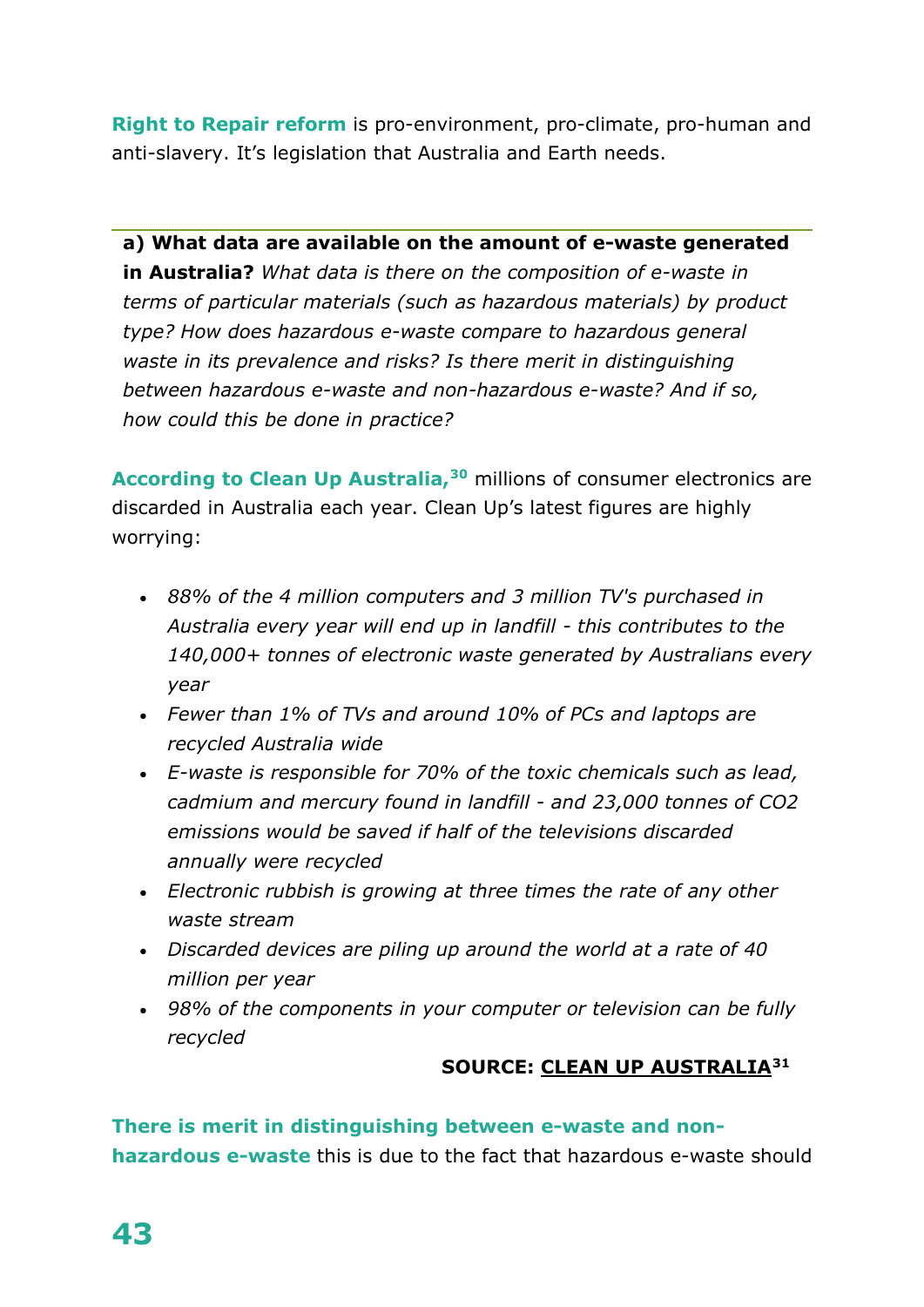be disposed of differently, and properly so that it does not damage our ecosystems. This distinguishment can be made at a recycling/e-waste handling facility for example – and these toxic components can go through a procedure to be disposed (or reused) in an eco-friendly way.

**b) What estimates are available on the costs of e-waste disposal on the environment, human health and social amenity, in Australia and internationally?**

Evidence shows that **e-waste disposal has a critical cost** on the environment, human health and social amenity.

E-Waste Disposal **is one of the most pressing environmental issues**  that we currently face. $32$ 

**The trend shows us that the problem is getting worse worldwide,**  with the global e-waste monitor<sup>[33](#page-7-11)</sup> reports that e-waste had seen an increase of 21% in the five year period leading up to 2019. The Global E-Waste monitor shows us that on this trend – by 2030, our global E-Waste figure will be almost double the 2014 figure. Australia can play a fundamental role as a member of the international community.

# **POLICY REFORMS**

# **a) What policy reforms or suite of policies (if any) are necessary to facilitate a 'right to repair' in Australia?**

Major policy reforms are required to facilitate a right to repair in Australia. These include reforms to **legislation concerning the physical build** of the device – and features within hardware and software. Policy must also address the Repair Market in Australia, and in particular the imbalance where OEM's **tend to have a monopoly**.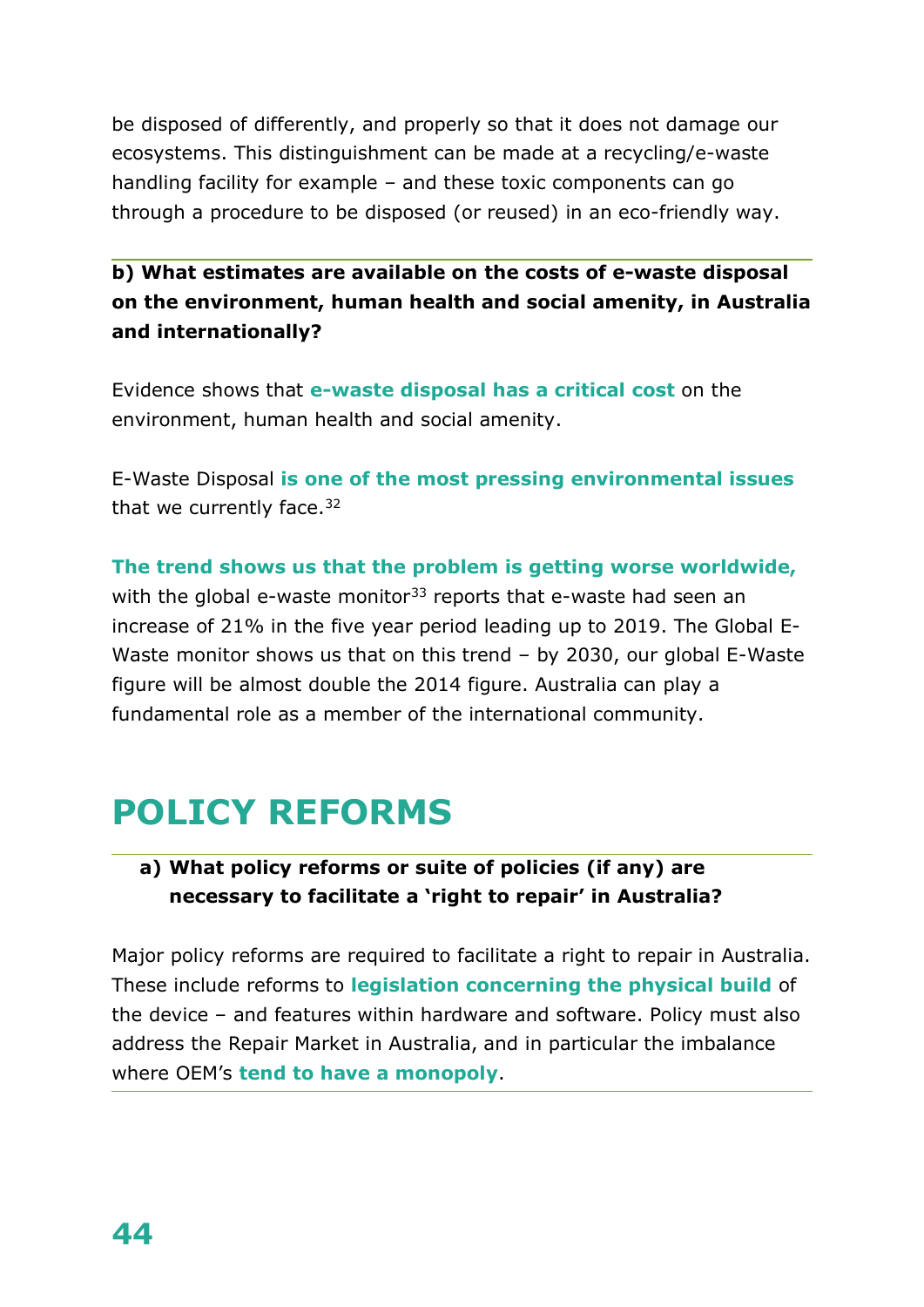# **CONCLUSION**

The Australian Democrats support the introduction of powerful and enforceable legislation which protects the Right to Repair. Right to Repair reform can restore a better balance of rights between the manufacturer and the consumer. In a free market economy, the monopolisation of repairs by manufactures deeply undermines those rights for consumers.

We need reform to incentivise competition within repairs, reduce the cost to the consumer and improve the quality of the repairs. Right to Repair reform is also an step in the right direction for the significant issue of ewaste, reducing emissions and land/air pollution.

#### **Adrian Lozancic**

National Coordinator of the Young Australian Democrats Right to Repair Campaign Team

# **BIBLIOGRAPHY AND REFERENCES**

## **Bibliography, References and Sources**

<sup>1</sup> www.ncbi.nlm.nih.gov. 2021. National Center for Biotechnology Information. [ONLINE] Available at: https://www.ncbi.nlm.nih.gov/pmc/articles/PMC5940856/.

<sup>2</sup> The Guardian. 2021. Apple iPhone software Update handset worthless. [ONLINE] Available at: [https://www.theguardian.com/money/2016/feb/05/error-53-apple-iphone](https://www.theguardian.com/money/2016/feb/05/error-53-apple-iphone-software-update-handset-worthless-third-party-repair)[software-update-handset-worthless-third-party-repair.](https://www.theguardian.com/money/2016/feb/05/error-53-apple-iphone-software-update-handset-worthless-third-party-repair)

<sup>4</sup> Liam Tung. 2021. Apple MacBook Pro owners cry foul: '\$6 problem costs \$600 to fix' | ZDNet. [ONLINE] Available at: [https://www.zdnet.com/article/apple](https://www.zdnet.com/article/apple-macbook-pro-owners-cry-foul-6-problem-costs-600-to-fix/)[macbook-pro-owners-cry-foul-6-problem-costs-600-to-fix/.](https://www.zdnet.com/article/apple-macbook-pro-owners-cry-foul-6-problem-costs-600-to-fix/)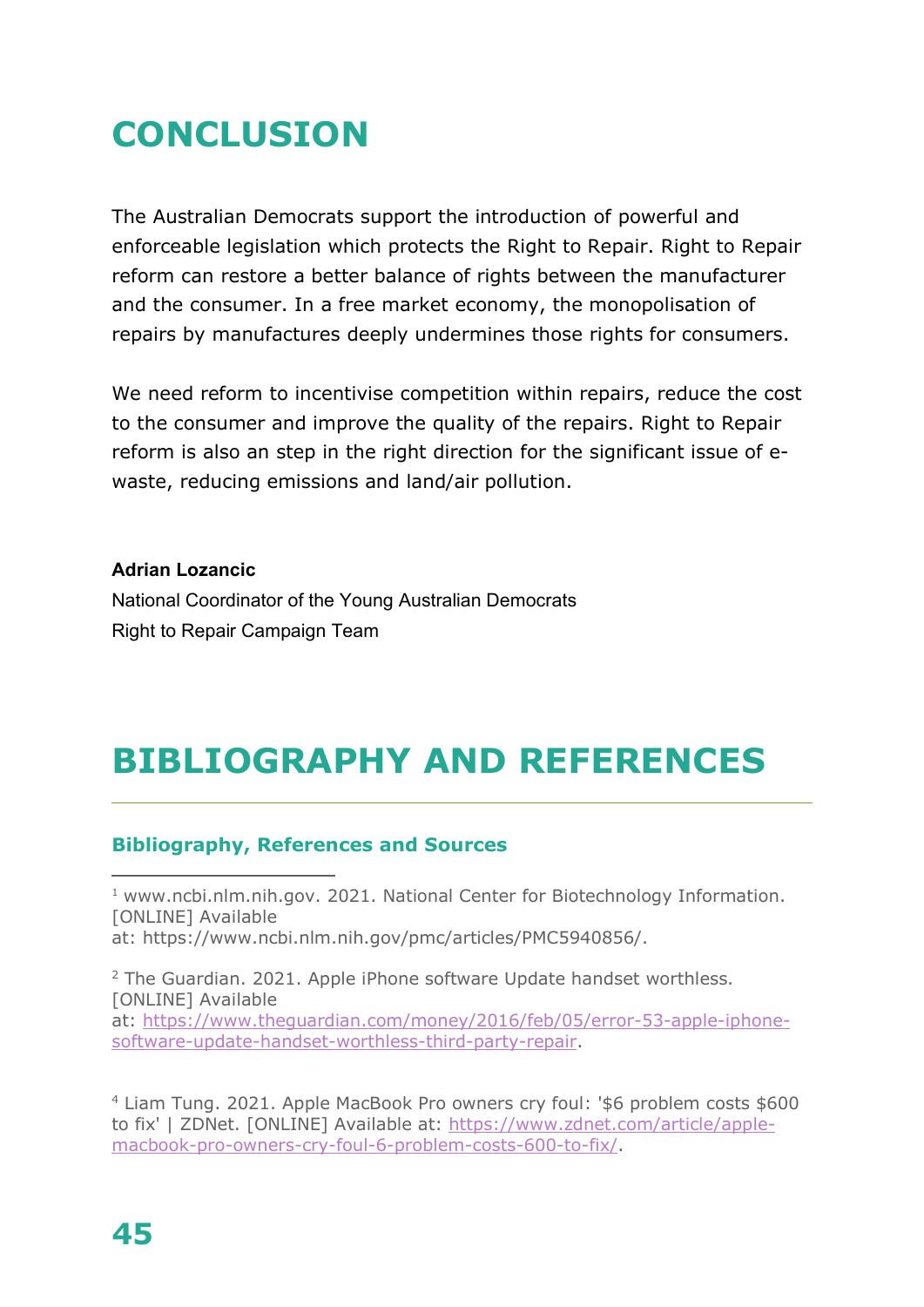<sup>5</sup> The Verge. 2021. Apple quietly addressed 'Flexgate' issue with MacBook Pro redesign - The Verge. [ONLINE] Available at: [https://www.theverge.com/2019/3/5/18251264/macbook-pro-2018](https://www.theverge.com/2019/3/5/18251264/macbook-pro-2018-flexgate-fix-display-cable-2mm-longer) [flexgate-fix-display-cable-2mm-longer.](https://www.theverge.com/2019/3/5/18251264/macbook-pro-2018-flexgate-fix-display-cable-2mm-longer)

<sup>6</sup> The Guardian. 2021, op cit.

<sup>7</sup> Lauren Goode. 2021. Apple 'Service' Alerts for DIY iPhone Battery Swaps Are a Blow Against Right to Repair | WIRED. [ONLINE] Available at: <https://www.wired.com/story/apple-iphone-battery-service-alerts/>

<sup>8</sup> Business Insider Australia. 2021. Apple is facing a slate of lawsuits in the EU over intentionally slowing down old iPhones, just weeks after the firm settled a similar suit in the US for \$113 million | Business Insider. [ONLINE] Available at: [https://www.businessinsider.com.au/apple-lawsuits-europe-217-million](https://www.businessinsider.com.au/apple-lawsuits-europe-217-million-batterygate-slowing-iphones-2020-12)[batterygate-slowing-iphones-2020-12.](https://www.businessinsider.com.au/apple-lawsuits-europe-217-million-batterygate-slowing-iphones-2020-12)

<sup>9</sup> Engadget. 2021. Apple says T2 chip can limit third-party repairs for recent Macs | Engadget. [ONLINE] Available at: [https://www.engadget.com/2018-11-](https://www.engadget.com/2018-11-12-apple-t2-chip-can-limit-repairs-for-recent-macs.html#:%7E:text=Yes%2C%20the%20reports%20were%20true,iMac%20Pro%20and%20MacBook%20Air.) [12-apple-t2-chip-can-limit-repairs-for-recent](https://www.engadget.com/2018-11-12-apple-t2-chip-can-limit-repairs-for-recent-macs.html#:%7E:text=Yes%2C%20the%20reports%20were%20true,iMac%20Pro%20and%20MacBook%20Air.)[macs.html#:~:text=Yes%2C%20the%20reports%20were%20true,iMac%20Pro](https://www.engadget.com/2018-11-12-apple-t2-chip-can-limit-repairs-for-recent-macs.html#:%7E:text=Yes%2C%20the%20reports%20were%20true,iMac%20Pro%20and%20MacBook%20Air.) [%20and%20MacBook%20Air..](https://www.engadget.com/2018-11-12-apple-t2-chip-can-limit-repairs-for-recent-macs.html#:%7E:text=Yes%2C%20the%20reports%20were%20true,iMac%20Pro%20and%20MacBook%20Air.)

<sup>10</sup> Gadget Fix. 2021. Apple Logic Board Replacement Service Costs. [ONLINE] Available at: [https://www.gadgetfix.com.au/apple-logic-board-replacement](https://www.gadgetfix.com.au/apple-logic-board-replacement-service-melbourne/#:%7E:text=Apple%20logic%20board%20replacement%20service%20costs%20between%20%24750%2D%20%241800.,%2C%20size%2C%20specs%20and%20availaibility)[service-](https://www.gadgetfix.com.au/apple-logic-board-replacement-service-melbourne/#:%7E:text=Apple%20logic%20board%20replacement%20service%20costs%20between%20%24750%2D%20%241800.,%2C%20size%2C%20specs%20and%20availaibility)

[melbourne/#:~:text=Apple%20logic%20board%20replacement%20service%20](https://www.gadgetfix.com.au/apple-logic-board-replacement-service-melbourne/#:%7E:text=Apple%20logic%20board%20replacement%20service%20costs%20between%20%24750%2D%20%241800.,%2C%20size%2C%20specs%20and%20availaibility) [costs%20between%20%24750%2D%20%241800.,%2C%20size%2C%20specs](https://www.gadgetfix.com.au/apple-logic-board-replacement-service-melbourne/#:%7E:text=Apple%20logic%20board%20replacement%20service%20costs%20between%20%24750%2D%20%241800.,%2C%20size%2C%20specs%20and%20availaibility) [%20and%20availaibility.](https://www.gadgetfix.com.au/apple-logic-board-replacement-service-melbourne/#:%7E:text=Apple%20logic%20board%20replacement%20service%20costs%20between%20%24750%2D%20%241800.,%2C%20size%2C%20specs%20and%20availaibility).

<sup>11</sup> YouTube. 2021. Apple under fire for allegations of controversial business practices - YouTube. [ONLINE] Available at: [https://youtube.com/watch?v=\\_XneTBhRPYk.](https://youtube.com/watch?v=_XneTBhRPYk)

<sup>12</sup> European Parliament, 2021. Motion for a European Parliament Resolution. [ONLINE] Available at: [https://www.europarl.europa.eu/doceo/document/A-9-](https://www.europarl.europa.eu/doceo/document/A-9-2020-0209_EN.html) [2020-0209\\_EN.html#.](https://www.europarl.europa.eu/doceo/document/A-9-2020-0209_EN.html)

13 iFixit. 2021. Apple's Secret Repair Kill Switch Hasn't Been Activated-Yet iFixit. [ONLINE] Available at: [https://www.ifixit.com/News/11673/t2-mac](https://www.ifixit.com/News/11673/t2-mac-repairs-test)[repairs-test.](https://www.ifixit.com/News/11673/t2-mac-repairs-test)

<sup>14</sup> eeNews Power. 2021. TI drawn into Apple iPhone battery replacement dispute. [ONLINE] Available at: [https://www.eenewspower.com/news/ti-drawn-apple](https://www.eenewspower.com/news/ti-drawn-apple-iphone-battery-replacement-dispute)[iphone-battery-replacement-dispute.](https://www.eenewspower.com/news/ti-drawn-apple-iphone-battery-replacement-dispute)

<sup>15</sup> iFixit, 2021. op. cit.

<sup>16</sup> iFixit. 2021. Microsoft Surface Laptop Teardown - iFixit. [ONLINE] Available at: [https://www.ifixit.com/Teardown/Microsoft+Surface+Laptop+Teardown/929](https://www.ifixit.com/Teardown/Microsoft+Surface+Laptop+Teardown/92915) [15.](https://www.ifixit.com/Teardown/Microsoft+Surface+Laptop+Teardown/92915)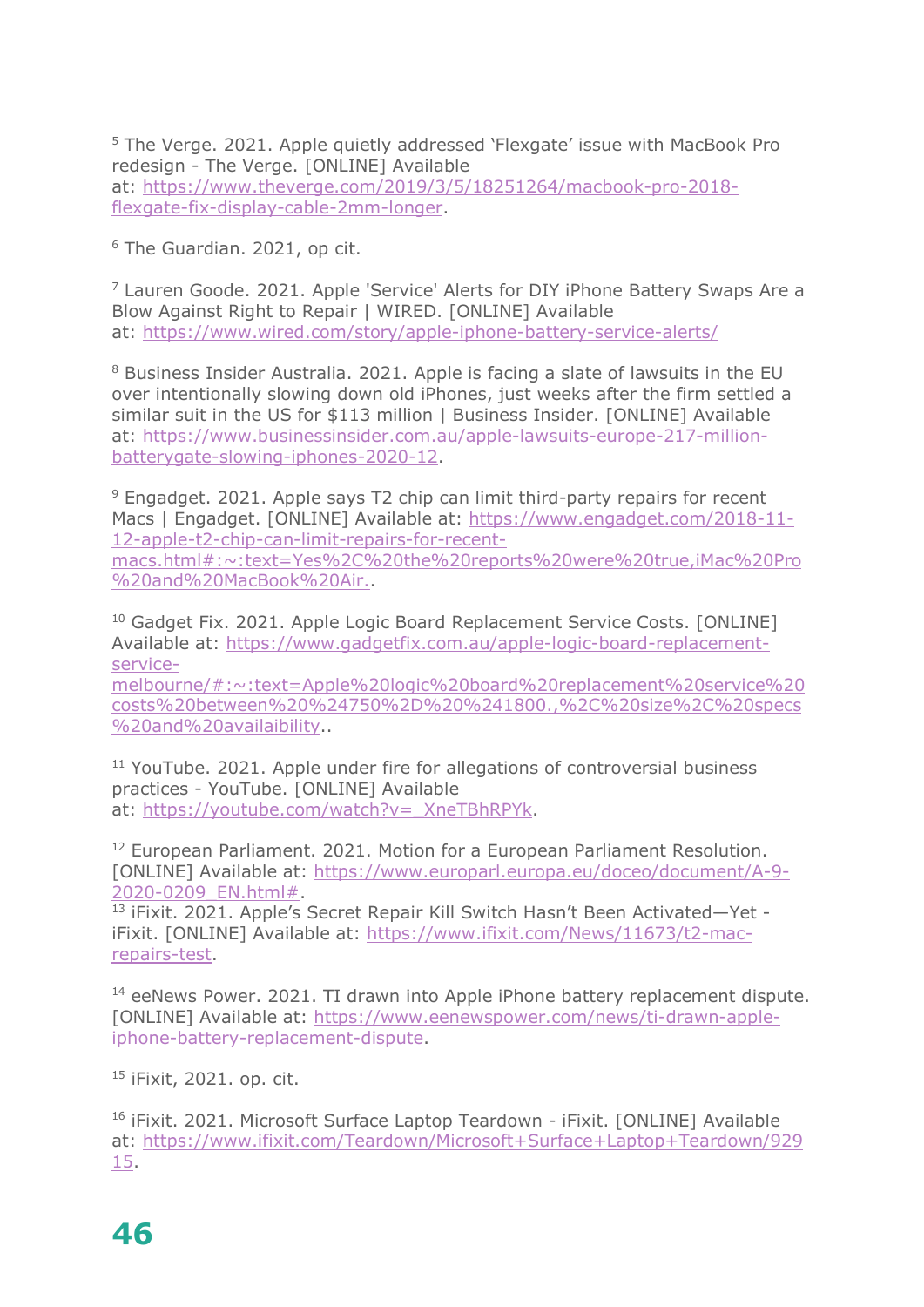$17$  The truth behind planned obsolescence in product design - Built Environment UNSW Australia. 2021. The truth behind planned obsolescence in product design - Built Environment UNSW Australia. [ONLINE] Available at: [https://www.be.unsw.edu.au/news/truth-behind-planned-obsolescence](https://www.be.unsw.edu.au/news/truth-behind-planned-obsolescence-product-design)[product-design.](https://www.be.unsw.edu.au/news/truth-behind-planned-obsolescence-product-design)

<sup>18</sup> Hackaday. 2021. European Right To Repair: Poor Repairability Shamed With Rating System | Hackaday. [ONLINE] Available at: [https://hackaday.com/2020/12/02/european-right-to-repair-poor](https://hackaday.com/2020/12/02/european-right-to-repair-poor-repairability-shamed-with-rating-system/)[repairability-shamed-with-rating-system/.](https://hackaday.com/2020/12/02/european-right-to-repair-poor-repairability-shamed-with-rating-system/)

 $19$  the Guardian. 2021. EU plans 'right to repair' rules for phones and tablets  $\parallel$ European commission | The Guardian. [ONLINE] Available at: [https://www.theguardian.com/world/2020/mar/11/eu-brings-in-right-to](https://www.theguardian.com/world/2020/mar/11/eu-brings-in-right-to-repair-rules-for-phones-and-tablets#:%7E:text=Billed%20as%20%E2%80%9Cthe%20right%20to,of%20changeable%20and%20repairable%20parts.&text=The%20law%20will%20have%20to,states%20and%20the%20European%20parliament.)[repair-rules-for-phones-and](https://www.theguardian.com/world/2020/mar/11/eu-brings-in-right-to-repair-rules-for-phones-and-tablets#:%7E:text=Billed%20as%20%E2%80%9Cthe%20right%20to,of%20changeable%20and%20repairable%20parts.&text=The%20law%20will%20have%20to,states%20and%20the%20European%20parliament.)[tablets#:~:text=Billed%20as%20%E2%80%9Cthe%20right%20to,of%20chang](https://www.theguardian.com/world/2020/mar/11/eu-brings-in-right-to-repair-rules-for-phones-and-tablets#:%7E:text=Billed%20as%20%E2%80%9Cthe%20right%20to,of%20changeable%20and%20repairable%20parts.&text=The%20law%20will%20have%20to,states%20and%20the%20European%20parliament.) [eable%20and%20repairable%20parts.&text=The%20law%20will%20have%20t](https://www.theguardian.com/world/2020/mar/11/eu-brings-in-right-to-repair-rules-for-phones-and-tablets#:%7E:text=Billed%20as%20%E2%80%9Cthe%20right%20to,of%20changeable%20and%20repairable%20parts.&text=The%20law%20will%20have%20to,states%20and%20the%20European%20parliament.) [o,states%20and%20the%20European%20parliament..](https://www.theguardian.com/world/2020/mar/11/eu-brings-in-right-to-repair-rules-for-phones-and-tablets#:%7E:text=Billed%20as%20%E2%80%9Cthe%20right%20to,of%20changeable%20and%20repairable%20parts.&text=The%20law%20will%20have%20to,states%20and%20the%20European%20parliament.)

<sup>20</sup> Europe Wants a 'Right to Repair' Smartphones and Gadgets - The New York Times. 2021. Europe Wants a 'Right to Repair' Smartphones and Gadgets - The New York Times. [ONLINE] Available at: [https://www.nytimes.com/2020/03/12/world/europe/eu-right-to-repair](https://www.nytimes.com/2020/03/12/world/europe/eu-right-to-repair-smartphones.html)[smartphones.html.](https://www.nytimes.com/2020/03/12/world/europe/eu-right-to-repair-smartphones.html)

<sup>21</sup> BBC News. 2021. Apple investigated by France for 'planned obsolescence' -BBC News. [ONLINE] Available at: [https://www.bbc.com/news/world-europe-](https://www.bbc.com/news/world-europe-42615378#:%7E:text=Under%20French%20law%20it%20is,of%20making%20customers%20replace%20it.&text=The%20French%20investigation%20is%20being,Stop%20Planned%20Obsolescence%20(Hop).)[42615378#:~:text=Under%20French%20law%20it%20is,of%20making%20cus](https://www.bbc.com/news/world-europe-42615378#:%7E:text=Under%20French%20law%20it%20is,of%20making%20customers%20replace%20it.&text=The%20French%20investigation%20is%20being,Stop%20Planned%20Obsolescence%20(Hop).) [tomers%20replace%20it.&text=The%20French%20investigation%20is%20being](https://www.bbc.com/news/world-europe-42615378#:%7E:text=Under%20French%20law%20it%20is,of%20making%20customers%20replace%20it.&text=The%20French%20investigation%20is%20being,Stop%20Planned%20Obsolescence%20(Hop).) [,Stop%20Planned%20Obsolescence%20\(Hop\)..](https://www.bbc.com/news/world-europe-42615378#:%7E:text=Under%20French%20law%20it%20is,of%20making%20customers%20replace%20it.&text=The%20French%20investigation%20is%20being,Stop%20Planned%20Obsolescence%20(Hop).)

<sup>22</sup> European Parliament 2021, op. cit.

<sup>23</sup> NSW Food Authority, 2021. Name and shame I NSW Food Authority. [ONLINE] Available at: [https://www.foodauthority.nsw.gov.au/offences.](https://www.foodauthority.nsw.gov.au/offences)

<sup>24</sup> Reasons to be Cheerful. 2021. Don't Toss It, Fix It! Europe Is Guaranteeing Citizens the "Right to Repair". [ONLINE] Available at: https://reasonstobecheerful.world/europe-guarantee-right-to-repair-ifixit/.

<sup>25</sup> BBC News. 2021. Apple investigated by France for 'planned obsolescence' - BBC News. [ONLINE] Available at: [https://www.bbc.com/news/world-europe-](https://www.bbc.com/news/world-europe-42615378#:%7E:text=Under%20French%20law%20it%20is,of%20making%20customers%20replace%20it.&text=The%20French%20investigation%20is%20being,Stop%20Planned%20Obsolescence%20(Hop).)[42615378#:~:text=Under%20French%20law%20it%20is,of%20making%20cus](https://www.bbc.com/news/world-europe-42615378#:%7E:text=Under%20French%20law%20it%20is,of%20making%20customers%20replace%20it.&text=The%20French%20investigation%20is%20being,Stop%20Planned%20Obsolescence%20(Hop).) [tomers%20replace%20it.&text=The%20French%20investigation%20is%20being](https://www.bbc.com/news/world-europe-42615378#:%7E:text=Under%20French%20law%20it%20is,of%20making%20customers%20replace%20it.&text=The%20French%20investigation%20is%20being,Stop%20Planned%20Obsolescence%20(Hop).) [,Stop%20Planned%20Obsolescence%20\(Hop\)..](https://www.bbc.com/news/world-europe-42615378#:%7E:text=Under%20French%20law%20it%20is,of%20making%20customers%20replace%20it.&text=The%20French%20investigation%20is%20being,Stop%20Planned%20Obsolescence%20(Hop).)

<sup>26</sup> www.bioline.org.br. 2021. No page title. [ONLINE] Available at: [http://www.bioline.org.br/pdf?ja15060.](http://www.bioline.org.br/pdf?ja15060)

<sup>27</sup> State of the Planet. 2021. What Can We Do About the Growing E-waste Problem?. [ONLINE] Available